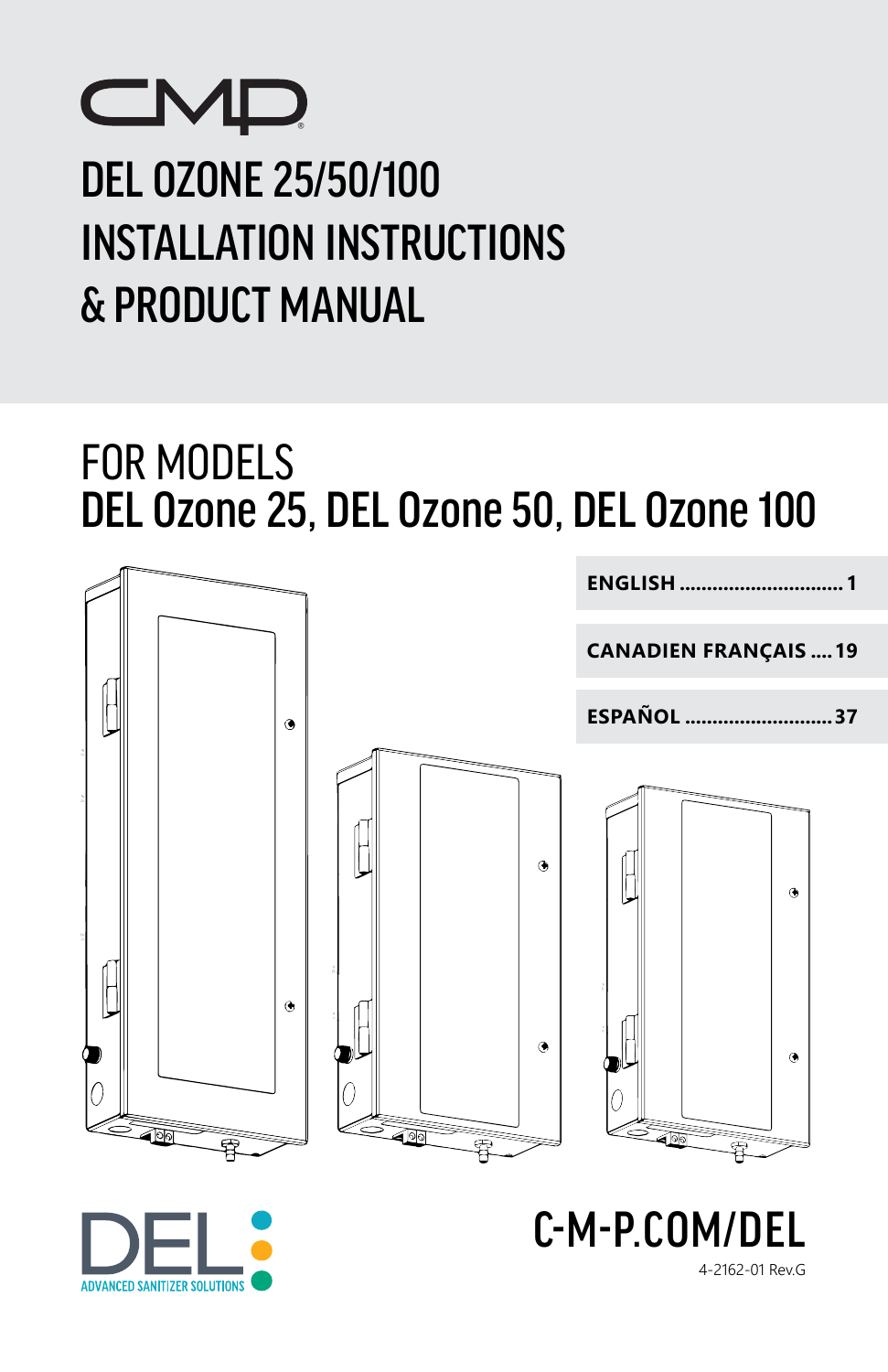- Read this manual completely before attempting installation. Failure to install in accordance with the installation instructions could void warranty and result in injury or death.
- The DEL Ozone generator electrical connection is to be attached to the pool controls, be sure the pool controls are protected by a Ground Fault Circuit Interrupter (G.F.C.I.). If the DEL Ozone generator is connected to an independent electrical supply, then a G.F.C.I. must be installed between the DEL Ozone generator and the electrical supply.
- **• WARNING**: To reduce the risk of electrical shock, this device must be mounted such that it is inaccessible to a person in the pool.
- A pressure wire connector is provided on the outside of the unit, marked "BONDING LUGS". Connect a minimum No. 6 AWG (13.3 mm<sup>2</sup>) solid bonding conductor between this point and any metal equipment, metal enclosures of electrical equipment, metal water pipes, or conduit within five (5) feet (1.5m) of the unit or as needed to comply with local requirements.
- Install at least 5 feet (1.5 meters) from wall of pool using nonmetallic tubing. Install ozone generator no less than one (1) foot above maximum water level to prevent water from contacting electrical equipment. Install in accordance with the installation instructions.
- Follow all applicable electrical codes.
- **• ELECTRIC SHOCK HAZARD:** Be sure to turn power OFF and disconnect from power source before any routine maintenance is performed. Failure to do so could result in serious injury or death.
- The DEL Ozone generator must be installed in an outdoor location, or indoors in a forced air ventilated room, and installed so that the orientation is exactly as shown in Figure 1. Install to provide water drainage of generator to protect electrical components.
- Mount the DEL Ozone generator so that it is inaccessible to anyone in the pool. Never attempt any servicing while unit is wet.
- Plastic ozone supply tubing is supplied with the DEL Ozone generator. Never replace this tubing with metal tubing.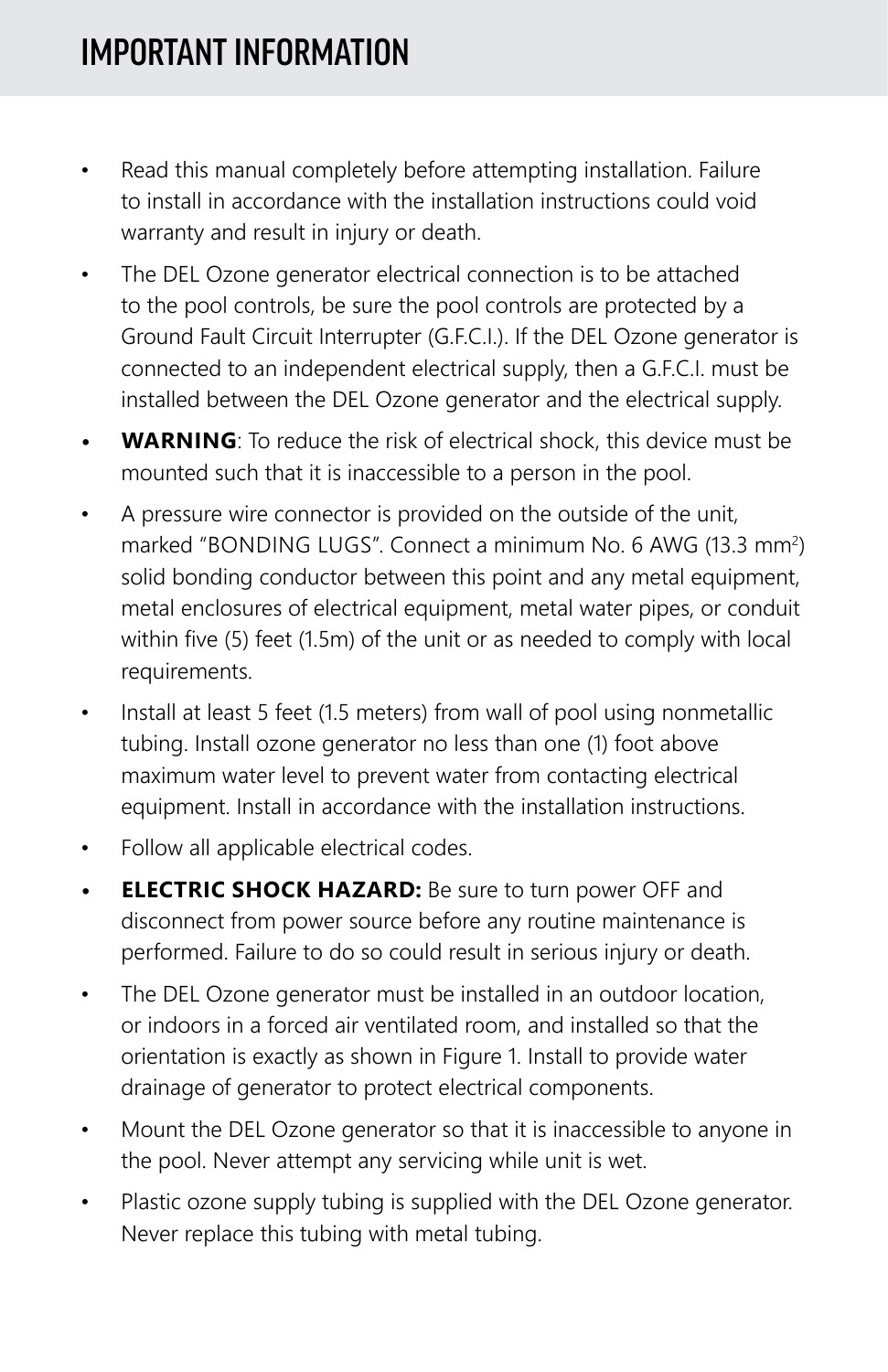- **• WARNING**: Short-term inhalation of high concentrations of ozone and long term inhalation of low concentrations of ozone can cause serious harmful physiological effects. DO NOT inhale ozone gas produced by this device.
- For your safety, do not store or use gasoline, chemicals or other flammable liquids or vapors near this or any other appliance.
- **• WARNING:** To reduce the risk of injury, do not permit children to use this product unless they are closely supervised at all times.
- A terminal marked G is located inside the supply terminal box or compartment. To reduce the risk of electric shock, this terminal must be connected to the grounding means provided in the electric supply service panel with a continuous copper wire equivalent in size to the circuit conductors supplying this equipment.
- At least two lugs marked "BONDING LUGS" are provided on the external surface or on the inside of the supply terminal box or compartment. To reduce the risk of electric shock, connect the local common bonding grid in the area of the hot tub or spa to these terminals with an insulated or bare copper conductor not smaller than No. 6 AWG.

# SAVE THESE INSTRUCTIONS!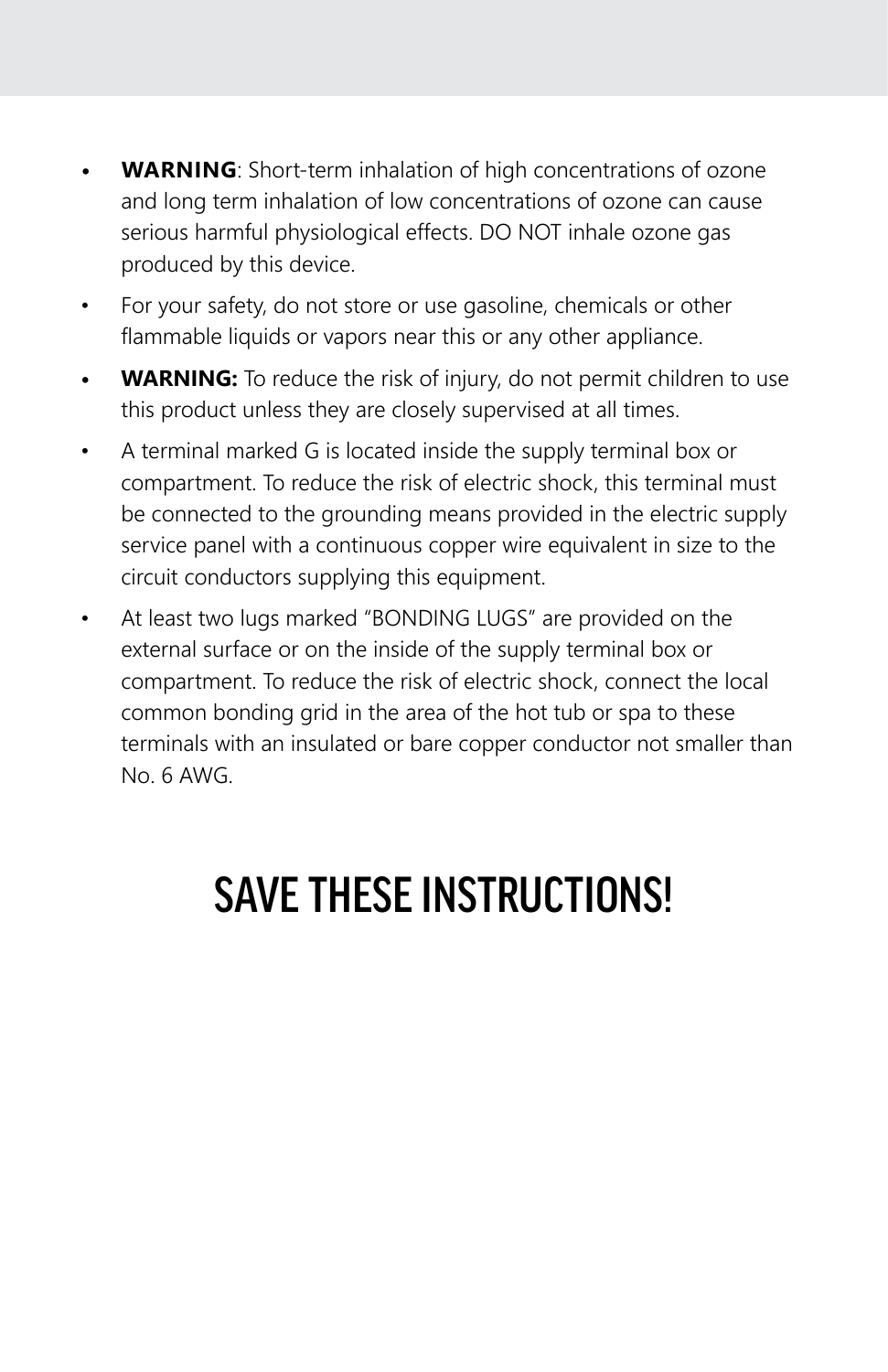## **TABLE OF CONTENTS**

## **SECTION 1 Overview**

## **SECTION 2 Installation**

## **SECTION 3 Operation**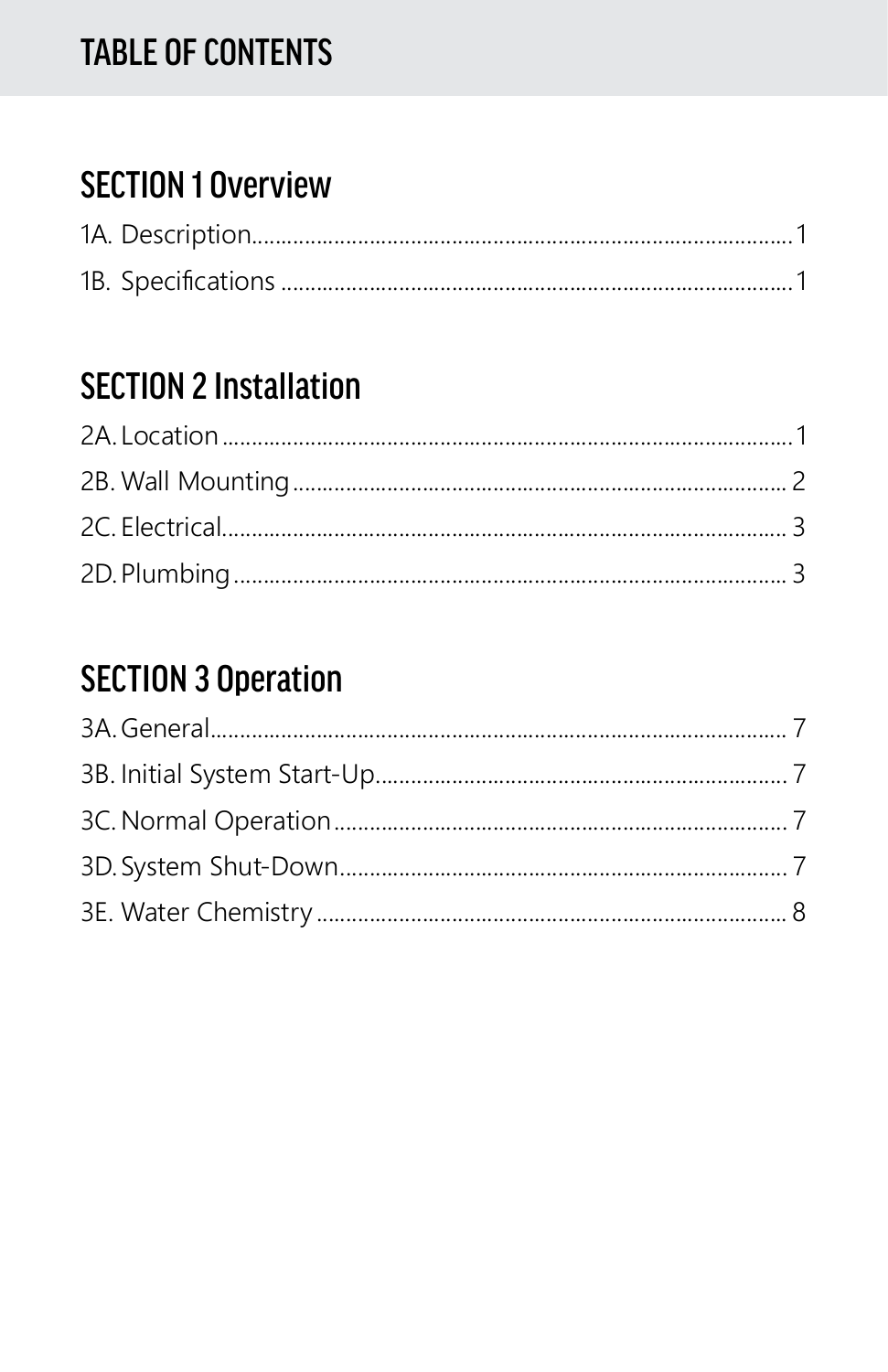## TABLE OF CONTENTS

## SECTION 4 Maintenance & Service

## Section 5 Replacement Parts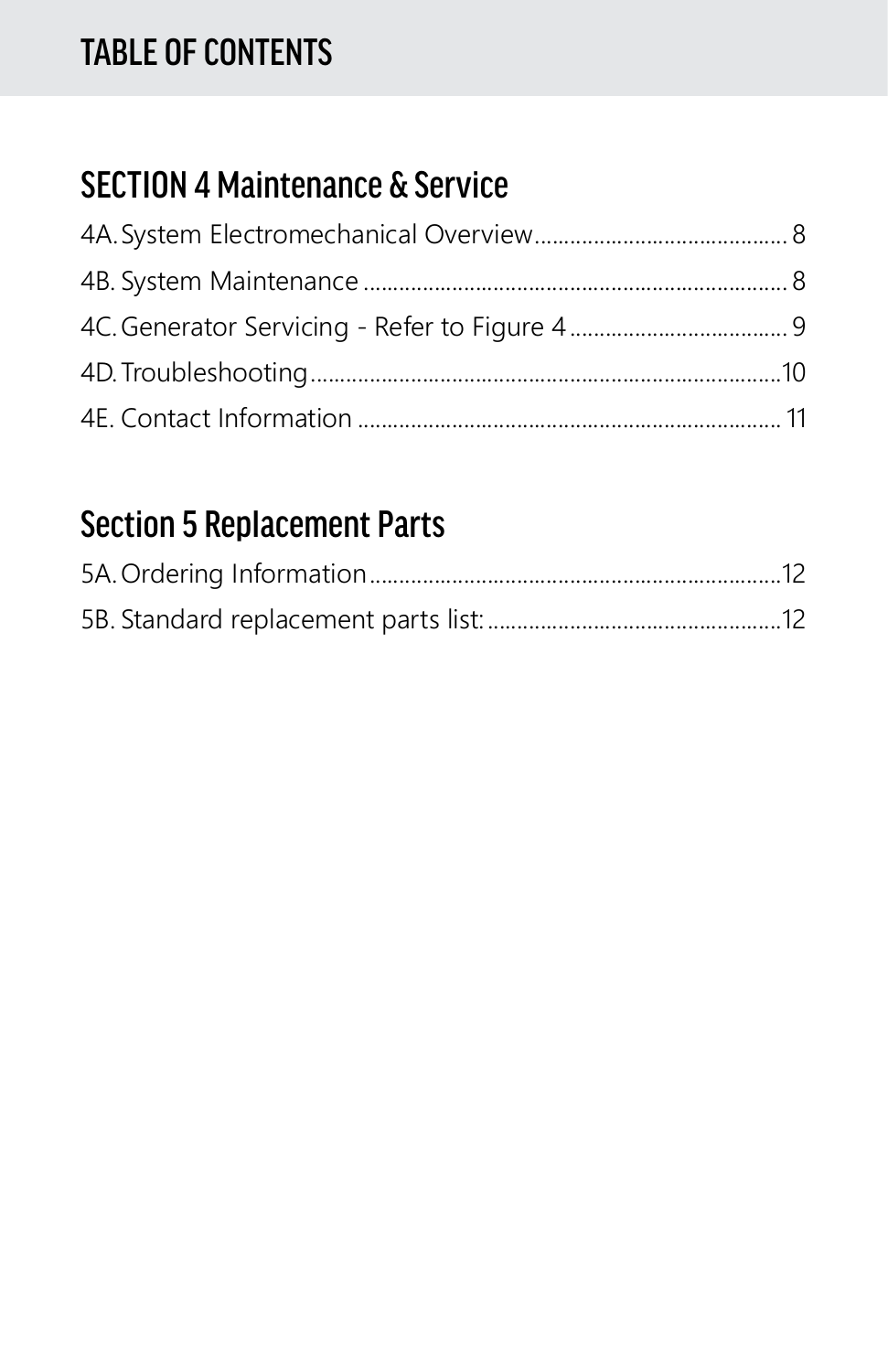#### **1A. Description**

The DEL Ozone generators described in this manual are designed to provide the benefits of ozonated water in an environmentally safe and effective manner. The high quality, specially engineered components ensure efficient ozone output and reliable performance.

As a result of proper use of the DEL Ozone generators, unpleasant effects of traditional chemical use are virtually eliminated. The DEL Ozone generators are safe and harmless to your equipment when installed properly.

### **1B. Specifications**

#### **Power Requirements:**

#### **Location Requirements:**

Mounting: Wall mount in a clean, protected area. Ambient Temp.: 30°F - 120°F (0°C - 50°C)

### **2A. Location**

The DEL Ozone units are designed for wall mounting. Mount generator in a clean, protected area, either indoors or outdoors (preferably out of direct sunlight). Locate generator out of reach of sprinklers or drainage spouts. Allow sufficient access for maintenance, all tubing, and electrical wires. Ozone generator should be installed at least (not less than) one foot above the maximum water level.

**Note**: Remove and discard the foam packaging from inside the enclosure before mounting the unit.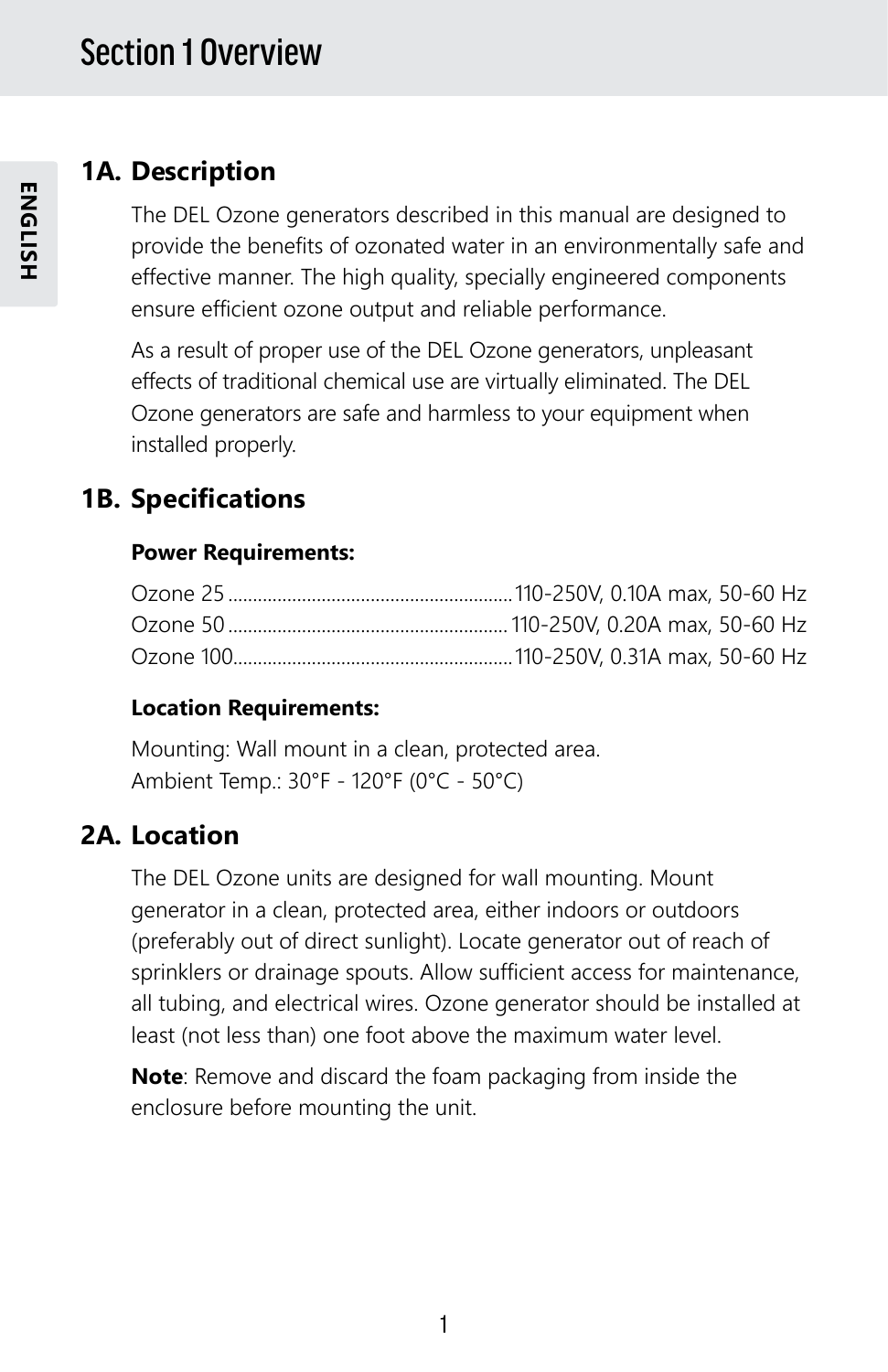#### **2B. Wall Mounting**

- 1. Open the Enclosure Door and locate the three mounting holes on the back wall of the Enclosure. There will be two holes located near the top on the left and right and one located in the center near the bottom. Refer to Figure 1 for clarification.
- 2. Install screws (or other hardware appropriate for the mounting surface) through the two mounting holes near the top of the enclosure. Install the last screw through the mounting hole near the bottom of the enclosure. Mounting hardware must be driven until the head fully contacts the enclosure wall. Mounting hardware head must not be smaller than 0.25 inches (6.3 mm) in diameter and the threads of the hardware must be smaller than 0.25 inches (6.3 mm) in diameter.



**Figure 1: Mounting Hole Dimensions**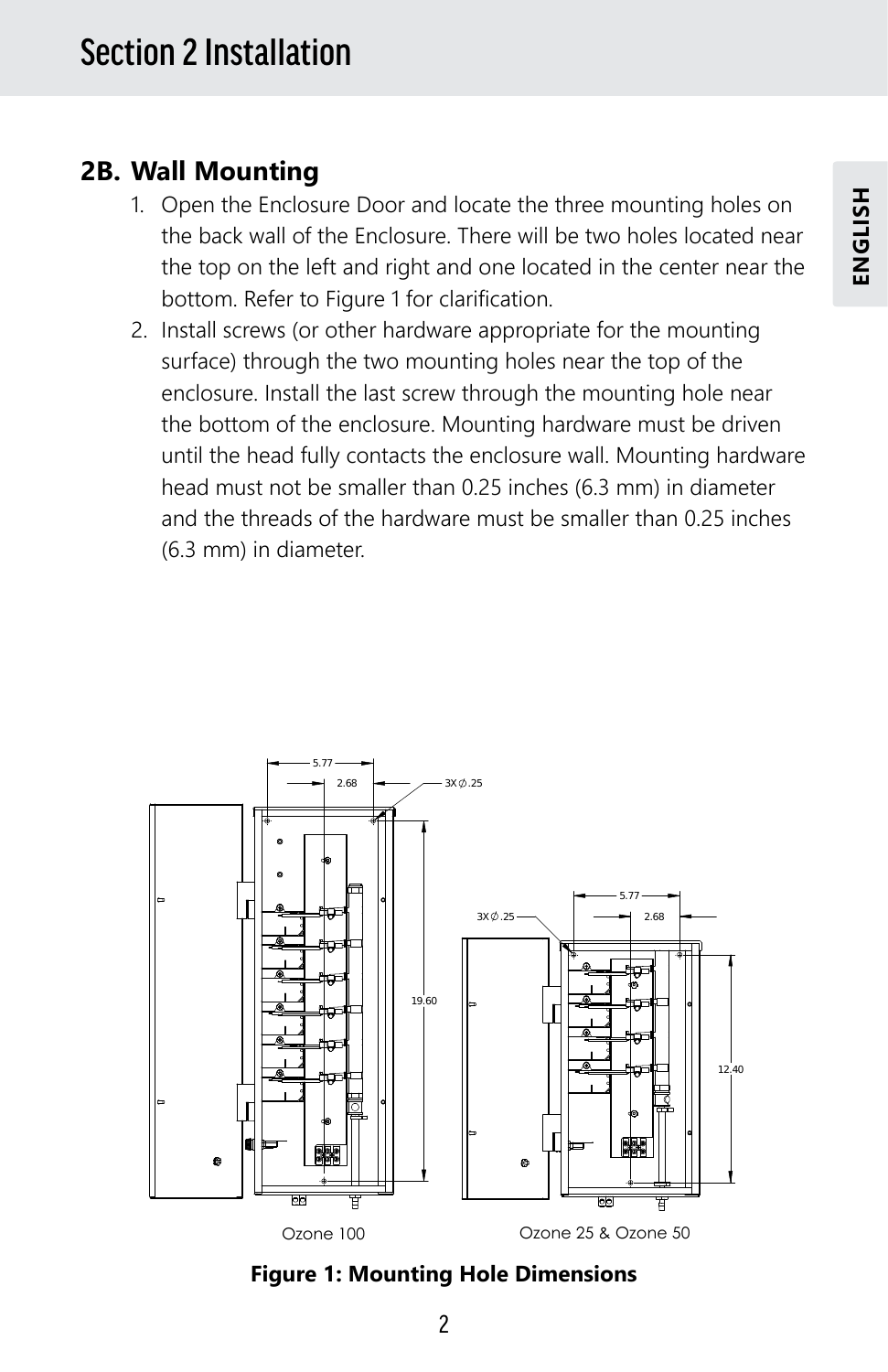#### **2C. Electrical**

#### **2C-1. Main Power**

This device is intended to be installed by a certified electrical technician, in accordance with local electrical codes. Connect the DEL Ozone generator to the pool timing clock so that the DEL Ozone generator operates simultaneously with the pool pump. The DEL Ozone generator has three available Knockouts for a 1/2 inch conduit fitting, two on each side and one on the back. Remove only the ideal Knockout and install the proper conduit fitting. Open the Enclosure and locate the Terminal Block. Connect Line 1, Line 2, and Ground to the Terminal Block as indicated by the label on the inside of the enclosure door. Refer to the IMPORTANT SAFETY INSTRUCTIONS at the beginning of this manual for important wiring information.

#### **2C-2. Earth Grounding Lug**

Using an 6 AWG (13.3 mm2) conductor, connect the Grounding lug on the bottom of the DEL Ozone generator, marked to an appropriate earth contact.

## **2D. Plumbing**

Ozone gas is introduced to the pool circulation line using a venturi injector. Suction developed by the venturi allows the DEL Ozone generator to operate safely under vacuum.

**Note:** Water must not travel back to the ozone generator. Mounting the unit above the water line and scheduled check valve replacement will keep water from entering the DEL Ozone generator.

#### **2D-1. Plumbing the Injector Manifold**

The Injector Manifold must be installed in the pool's main return line after all other pool equipment (pump, filter, heater, and cleaner). Figure 2 shows the most basic installation. For installation with additional oxidizers and pool cleaners, refer to Appendix A.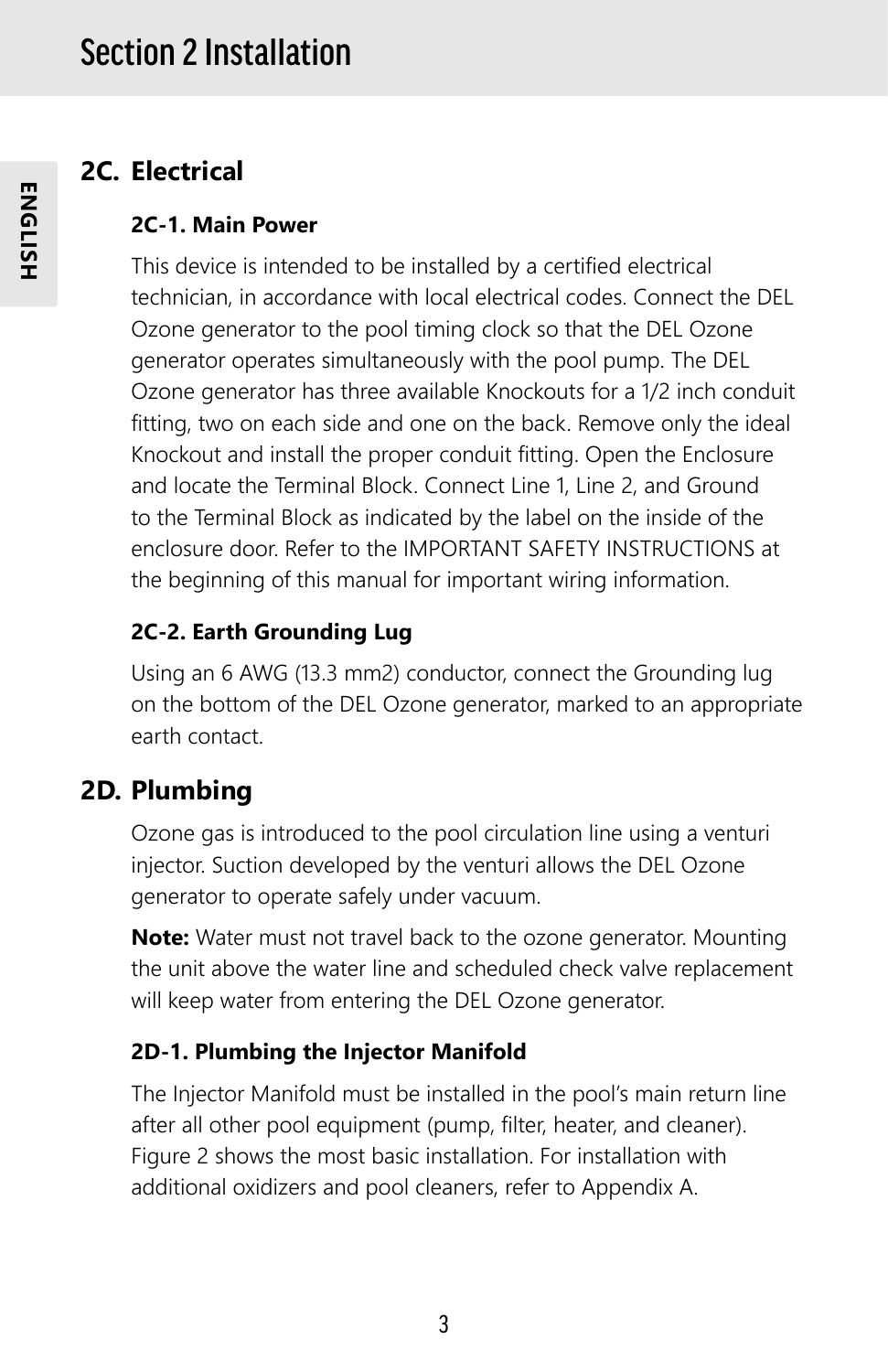**Note:** The Injector Manifold should be installed above water level whenever possible. If the Injector Manifold is installed below water level, take proper precautions to prevent water from draining through the injector and damaging the surrounding area. For example, use clamps on all tube connections, run ozone tubing above water level and provide adequate drainage around the pool equipment.

Locate an appropriate section of the return line and install the injector manifold with PVC cement. Be very careful to observe and follow the correct water flow direction (as indicated by the arrow on the injector manifold).

#### **2D-2. Water Check Valve**

If the pool equipment is mounted above the water line, a check valve must be installed between the pump outlet and the Injector Manifold. This will prevent the pump from draining and losing its prime (when not in use).

Note: If a 1/3# DELCheck<sup>™</sup> is used, do not install immediately after chlorine feeders.



**Figure 2: Injector Manifold Mounting Location**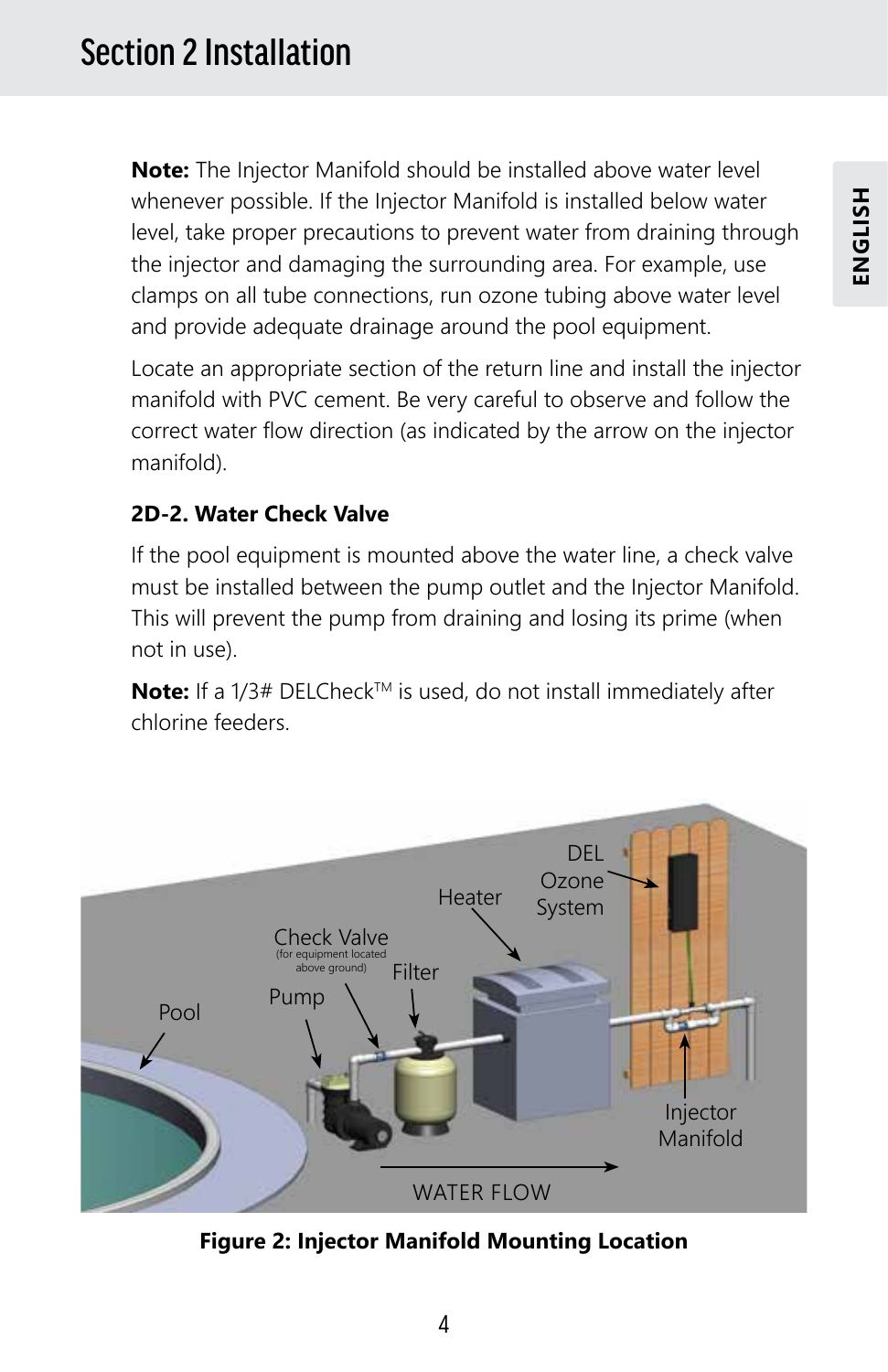## Section 2 Installation



**Figure 3a: Flow Meter Assembly**

#### **2D-3. Pressure Test**

If a pressure test is required, it should be performed prior to connecting the Ozone Gas Line. Install the 3/4" pipe cap provided onto the Injector for the pressure test.

#### **2D-4. Flow Test - Refer to Figure 3a.**

- 1. Install Tube Adapter on injector. Use Teflon thread tape as needed.
- 2. Connect the Flow Meter Assembly to the Tube Adapter.
- 3. Hold the Flow Meter Assembly so that the clear plastic chamber is vertical with the tubing on top.
- 4. Turn on the pool's circulation system as this allows the Injector Assembly to pull a vacuum. Under normal operation, the ball in the Flow Meter Assembly will be floating in between its Max and Min line. Under worst-case system conditions the flowmeter ball should indicate at least a small amount of air flow. Flow may be adjusted as described below.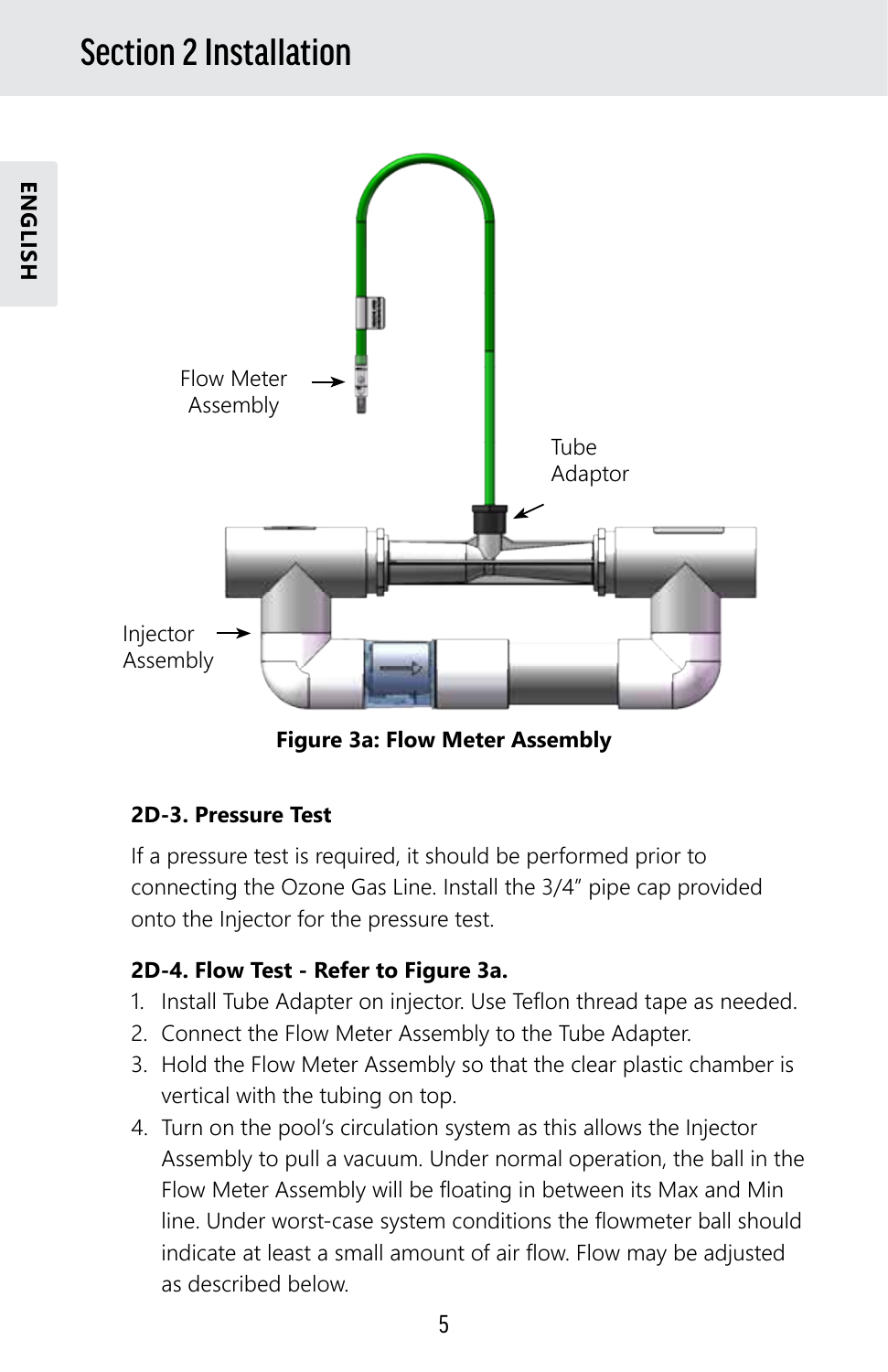**Adjustable Injector Manifold:** Gas flow can be controlled by adjusting the Valve on the Manifold. Close the valve to increase gas flow, open the Valve to decrease gas flow.

**Rigid Injector Manifold:** This Manifold is equipped with a DELCheck™ spring loaded valve. It cannot be adjusted, but provides a wide operating range. If more gas flow is necessary, verify that other valves in the system are not inhibiting flow through the Manifold. If you experience complications see TROUBLE SHOOTING Section 4D.

#### **2D-5. Ozone Tube Connection - Refer to Figure 3b.**

After the system has been set for the correct flow rate, Remove the Flow Meter Assembly and connect the Ozone Tube between the Ozone Outlet Barb on the DEL Ozone generator, and the Tube Adapter on the Injector Assembly. Ensure that the Check Valve arrow is pointing toward the injector. If equipment is above water level, cut off the excess tubing so that the line from the injector to the DEL Ozone generator is as straight and free from dips and loops as possible. If equipment is below the water level, run tubing to a point above water level. Ensure that all tube connections are secured with clamps.



#### **Figure 3b: Ozone Tube Assembly**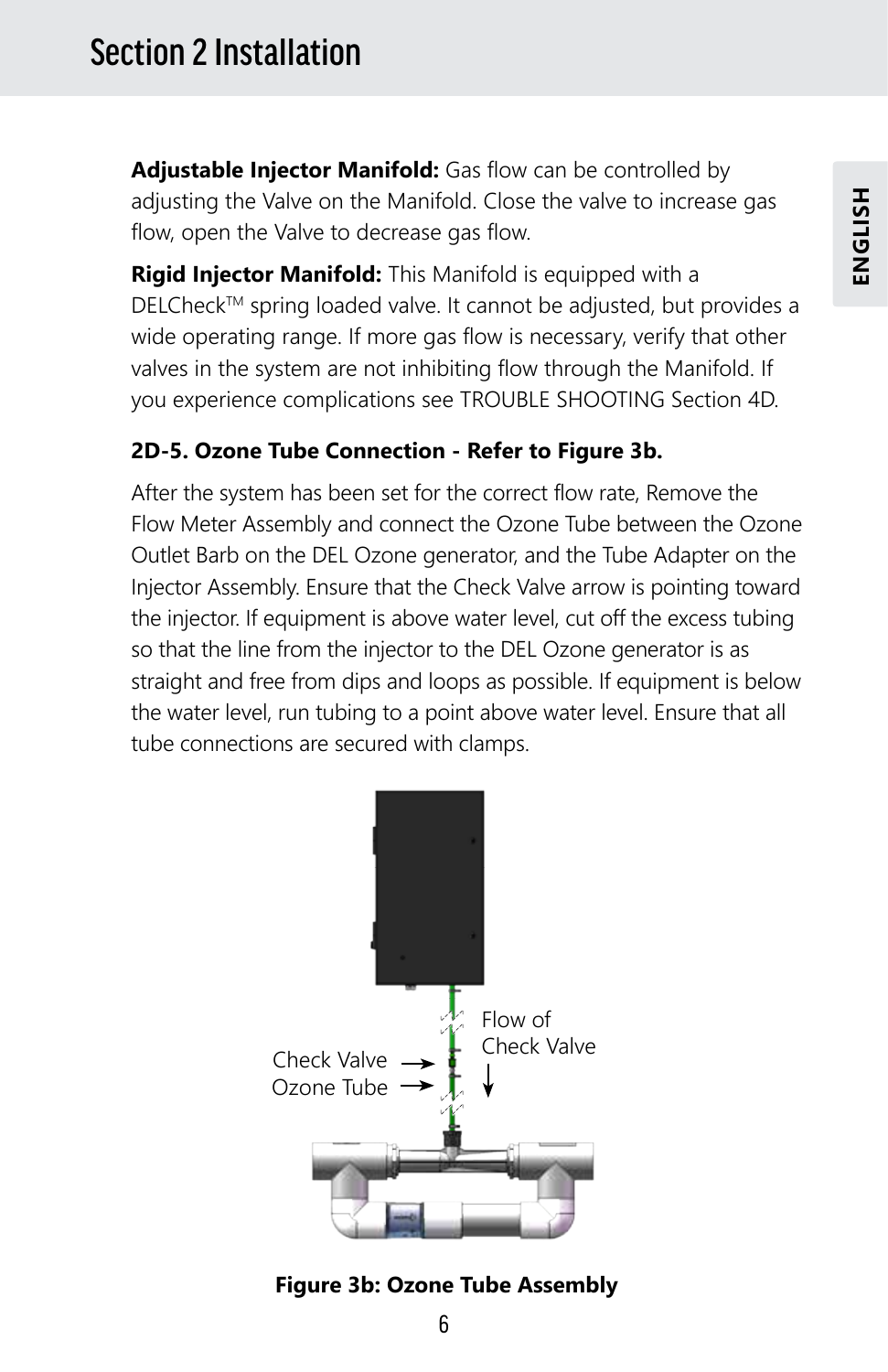### **3A. General**

To achieve optimal performance from the ozone system, the pool must be as clean as possible to start with.

- 1. Backwash or clean filters one day before starting the ozone generator.
- 2. Superchlorinate pool water using a chlorine based shock treatment prior to ozone system start-up.
- 3. Test pool chemistry and adjust pH between 7.4 and 7.6. Adjust total alkalinity between 80 and 120 ppm.
- 4. Run pool filtration continuously for 24 hours prior to starting ozone system.

## **3B. Initial System Start-Up**

Upon completing all of the generator system connections and cleaning the pool as outlined above, you are ready to start the ozone generator.

- 1. Check electrical connections.
- 2. Check for proper voltage.
- 3. Turn on pool circulation system.

### **3C. Normal Operation**

1. Indicator Lights: When the pool's circulation system starts, the DEL Ozone generator will power up and the green indicator lights on the ozone cells will illuminate. Open the Enclosure Door to verify that all indicator lights are green. The Ozone 25, Ozone 50, and Ozone 100 should show 2, 4, and 6 indicators, respectively.

### **3D. System Shut-Down**

The following sequence of steps must be followed for servicing or for storage.

- 1. Disconnect the power to the ozone generator.
- 2. After the generator has been shut down, the pool water circulation pump may be turned off.
- 3. If the system is to be shut down for an extended period, disconnect the Ozone Tube from the unit.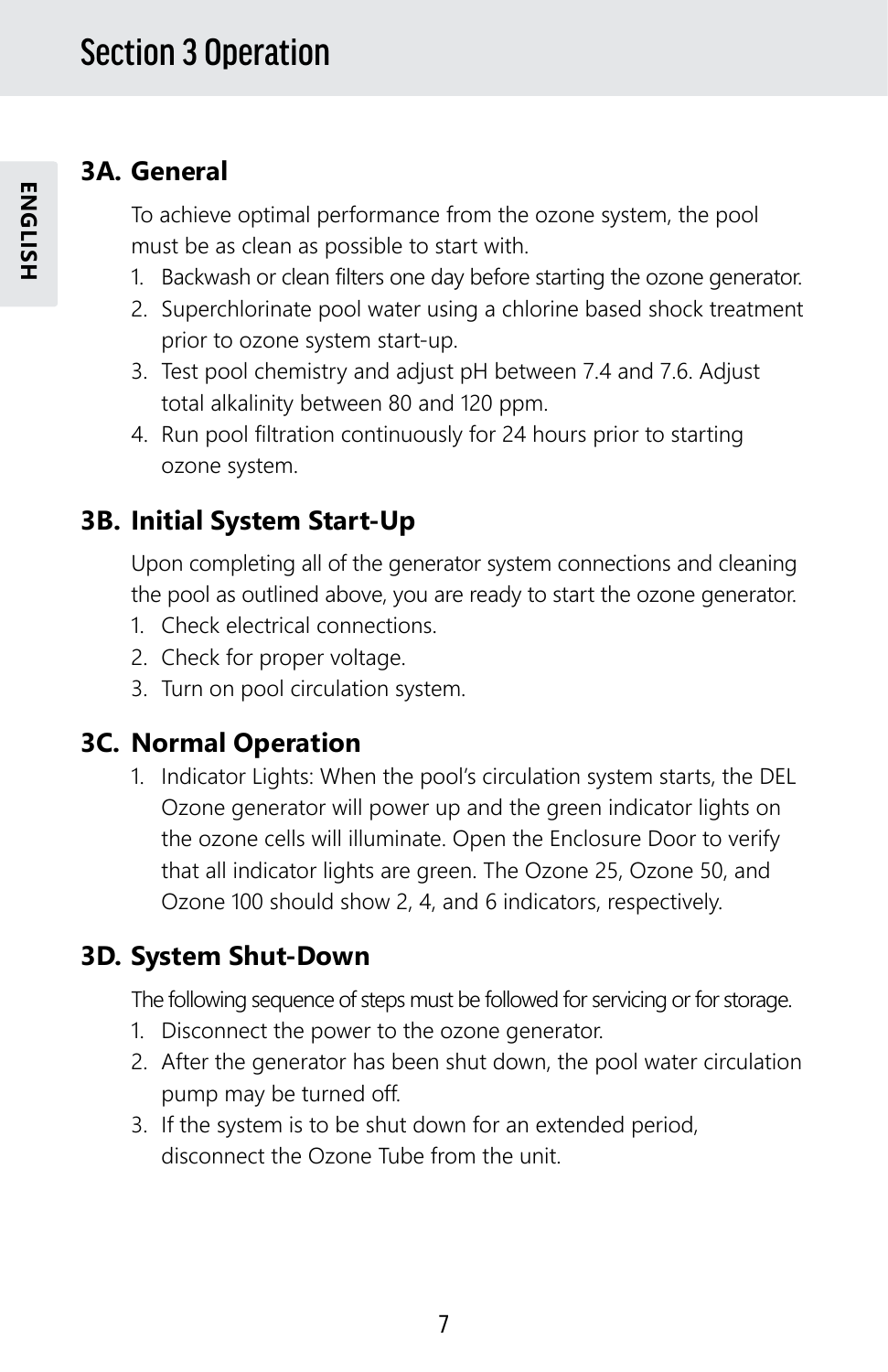## **3E. Water Chemistry**

Regular chlorine or bromine testing should be performed as normal. Ozone will be eliminating the majority of contaminants. Therefore, only a small amount of chemicals will need to be added - just enough to maintain a minimum of residual level of 0.5 - 1.0 ppm chlorine or 1.0 - 2.0 ppm bromine. Ozone is pH neutral thus minimizing pH adjustments

## **4A. System Electromechanical Overview**

#### **4A-1. Ozone Module**

The DEL Ozone Generators are constructed with high voltage plasma gap Ozone Modules. The Ozone 25, Ozone 50, and Ozone 100 have 2, 4, and 6 modules, respectively. Each module has an indicator light that signals it's working properly. If the light goes out, replace the module.

### **4B. System Maintenance**

**4B-1.** The green indicator lights on the Ozone Modules located inside the enclosure indicates that the Power Supply is operating properly. When an indicator light goes out, replace the corresponding Ozone Module. Regularly check inside the unit to verify all the Ozone Modules are working.

**4B-2.** Each Ozone Module should be replaced after 15,000 hours of operation. Even if the green indicator light(s) are glowing, the Ozone Module may be producing less ozone after this period of time due to contamination within the plasma gap ozone chamber.

**4B-3.** Regularly reinstall and check the flowmeter for proper flow. Always remove the flow meter after confirming proper flow. Inspect Ozone Tube for cracks or wear and replace as necessary.

**4B-4.** Replace the Ozone Tube every year or sooner, if needed. If there is evidence of water leaking past the Check Valve toward the DEL Ozone generator, shut down the unit immediately and replace the Ozone Tube and Check Valve. If water entered the DEL Ozone generator, allow the unit to dry completely before restarting. Evidence of water in the DEL Ozone generator may void the warranty.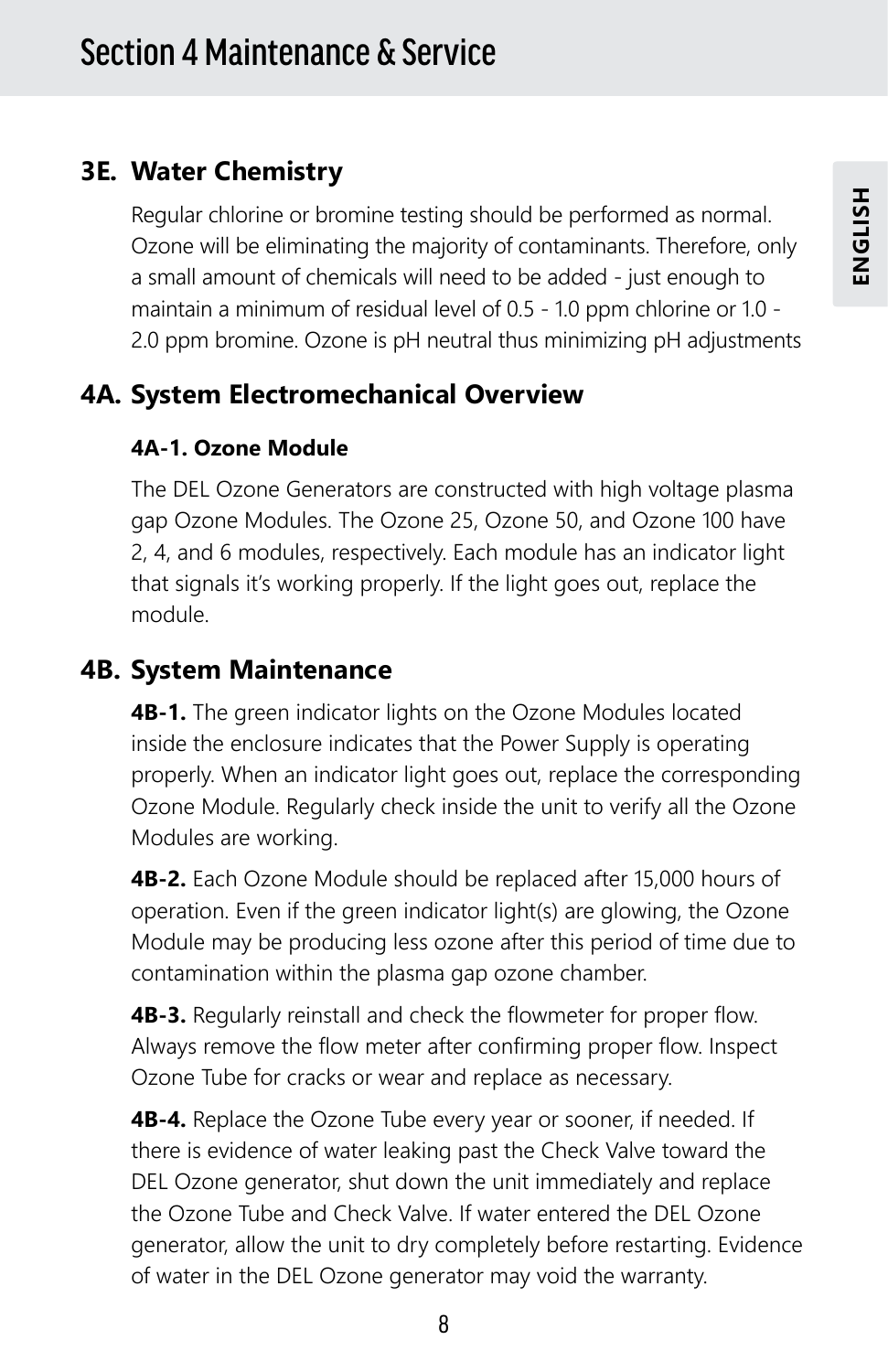**WARNING**: Do NOT touch the ends of the Ozone Tube when replacing. Trace amounts of nitric acid may be present and could prove harmful if touched or ingested.

**4B-5.** While operating, check to see if bubbles are entering the pool. If an MDV is installed, check the MDV for bubbles.



**Figure 4: DEL Ozone Overview**

### **4C. Generator Servicing - Refer to Figure 4**

#### **4C-1. Opening the Unit**

The DEL Ozone generator may be serviced on the wall without disconnecting any of the plumbing or wiring. Simply remove the two screws on the right side of the Enclosure Door to open the unit.

#### **4C-2. Ozone Module Replacement**

The Ozone 25, Ozone 50, and Ozone 100 have 2, 4, and 6 Ozone Modules, respectively. When the green indicator lights go out, the corresponding Ozone Module will need to be replaced.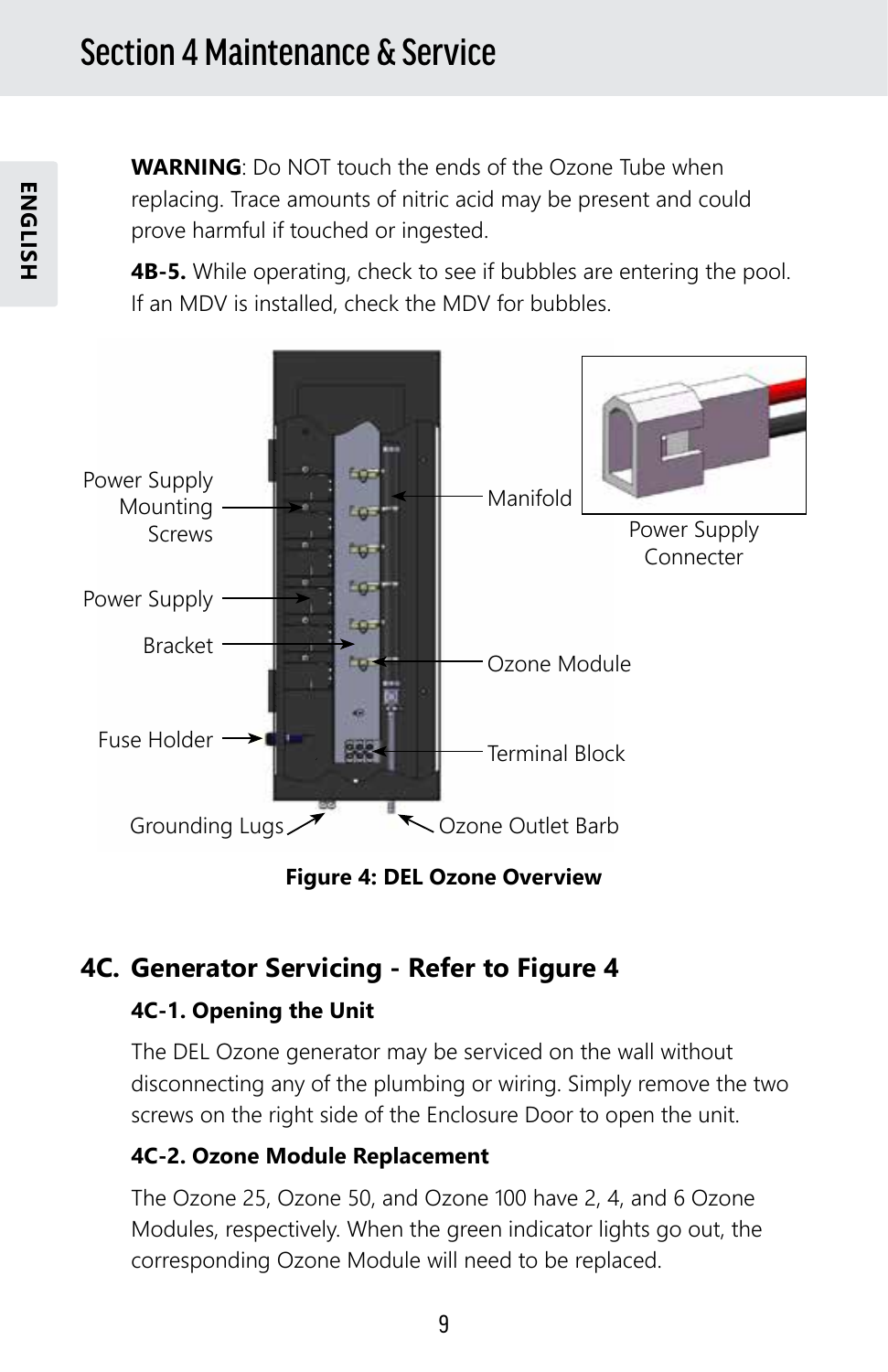#### **To replace an Ozone Module:**

- 1. Disconnect the Ozone Module from the Manifold and pull the Ozone Module from the Bracket so it hangs by its wires.
- 2. Locate the Power Supply Connector and disconnect it from the wire harness.
- 3. Remove the Power Supply Mounting Screw; make sure to note plastic spacer and the star washer positions for proper reassembly. The Ozone Module and Power Supply can now be removed from the unit.
- 4. Install the new Ozone Module by reversing the above steps.

### **4D. Troubleshooting**

Knowledge of electrical applications is required for trouble shooting. Contact a certified electrician if you are unsure of your ability to service the equipment. Improper servicing will void generator warranty. If any condition persists contact DEL technical support (see section 4E)

**4D-1 Symptom:** Module Indicator Lights not lit when pool system is on.

- 1. No power to the ozone generator from the power source:
	- a. Check circuit breaker at the power distribution box.
	- b. Check for loose connections or wiring breaks from the power distribution box to the generator.
	- c. The fuse in the unit has blown and needs to be replaced. The fuse is a replaceable glass, .25" x 1.25", 1 amp, slo-blo type.
- 2. G.F.C.I. has tripped.
	- a. Check power cord and reset G.F.C.I.
- **4D-2 Symptom:** Flowmeter not indicating flow.
- 1. Injector not supplying adequate suction.
	- a. Check pump, filters, and skimmers to ensure water is flowing through injector.
	- b. Ensure that there is no debris clogged inside the injector.
- 2. Tubing is impaired.
	- a. Check for kinks or clogs.
	- b. Check for cracks or cuts.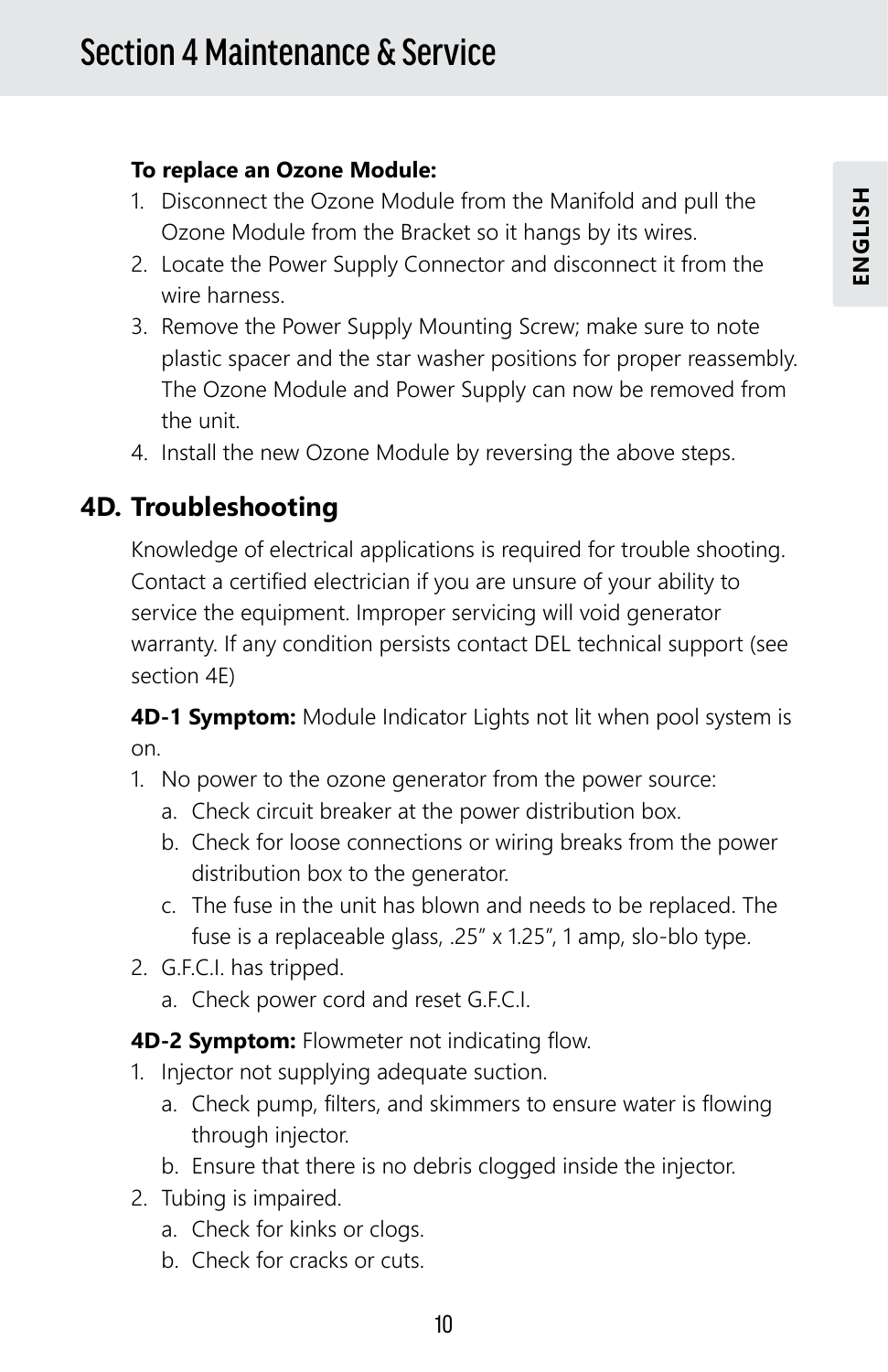- c. Check connections.
- d. Check that the check valve is installed with the arrow pointing towards the injector.
- e. Be sure that the check valve has not become fouled with debris. Disconnect the Ozone Tube from the injector. With the pump running, cover the end of the injector with your thumb, and feel for suction. If there is sufficient suction without the check valve, replace the check valve with a new one.

**4D-3 Symptom:** Ozone Tube becomes yellow/brown and brittle.

1. The high concentration of ozone created by the DEL Ozone family of ozone generators, as well as environmental conditions like UV sunlight will tend to deteriorate the supplied Ozone Tube. This is normal and acceptable, as long as the tubing doesn't become cracked and leak. Because of this, the Ozone Tube and Check Valve should be replaced every year.

**4D-4 Symptom:** Can't get ball to stay in the center of flowmeter.

1. The flowmeter provided is a general tool to setup flow to the ozone generator. Flow will vary depending on pressures across the injector, and therefore can be affected by things such as filter or strainer loading. The ozone generator's efficiency is optimized near the center of the flow meter. The DEL Ozone generator will still perform well at flows above and below the recommended range. However, the ball must be moving and not stuck on the bottom of the flowmeter.

### **4E. Contact Information**

For technical assistance:

- Call: (800) 676-1335
- Email: o3info@delozone.com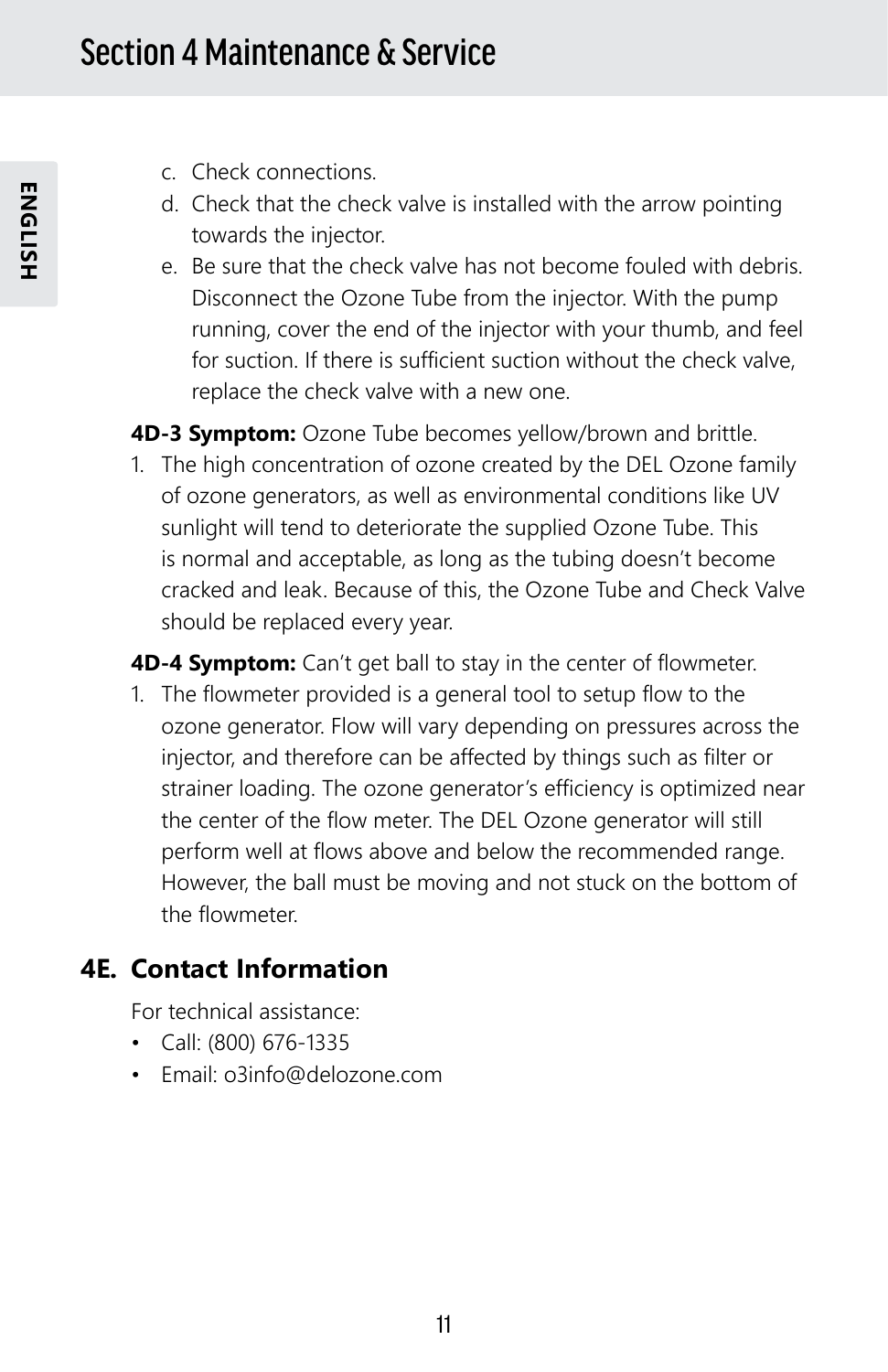### **5A. Ordering Information**

To locate a dealer nearest you call (800) 676-1335 or visit www.delozone.com.

Be prepared with the following information:

- Name
- Date Purchased
- Address
- Dealer Name
- Model #

### **5B. Standard replacement parts list:**

- 1. Ozone Module Kit............................................................................ 9-1056-01 Each ozone module should be replaced after 15,000 hours of use.
- 2. Ozone Tube Assembly....................................................................9-0770-01 The Ozone Tube Assembly (includes Ozone Tube and Check Valve) must be replaced once a year.

**Note**: The warranty is void if the parts listed above are not replaced at recommended intervals.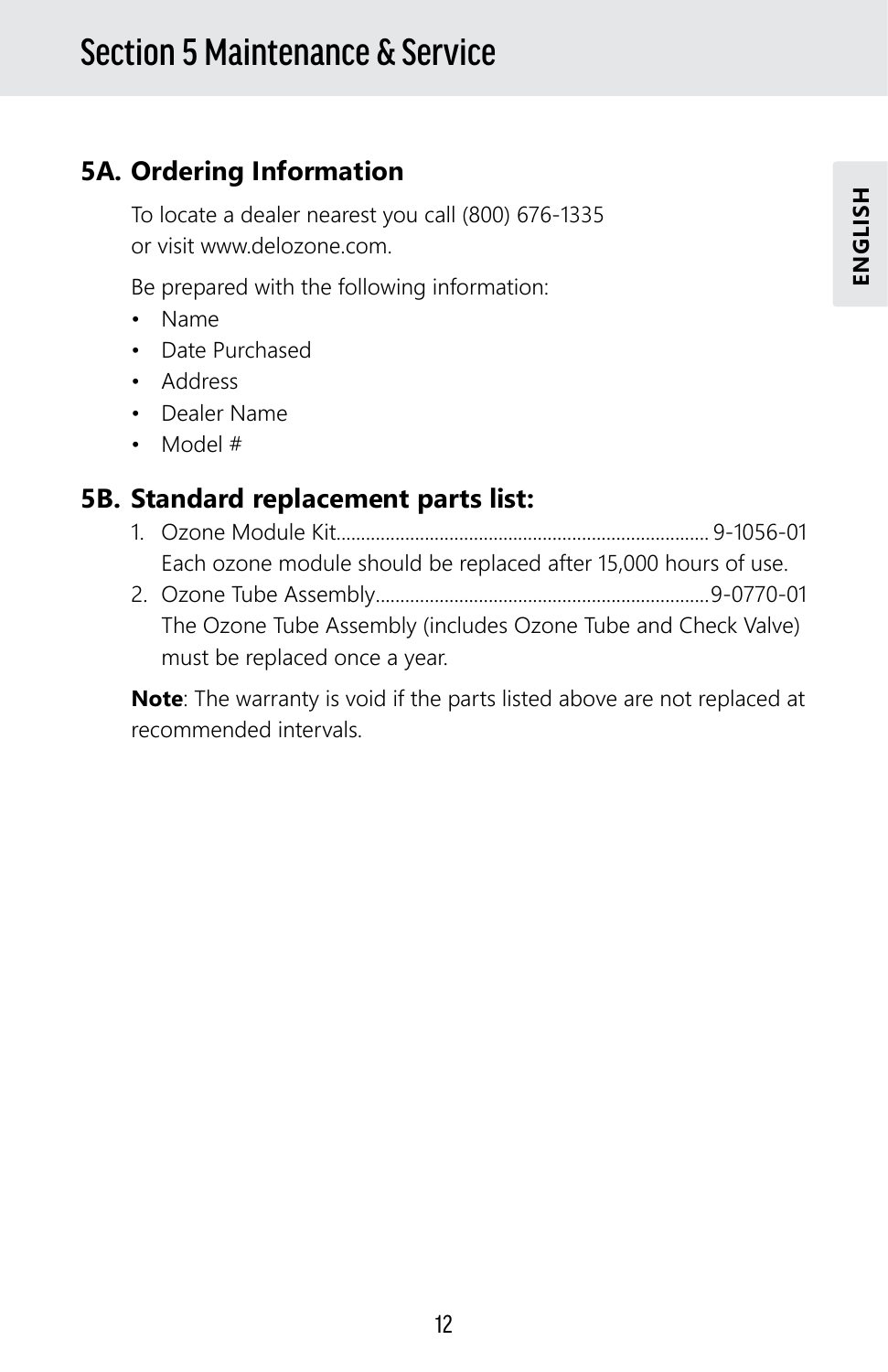## APPENDIX A

#### **DEL Ozone Installation – Plumbing**

The DEL Ozone series generators work under vacuum. The Injector Manifold draws the ozone/air gas mixture out of the ozone generator and mixes it into the water leaving behind some un-dissolved gas bubbles. These bubbles can affect certain pool system components, so care must be taken when installing the ozone Injector Manifold.

The diagrams below cover common plumbing configurations. For other configurations or installation questions, please call DEL Residential Pool & Spa Technical Support at 1 (800) 676-1335, or e-mail: warrantysupport@delozone.com

- **Pool Cleaners** (i.e. Polaris 360): Always plumb the cleaner t-fitting before the DEL Ozone injector to prevent gas from affecting the operation of the cleaner.
- **Salt Chlorinator:** A Salt Chlorinator may be plumbed on either side of the DEL Ozone injector.
- **Chlorine Tab / Mineral Erosion Feeder:** Always plumb the DEL Ozone injector after any erosion feeder to avoid gas accumulating in the feeder.
- **In-Floor Cleaning System:** The DEL Ozone Injector must be on a different pool return leg than any In-Floor Cleaning system to avoid excess back pressure on the Injector. This will also prevent gas intrusion and high oxidizer levels in zone valve and cleaner heads.
- **Water Features:** Avoid plumbing the Injector Manifold into any leg with excessive back pressure such as those going to fountains, restrictive wall fittings, etc.



#### **Diagram 1: Pool Only**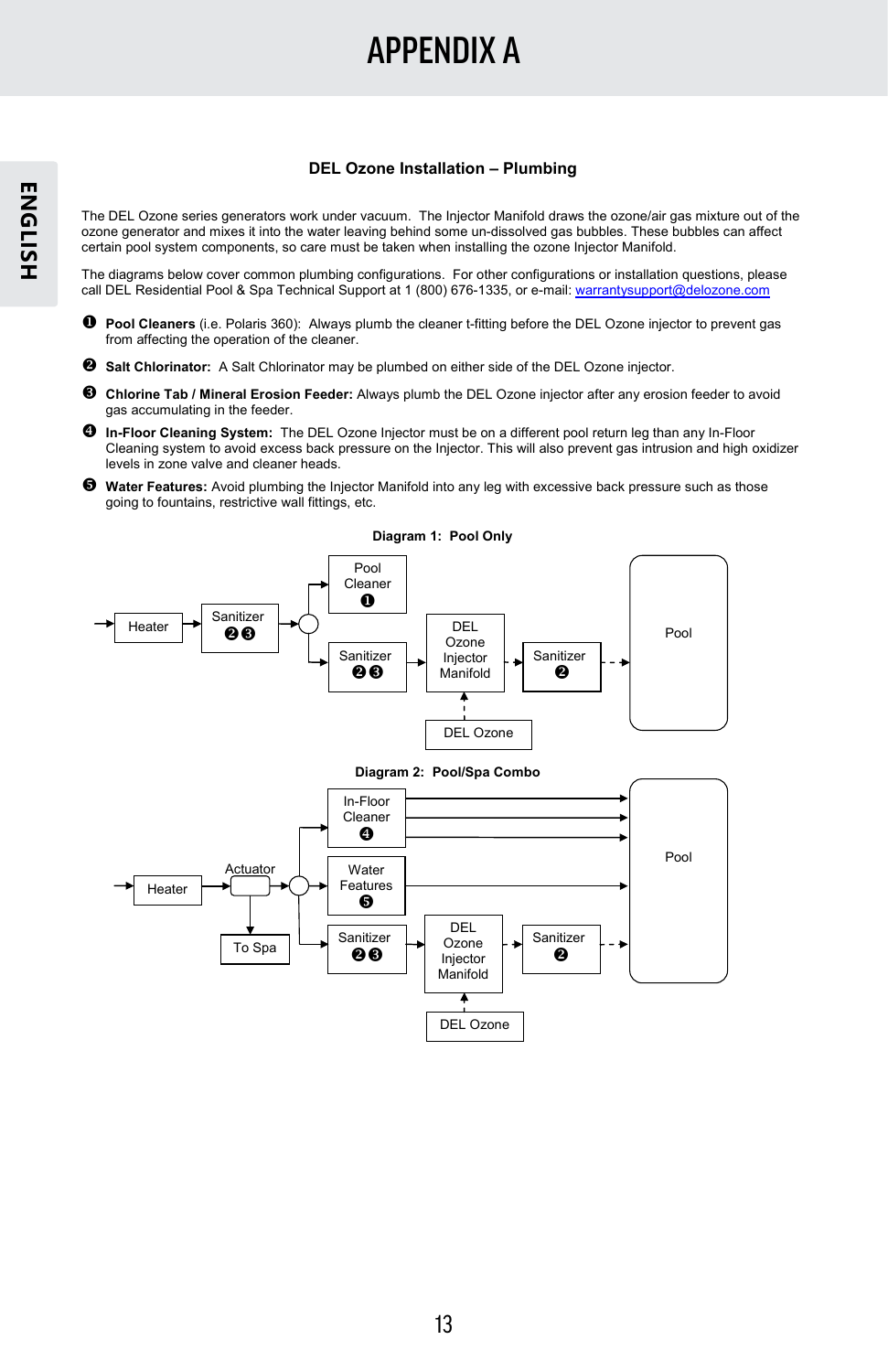**ENGLISH**

ENGLISH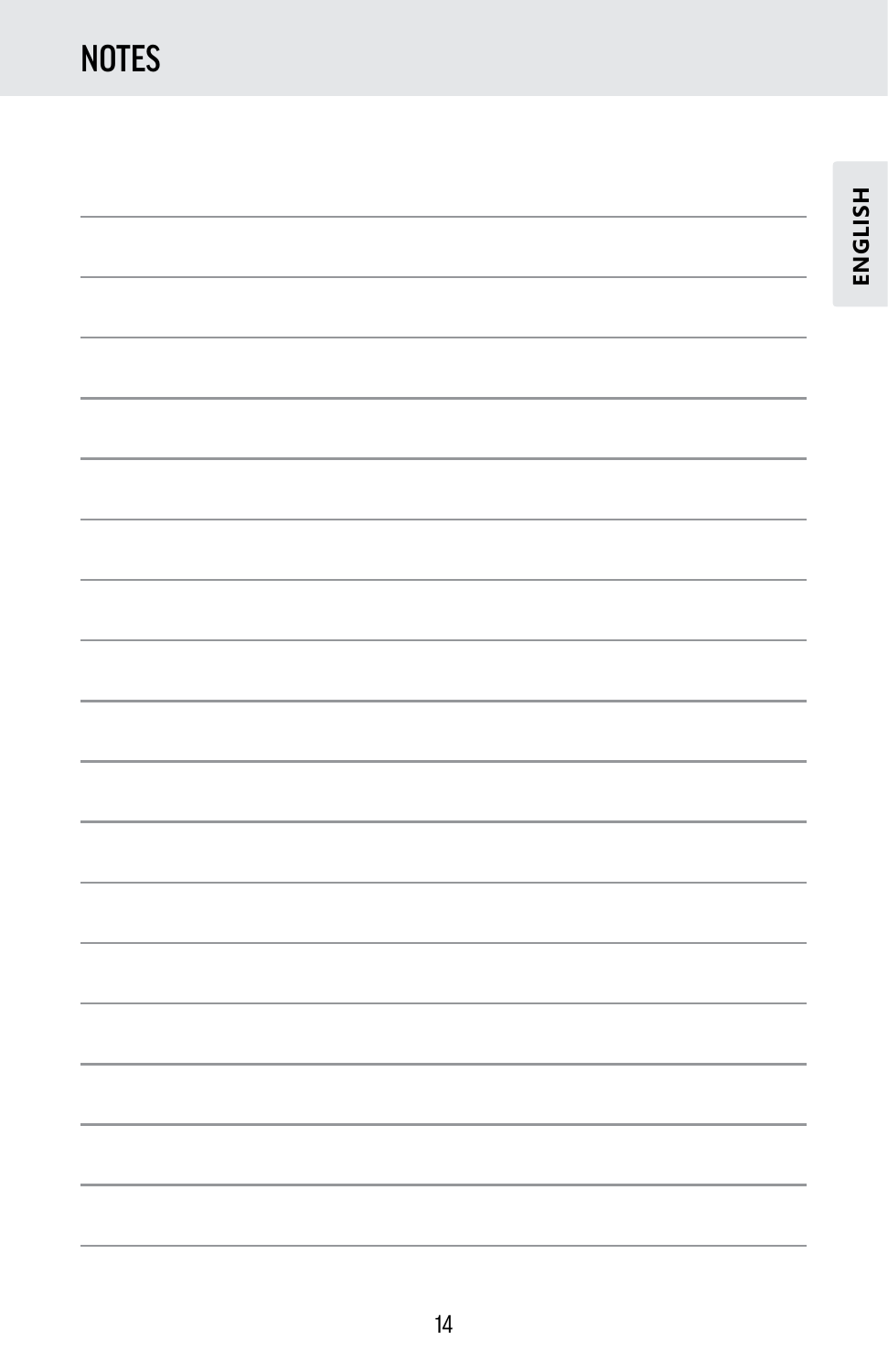## INSTRUCTIONS IMPORTANTES

- Lisez ce manuel en entier avant l'installation. Ne pas suivre les instructions d'installation pourrait annuler la garantie, et entraîner des blessures ou la mort.
- La connexion électrique de DEL Ozone doit être reliée aux commandes de la piscine. Vérifiez que les commandes de la piscine sont protégées par un disjoncteur de fuite à la terre. Si le DEL Ozone est connecté à une alimentation électrique indépendante, un disjoncteur de fuite à la terre doit être installé entre le DEL Ozone et l'alimentation électrique.
- **• AVERTISSEMENT:** pour diminuer le risque de choc électrique, cet appareil doit être monté de telle manière qu'il est inaccessible à une personne dans la piscine.
- Un connecteur de fil de pression est prévu sur le côté extérieur de l'unité, et marqué "cosse d'attache". Connectez un conducteur solide de liaison AWG Numéro 6 au minimum (13,3 mm2) entre ce point et tout équipement métallique, boîtiers métalliques de l'équipement électrique, conduites d'eau métalliques ou conduit dans les cinq (5) pieds (1,5 m) de l'unité ou au besoin pour se conformer aux exigences locales.
- Installez-le à au moins 1,5 mètres de la paroi de la piscine en utilisant des tubes non métalliques. Installez le générateur d'ozone à au moins 0,3 mètres au-dessus de niveau d'eau maximum afin d'éviter que l'eau n'entre en contact avec l'équipement électrique. Installez-le conformément aux instructions d'installation.
- Suivez tous les codes électriques en vigueur.
- Danger de choc électrique. Assurez-vous de l'éteindre et le débrancher de toute alimentation électrique avant que tout entretien de routine ne soit effectué. Sinon, cela pourrait entraîner des blessures graves ou la mort.
- Le DEL Ozone doit être installé à l'extérieur, ou à l'intérieur dans une salle bien ventilée, et il doit être installé de manière à ce qu'il soit orienté exactement selon l'illustration de la Figure 1. Installez-le de manière à ce que le générateur puisse vidanger l'eau afin de protéger les composants électriques.
- Montez le DEL Ozone de manière à ce que personne n'y ait accès dans la piscine. Ne tentez jamais d'effectuer l'entretien de l'appareil lorsque l'unité est mouillée.
- Les tubes en plastique d'alimentation d'ozone sont fournis avec DEL Ozone. Ne remplacez jamais ces tubes par des tubes en métal.
- **• AVERTISSEMENT:** l'inhalation à court terme de concentrations élevées d'ozone et l'inhalation à long terme de concentrations basses d'ozone peuvent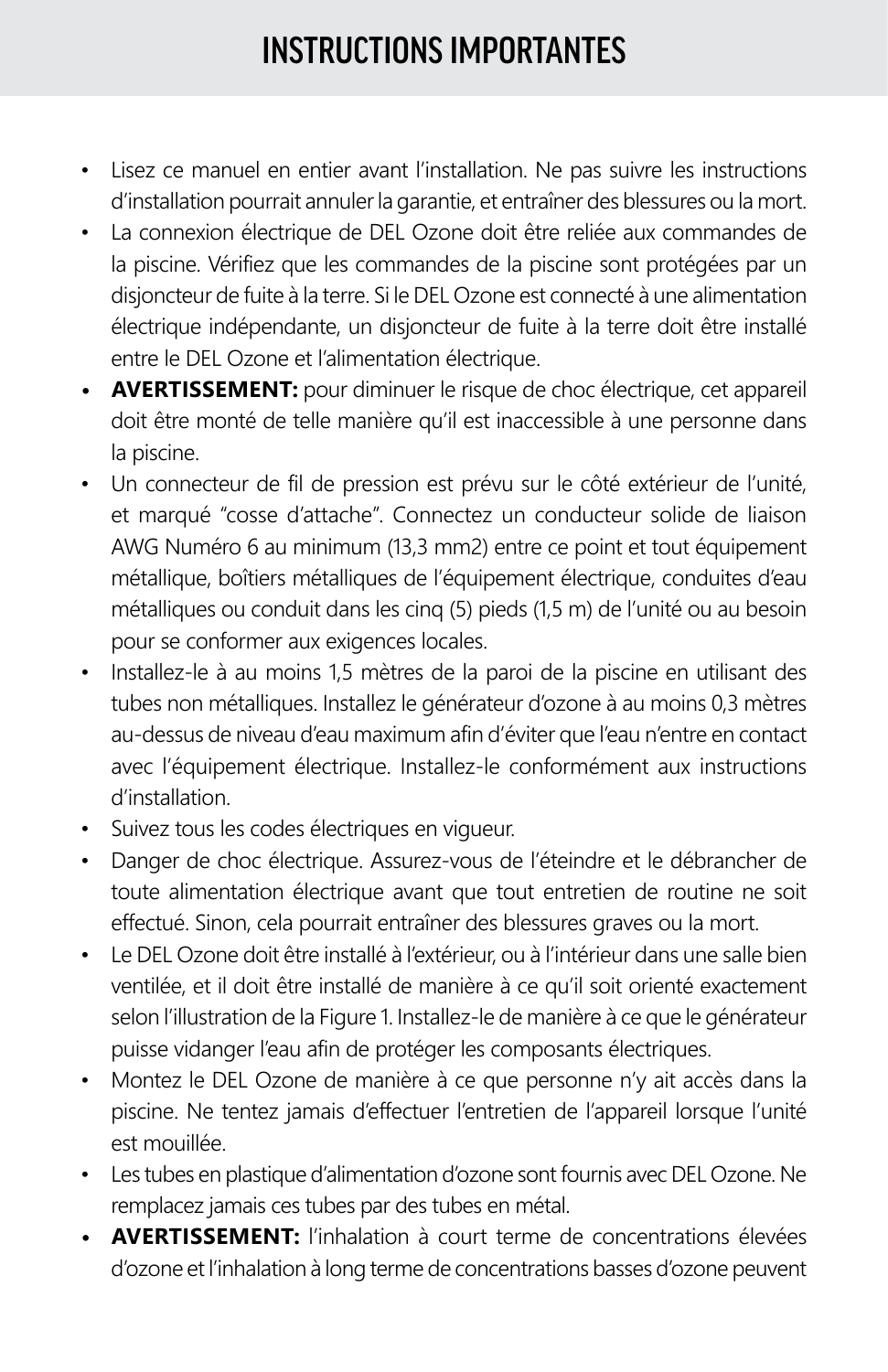## INSTRUCTIONS IMPORTANTES

entraîner de graves effets psychologiques néfastes. N'inhalez PAS de gaz d'ozone produit par cet appareil.

- Pour votre sécurité, ne pas stocker ni utiliser d'essence, de produits chimiques, ou autres liquides ou vapeurs inflammables à proximité de cet appareil.
- **• AVERTISSEMENT:** pour diminuer le risque de blessures, ne permettez pas aux enfants d'utiliser ce produit à moins d'être supervisés à tout moment.
- Une borne marquée G est située à l'intérieur de la boîte à bornes ou compartiment d'alimentation. Pour réduire le risque de choc électrique, cette borne doit être reliée aux moyens de mise à la terre fournis dans le panneau de service d'alimentation électrique avec un équivalent de fil de cuivre de taille pour les conducteurs alimentant cet équipement.
- Au moins deux languettes marquées « LANGUETTES DE LIAISON » sont fournies sur la surface externe ou à l'intérieur du terminal ou du compartiment d'alimentation. Pour diminuer le risque de choc électrique, connectez la grille locale de liaison commune dans la zone du jacuzzi à ces terminaux avec un conducteur de cuivre isolé ou dénudé d'au moins No. 6 AWG.

## CONSERVEZ CES INSTRUCTIONS!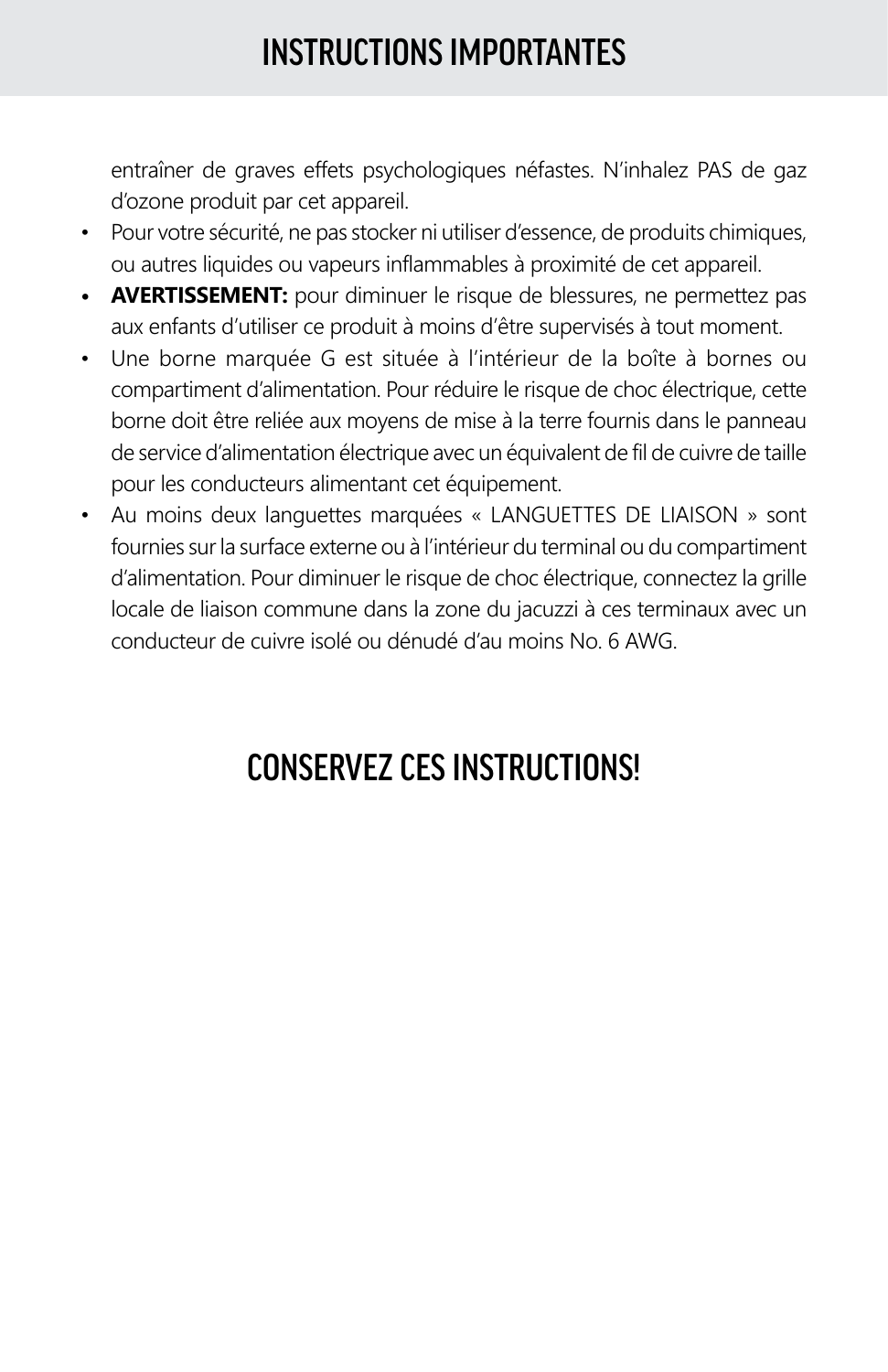## **TABLE DES MATIÈRES**

## **SECTION 1 Vue d'ensemble**

## **SECTION 2 Installation**

## **SECTION 3 Functionnement**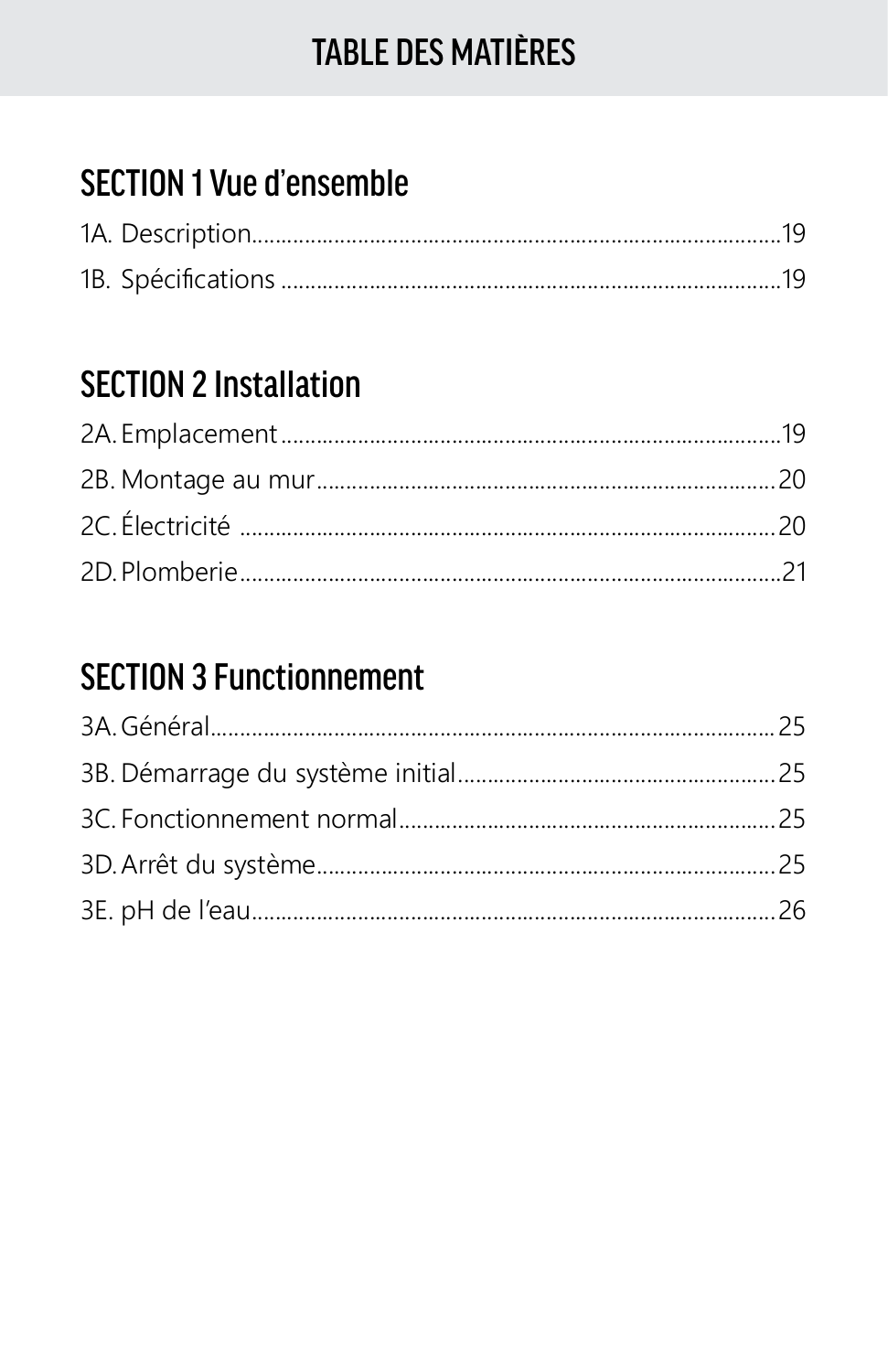## SECTION 4 Entretien

| 4A. Vue d'ensemble électromécanique du système 26            |  |
|--------------------------------------------------------------|--|
|                                                              |  |
| 4C. Entretien du générateur - Reportez-vous à la Figure 4 27 |  |
|                                                              |  |
|                                                              |  |

## SECTION 5 Pièces de rechange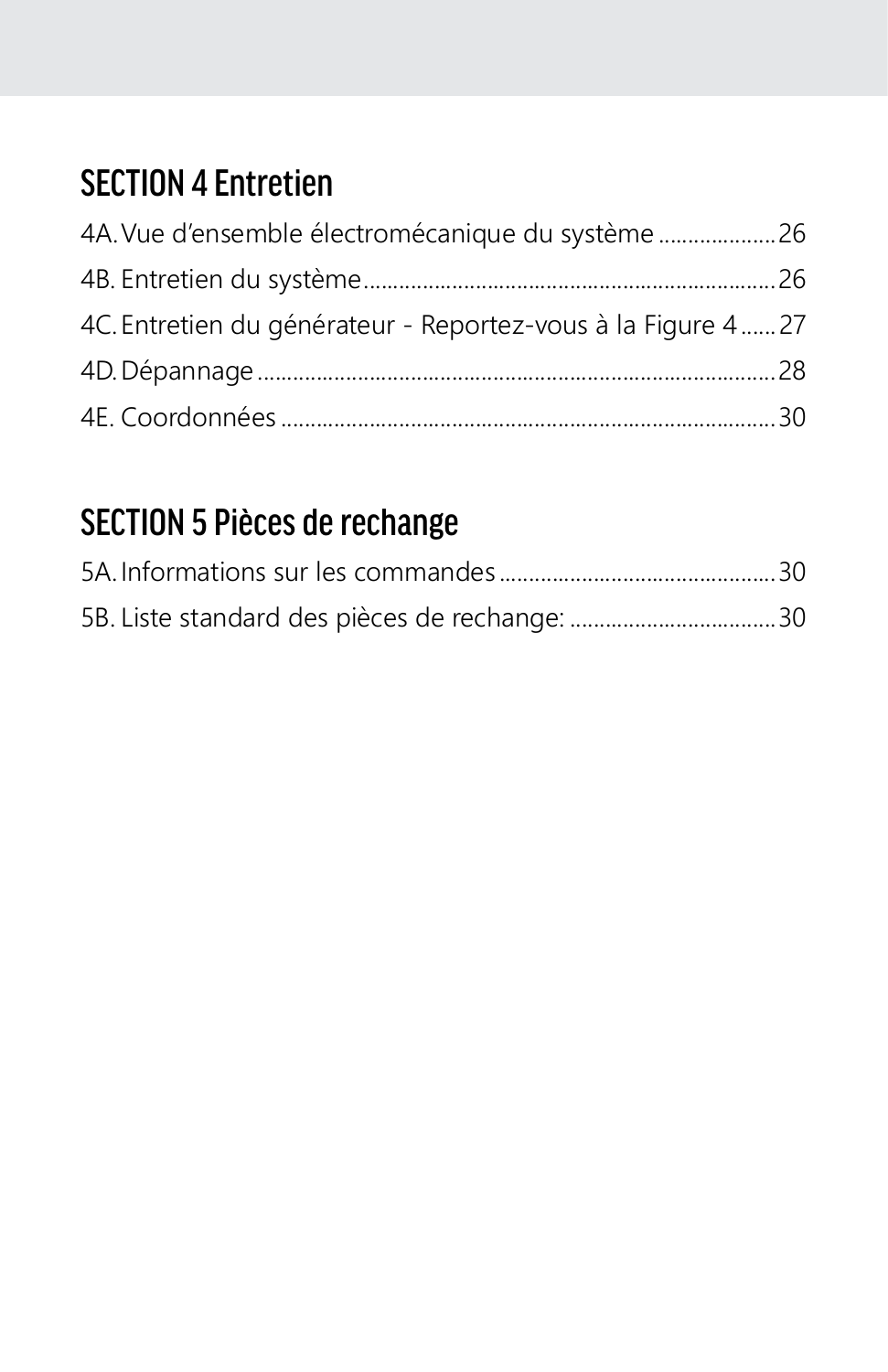### **1A. Description**

Les générateurs d'ozone DEL Ozone Series décrits dans ce manuel visent à offrir les avantages d'eau ozonée de manière efficace et écologique. Les composants de haute-qualité, fabriqués spécialement pour assurer une production d'ozone efficace et une performance fiable.

Une utilisation correcte des générateurs d'ozone DEL Ozone, éliminent virtuellement tout effet désagréable lié à l'utilisation traditionnelle de produits chimiques. Les générateurs d'ozone DEL Ozone sont sans danger pour votre équipement s'ils sont installés correctement.

### **1B. Spécifications**

#### **Exigences d'alimentation électrique:**

| Ozone 25 110-250V, 0.10A max, 50-60 Hz |  |  |
|----------------------------------------|--|--|
| Ozone 50 110-250V, 0.20A max, 50-60 Hz |  |  |
| Ozone 100110-250V, 0.31A max, 50-60 Hz |  |  |

#### **Exigences relatives à l'emplacement:**

Montage: monter au mur dans une zone propre et protégée.

Température ambiante: entre 0°C et 50°C

### **2A. Emplacement**

Les unités DEL Ozone sont conçues pour un montage au mur. Montez le générateur dans une zone propre et protégée, à l'intérieur ou à l'extérieur (de préférence à l'abri de la lumière directe du soleil). Placez le générateur hors de la portée des arroseurs automatiques ou des évacuations d'eau. Permettez un accès suffisant pour l'entretien des conduites et fils électriques. Le générateur d'ozone doit être installé à au moins (minimum) 0,3 mètres au-dessus du niveau maximum de l'eau.

Retirez et jetez l'emballage en mousse à l'intérieur de l'enceinte avant de monter l'unité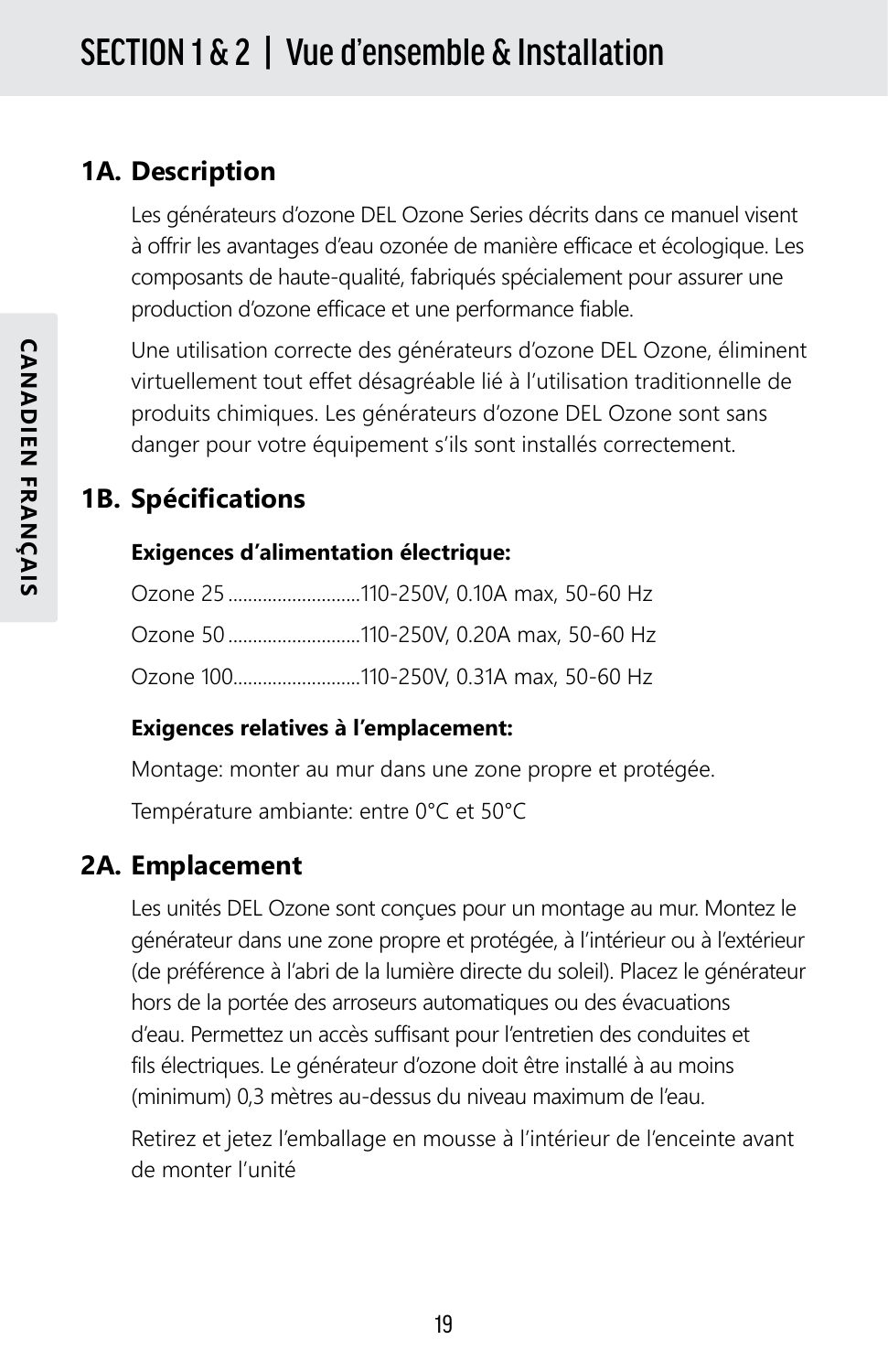#### **2B. Montage au mur**

- 1. Ouvrez la porte de l'enceinte et trouvez les trois trous de montage sur la paroi arrière de l'enceinte. Vous trouverez deux trous situés en haut à gauche et à droite, et un autre situé en bas, dans le centre. Reportez-vous à l'illustration de la Figure 1 pour plus de clarification.
- 2. Installez les vis (ou autre outils appropriés pour la surface de montage) dans les deux trous de montage en haut de l'enceinte. Installez la dernière vis dans le trou de montage en bas de l'enceinte. Le matériel de montage doit être fixé jusqu'à ce que la tête contacte entièrement la paroi de l'enceinte. La tête du matériel de montage doit mesurer au moins 6,3 mm de diamètre et les câbles du matériel doivent mesurer moins de 6,3 mm de diamètre.

## **2C. Électricité**



#### **2C-1. Alimentation principale**

**Figure 1: Dimensions des Trous de Montage**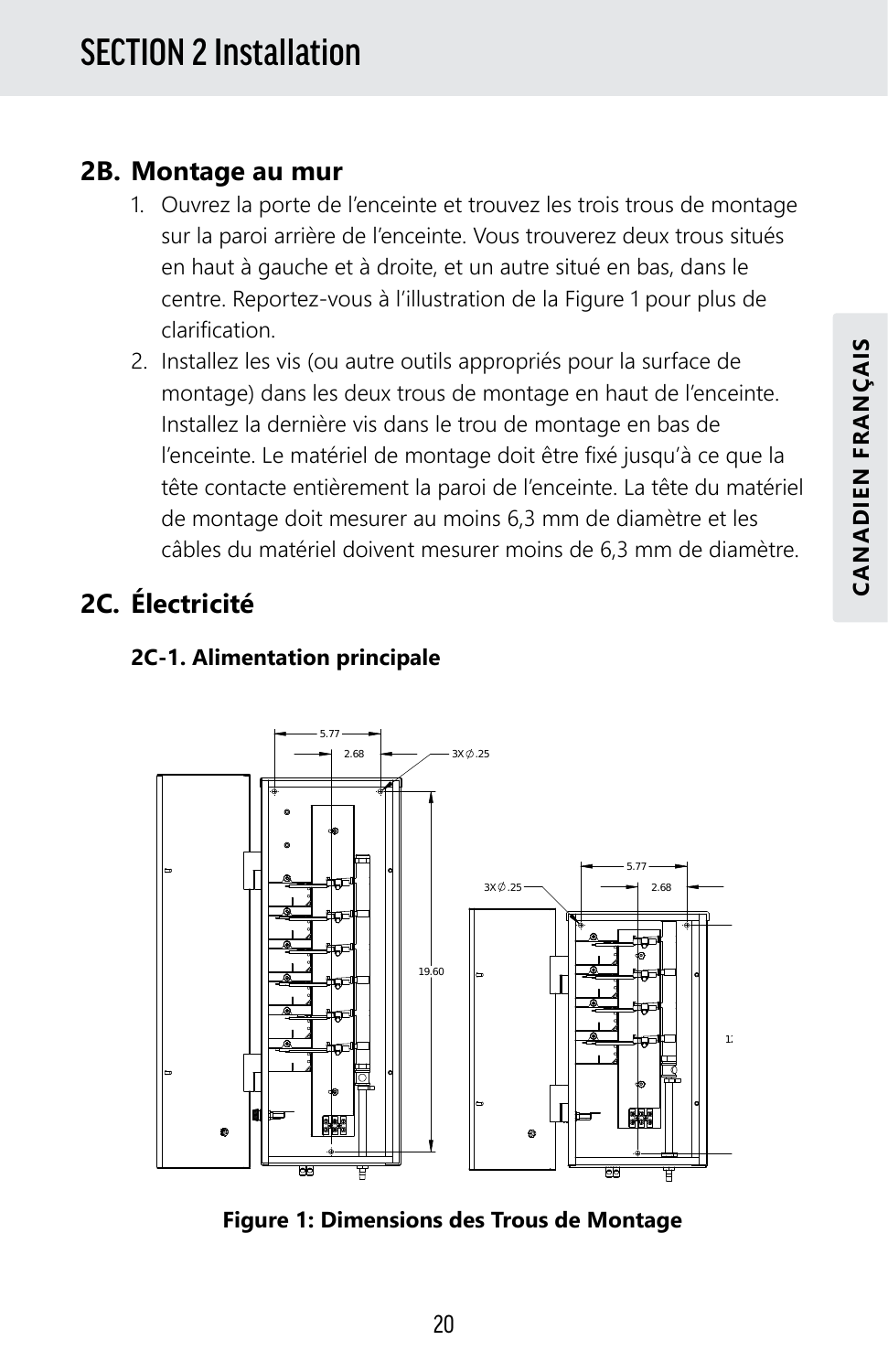Cet appareil est conçu pour être installé par un technicien agréé, conformément aux codes électriques locaux. Connectez le DEL Ozone à l'horloge de la piscine afin que le DEL Ozone fonctionne simultanément avec la pompe de la piscine. Le DEL Ozone possède trois orifices disponibles pour un embout de tuyauterie de 1,5 cm, deux de chaque côté et un à l'arrière. Retirez uniquement l'orifice et installez l'embout approprié. Ouvrez l'enceinte et trouvez le terminal. Branchez la ligne 1, ligne 2 et le câble de terre au terminal, comme indiqué sur l'étiquette à l'intérieur de la porte de l'enceinte. Reportez-vous aux INSTRUCTIONS IMPORTANTES CONCERNANT LA SECURITE disponibles au début de ce manuel pour obtenir des informations importantes sur les branchements.

#### **2C-2. Languette de mise à la terre**

Avec un conducteur 6 AWG (13,3 mm2), connectez la languette de mise à la terre en bas de DEL Ozone, avec un contact à la terre approprié.

### **2D. Plomberie**

Le gaz d'ozone est introduit dans la tuyauterie de circulation de la piscine en utilisant un injecteur Venturi. L'aspiration développée par le venturi permet au générateur DEL Ozone de fonctionner sans danger sous vide.

**Remarque** : l'eau ne doit pas revenir dans le générateur d'ozone. Monter l'unité au-dessus du niveau d'eau et remplacer le clapet antiretour régulièrement empêchera l'eau d'accéder au DEL Ozone.

#### **2D-1. Plomberie du collecteur d'injection**

Le collecteur d'injection doit être installé dans la tuyauterie de retour principale de la piscine après le reste de l'équipement (pompe, filtre, chaudière, et nettoyant). La Figure 2 illustre l'installation la plus basique. Pour une installation avec des désinfectants supplémentaires et nettoyants de piscine, reportez-vous à l'Annexe A.

**Remarque:** L'injecteur d'admission doit être installé au dessus du niveau de l'eau à chaque fois que possible. Si l'injecteur d'admission est installé en dessous du niveau de l'eau, veuillez prendre les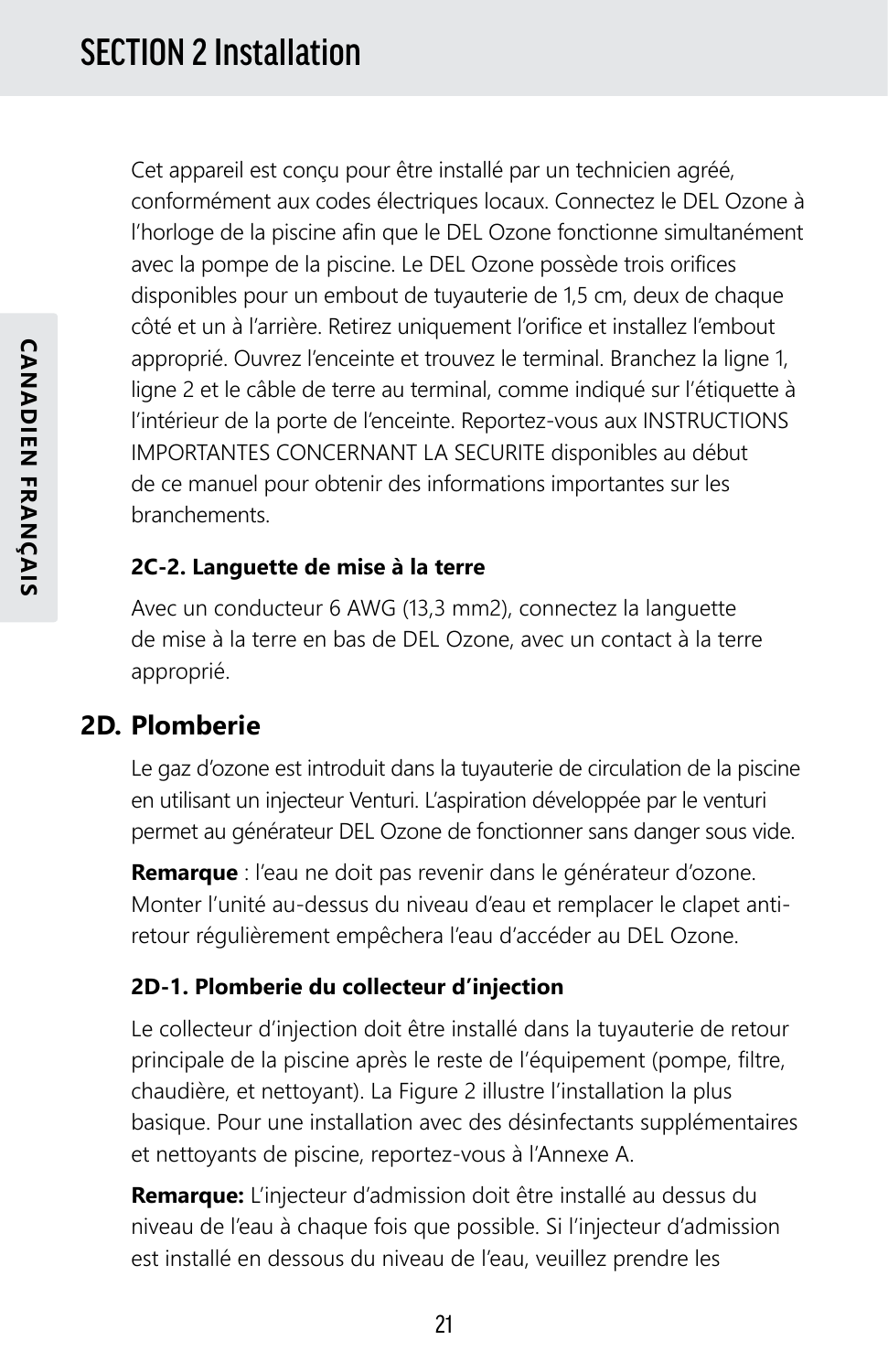précautions nécessaires pour empêcher l'eau de passer à travers l'injecteur et d'endommager la zone environnante. Par exemple, veuillez utiliser des serre-joints sur tous les raccords de tubes, faites passer les tuyaux d'ozone au dessus du niveau de l'eau et assurezvous qu'il y a un drainage adéquat autour de l'équipement de piscine.

Trouvez une section appropriée de la tuyauterie de retour et installez le collecteur d'injection avec du ciment PVC. Veillez bien à observer et à suivre la direction correcte du débit de l'eau (indiqué par la flèche sur le collecteur d'injection).



**Figure 2 : Emplacement de Montage du Collecteur d'Injection**

#### **2D-2. Clapet anti-retour de l'eau**

Si l'équipement de la piscine est monté au-dessus du niveau de l'eau, un clapet anti-retour doit être installé entre la sortie de la pompe et le collecteur d'injection. Ceci évitera que la pompe ne soit vidangée et ne perde son apprêt (lorsqu'elle n'est pas utilisée).

Remarque: si un 1/3# DELCheck™ est utilisé, ne l'installez pas immédiatement après l'alimentation en chlore.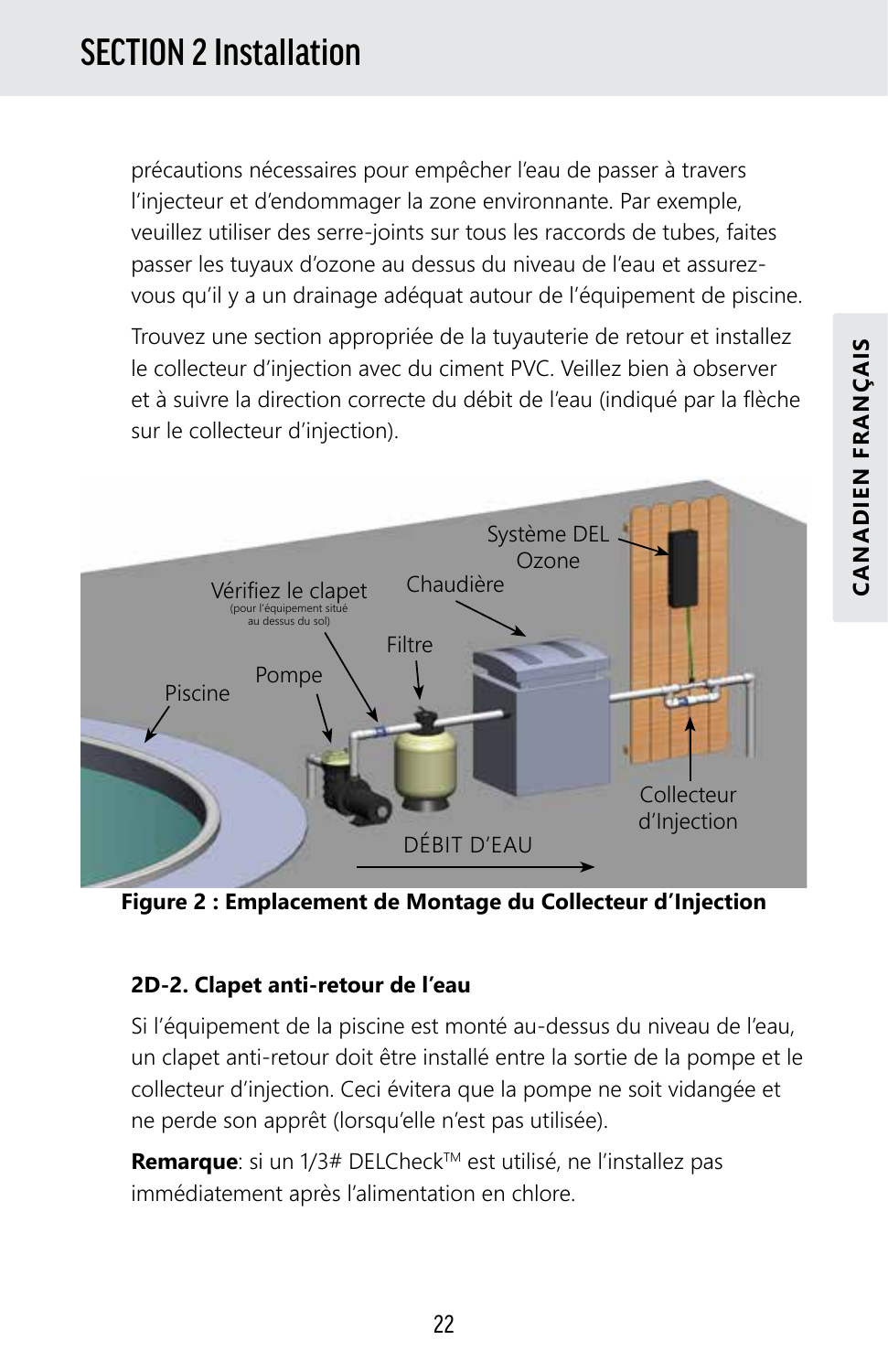#### **2D-3. Test de pression**

Si un test de pression est nécessaire, il doit être effectué avant la connexion à un tuyau de gaz d'ozone. Installez le capuchon du tuyau de 2cm fourni sur l'injecteur pour le test de pression.



**Figure 3a: Assemblage du Débitmètre**

#### **2D-4. Test de débit - Reportez-vous à la Figure 3.**

- 1. Installez l'adaptateur du tube sur l'injecteur. Utilisez du fil Teflon, le cas échéant.
- 2. Connectez l'Assemblage du Débitmètre à l'Adaptateur du Tube.
- 3. Tenez l'Assemblage du Débimètre de Manière à ce que la chambre en plastique transparent soit verticale avec le tube sur le dessus.
- 4. Allumez le système de circulation de la piscine, pour permettre à l'assemblage de l'injecteur de tourner sous vide. Lors d'une utilisation normale, la balle métallique de l'assemblage du débitmètre flottera entre la ligne Min et Max. Sous les pires conditions, la balle du débitmètre indiquera une petite quantité de débit d'air. Le débit peut être ajusté, comme décrit ci-dessous.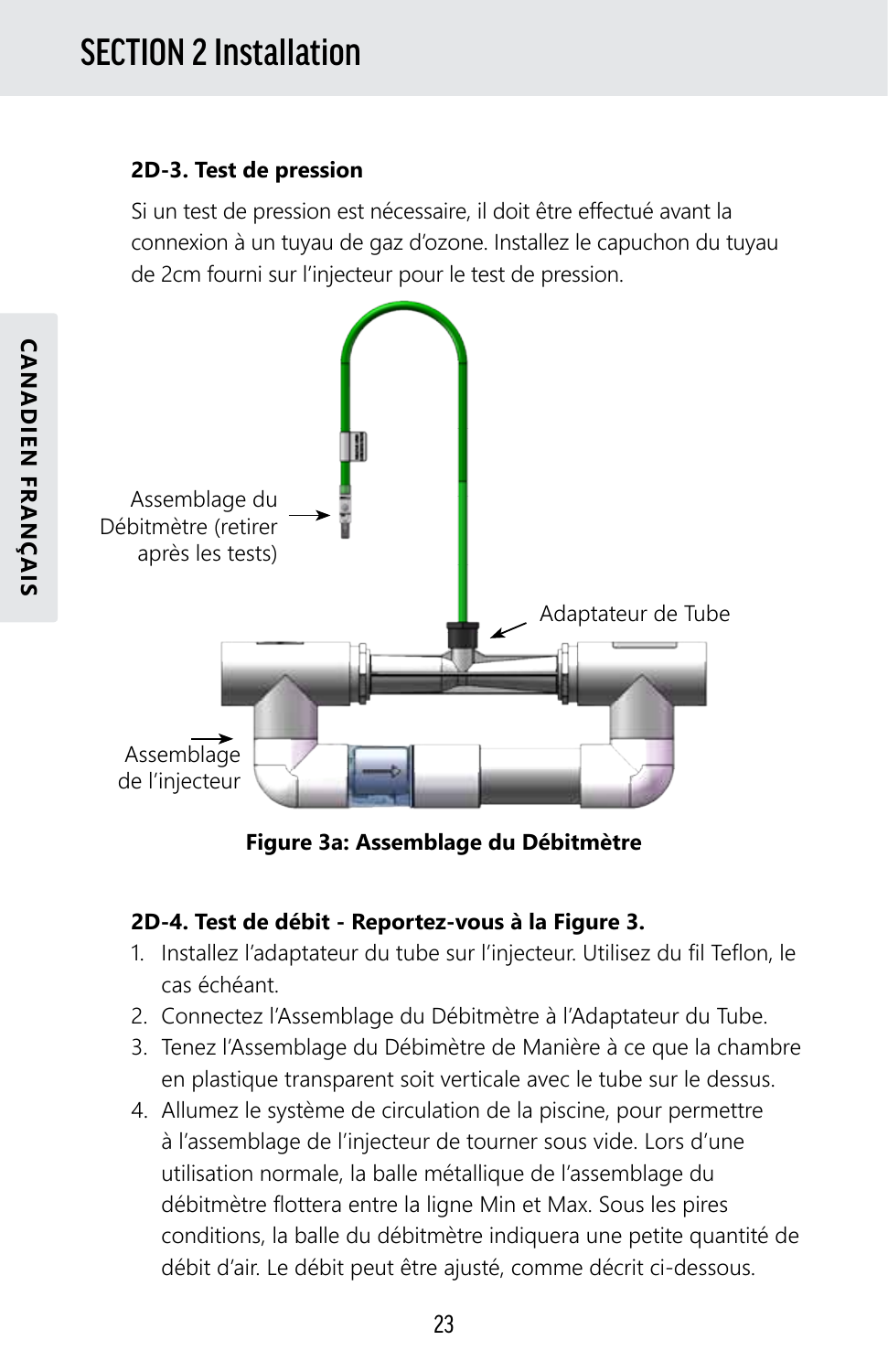## SECTION 2 Installation

**Collecteur d'injection ajustable**: le débit de gaz peut être contrôlé en ajustant le clapet sur le collecteur. Fermez le clapet pour augmenter le débit de gaz, ouvrez le clapet pour diminuer le débit de gaz.

**Collecteur d'injection rigide:** ce collecteur est équipé d'un clapet sécurisé par un ressort DELCheck™. Il ne peut pas être ajusté, mais offre une grande plage de fonctionnement. Si un débit de gaz plus important est nécessaire, vérifiez que les autres clapets dans le système n'empêchent pas le débit dans le collecteur. En cas de difficultés, reportez-vous à la section DEPANNAGE 4D.

#### **2D-5. Connection du Tube d'Ozone: Référez-vous à la Figure 3b.**

Après que le système a été réglé au bon débit, Enlevez l'Assemblage du Débitmètre et connectez le tube d'ozone entre la barbelure de la sortie d'ozone sur le DEL Ozone et l'adaptateur de tube sur l'assemblage de l'injecteur. Assurez-vous que la flèche du clapet de non-retour pointe vers l'injecteur. Si l'équipement est au-dessus du niveau de l'eau, coupez l'excédent du tube pour que la ligne de l'injecteur du DEL Ozone soit droit et sans trempage et boucle le plus possible. Si l'équipement est sous le niveau de l'eau, passez le tube dans un endroit au-dessus du niveau de l'eau. Assurez-vos que toutes les connexions du tube soient fixées avec des attaches.



**Figure 3b: Assemblage du Tube d'Ozone**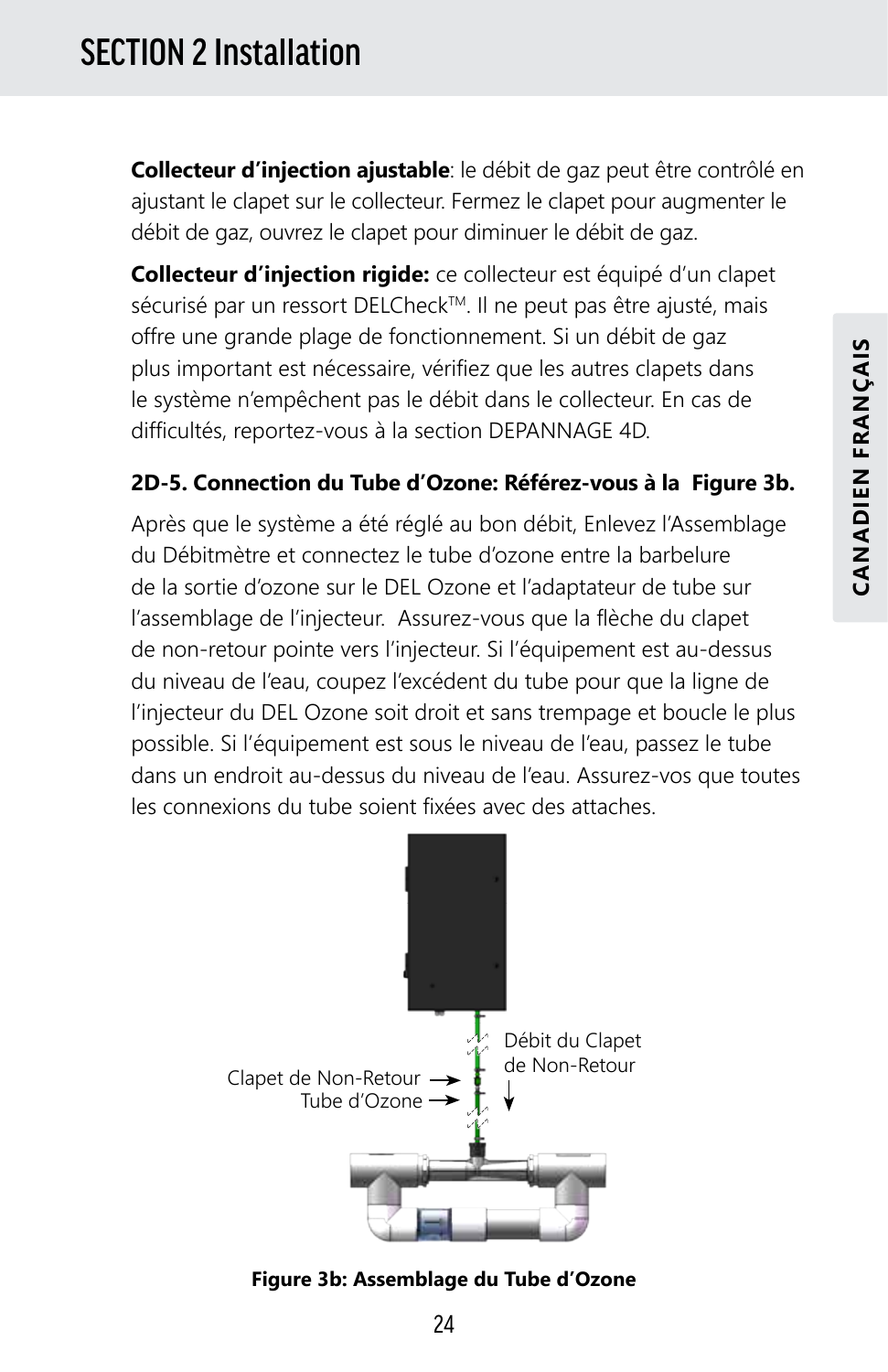### **3A. Général**

Pour obtenir une performance optimale du système d'ozone, la piscine doit être aussi propre que possible dès le départ.

- 1. Lavez à contre-courant ou nettoyez les filtres un jour avant de démarrer le générateur d'ozone.
- 2. Désinfectez l'eau de la piscine avec un traitement de choc à base de chlore avant le démarrage du système d'ozone.
- 3. Testez le pH de la piscine et ajustez-le entre 7,4 et 7,6. Ajustez l'alcalinité totale entre 80 et 120 ppm.
- 4. Faites fonctionner le système de filtration de la piscine en continu pendant 24 heures avant de démarrer le système d'ozone.

### **3B. Démarrage du système initial**

Une fois toutes les connexions du système effectuées, ainsi que le nettoyage de la piscine, vous pouvez démarrer le générateur d'ozone.

- 1. Vérifiez les connexions électriques.
- 2. Vérifiez que le voltage est correct.
- 3. Allumez le système de circulation de la piscine.

#### **3C. Fonctionnement normal**

**1. Indicateurs** : lorsque le système de circulation de la piscine démarre, l'DEL Ozone démarrera également et les indicateurs verts sur les cellules d'ozone s'allumeront. Ouvrez la porte de l'enceinte pour vérifier que tous les indicateurs sont allumés. Le Ozone 25, Ozone 50, et Ozone 100 doit comprendre 2, 4, et 6 indicateurs, respectivement.

### **3D. Arrêt du système**

Les étapes suivantes doivent être suivies pour l'entretien ou le stockage.

- 1. Débranchez l'alimentation électrique du générateur d'ozone.
- 2. Une fois le générateur éteint, la pompe de circulation d'eau de la piscine peut être éteinte.
- 3. Si le système est arrêté pendant une longue période de temps, débranchez le tube d'ozone de l'unité.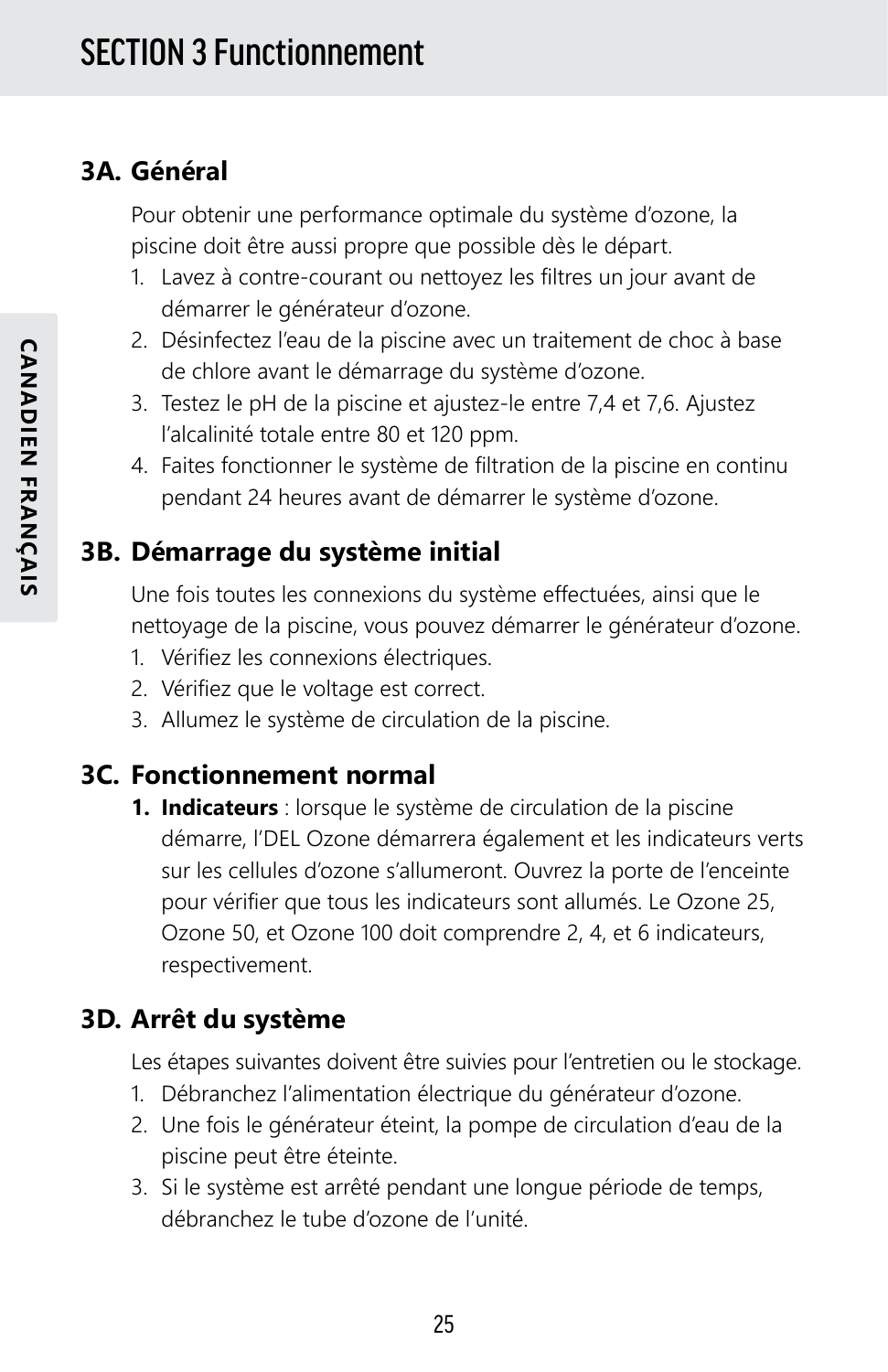#### **3E. pH de l'eau**

Des tests réguliers du chlore ou du bromure doivent être effectués comme à l'habitude. L'ozone éliminera la majorité des contaminants. Ainsi, seulement une petite quantité de produits chimiques doivent être ajoutés, juste assez pour maintenir un niveau résiduel de 0,5 à 1,0 ppm de chlore ou 1,0 à 2,0 ppm de bromure. L'ozone est de pH neutre, minimisant ainsi les ajustements du pH.

### **4A. Vue d'ensemble électromécanique du système**

#### **4A-1. Module d'ozone**

Les générateurs d'ozone d'DEL Ozone sont construits avec des modules d'ozone à trou plasmatique haute tension. Les Ozone 25, Ozone 50, et Ozone 100 ont 2, 4, et 6 modules, respectivement. Chaque module possède un indicateur lumineux qui signale qu'il fonctionne correctement. Si la lumière s'éteint, remplacez le module.

### **4B. Entretien du système**

**4B-1.** Les indicateurs lumineux sur les modules d'ozone situés à l'intérieur de l'enceinte indiquent que l'alimentation électrique fonctionne correctement. Lorsque la lumière s'éteint, remplacez le module correspondant. Vérifiez régulièrement à l'intérieur de l'unité pour vérifier que tous les modules d'ozone fonctionnent correctement.

**4B-2**. Chaque module d'ozone doit être remplacé après 15 000 heures de fonctionnement. Même si le ou les indicateurs lumineux brillent, il est possible que le module d'ozone produise moins d'ozone après cette période de temps à cause de la contamination au sein de la chambre d'ozone à trou plasmatique.

**4B-3.** Réinstallez régulièrement le débitmètre et vérifiez que le débit est correct. Retirez toujours le débitmètre après avoir vérifié que le débit est correct. Inspectez qu'il n'y a pas de fissure, ni de marques d'usure sur le tube d'ozone, le cas échéant.

**4B-4.** Remplacez le tube d'ozone tous les ans, ou plus fréquemment si besoin. Si vous remarquez des fuites d'eau au-delà du clapet de non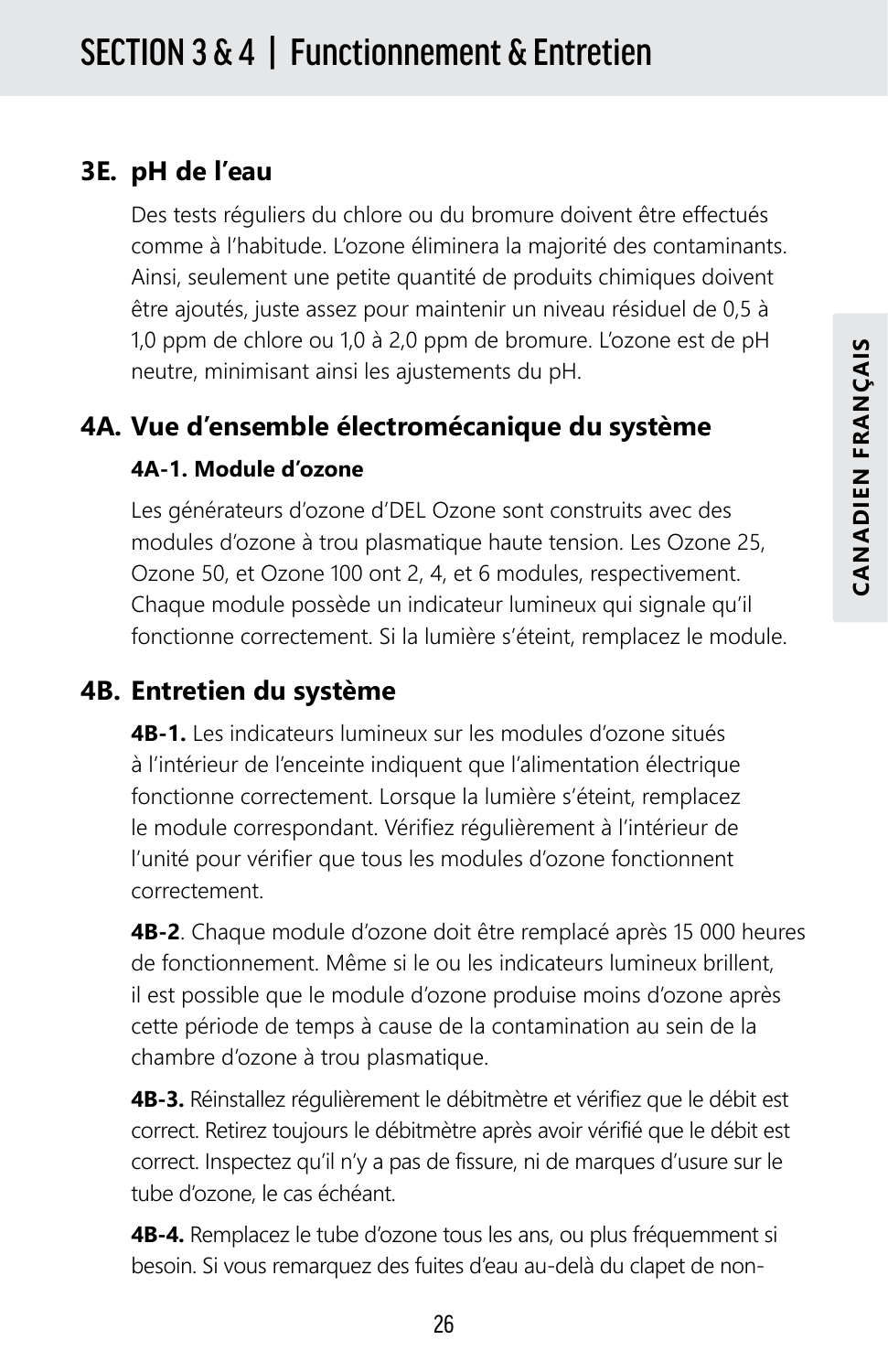retour vers l'DEL Ozone, arrêtez immédiatement l'unité et remplacez le tube d'ozone et le clapet de non-retour. Si de l'eau s'introduit dans l'DEL Ozone, laissez l'unité sécher complètement avant de la redémarrer. Une infiltration d'eau dans l'DEL Ozone pourrait annuler la garantie.

**AVERTISSEMENT:** NE touchez PAS les extrémités du tube d'ozone lors du remplacement. Il est possible que des traces d'acide nitrique soient présentes et qu'il représente un danger au toucher ou si inhalé.

**4B-5.** Pendant le fonctionnement, vérifiez si des bulles entrent dans la piscine. Si un MDV est installé, vérifiez s'il y a des bulles.

## **4C. Entretien du générateur - Reportez-vous à la Figure 4**

#### **4C-1. Ouverture de l'unité**

Le générateur d'ozone DEL Ozone peut être entretenu sur le mur sans débrancher la plomberie, ni le câblage. Retirez simplement les deux vis sur le côté droit de la porte de l'enceinte pour ouvrir l'unité.

#### **4C-2. Remplacement du module d'ozone**

Les Ozone 25, Ozone 50, et Ozone 100 possèdent 2, 4, et 6 modules d'ozone, respectivement. Lorsque l'indicateur vert lumineux s'éteint, le module d'ozone correspondant doit être remplacé.

Pour remplacer un module d'ozone :

- 1. Débranchez le module d'ozone du collecteur et tirez le module l'ozone du crochet de sorte à ce qu'il pende par les câbles.
- 2. Trouvez le connecteur d'alimentation électrique et débranchez-le du harnais de câblage.
- 3. Retirez la vis de montage de l'alimentation électrique ; assurezvous de noter les emplacements des espaces en plastique et de la rondelle pour un remontage facile. Le module d'ozone et l'alimentation électrique peuvent maintenant être retirés de l'unité.
- 4. Installez le nouveau module d'ozone en suivant les étapes cidessus à l'inverse.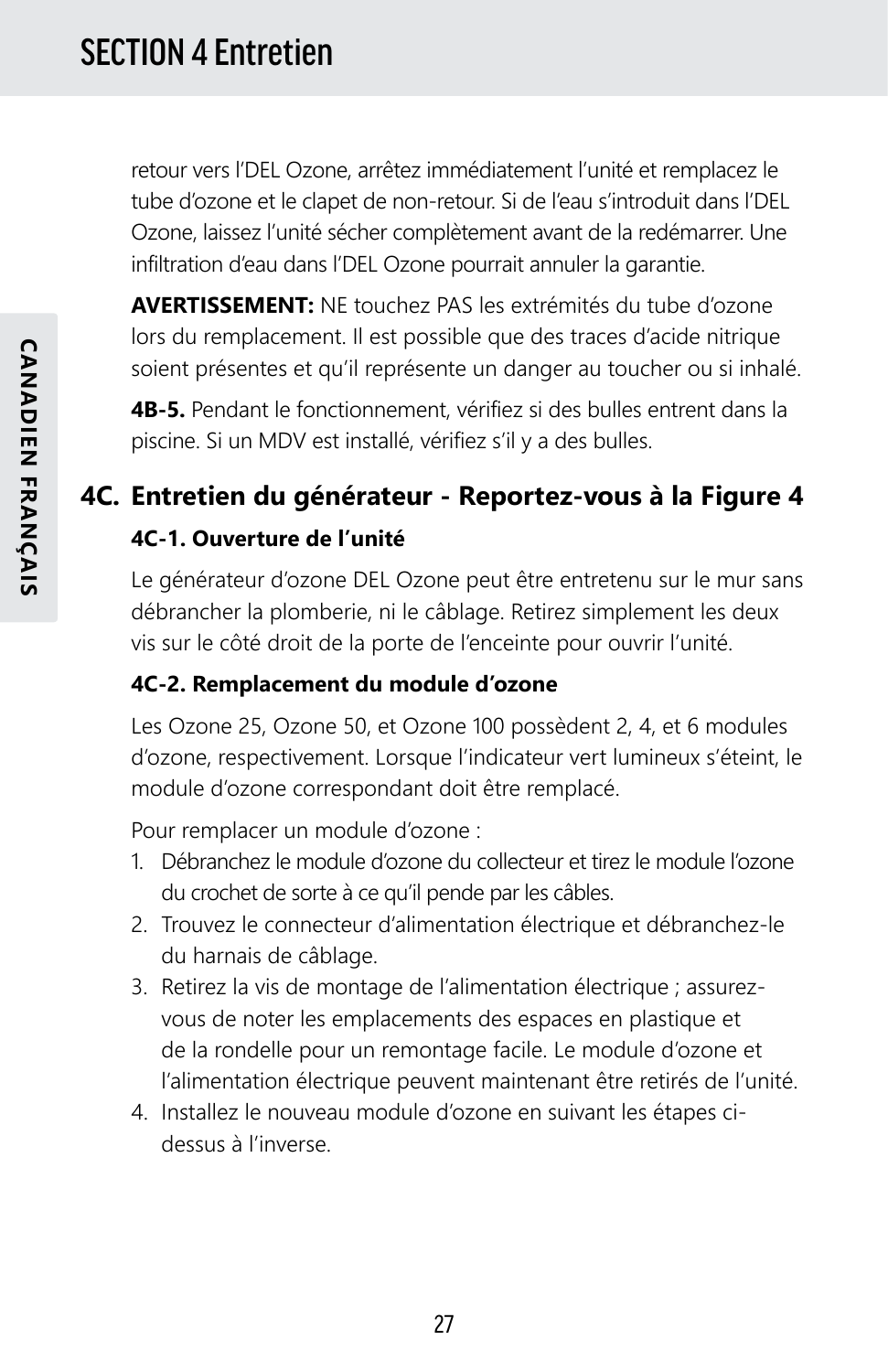## SECTION 4 Entretien



### **4D. Dépannage**

Une connaissance des applications électrique est requise pour les dépannages. Contactez un électricien agréé si vous n'êtes pas sûr de votre capacité à réparer l'équipement. Une mauvaise réparation annulera la garantie du générateur. Si le problème persiste, contactez l'assistance technique de DEL (reportez-vous à la section 4E)

**4D-1 Symptôme**: les indicateurs lumineux du module de s'allument pas lorsque le système de la piscine est allumé.

- 1. Aucune alimentation au générateur d'ozone de la source électrique :
	- a. Vérifiez le disjoncteur dans la boîte de distribution électrique.
	- b. Vérifiez que les connexions ne sont pas desserrées ou qu'il n'y ait pas d'interruption dans le câblage allant de la boîte de distribution électrique au générateur.
	- c. Le fusible dans l'unité a sauté et il doit être remplacé. Le fusible est en verre remplaçable, 0,65 cm x 3 cm, 1 amp, type slo-blo.
- 2. Le disjoncteur de fuite à la terre s'est déclenché.
	- a. Vérifiez le cordon électrique et réinitialisez le disjoncteur de fuite à la terre.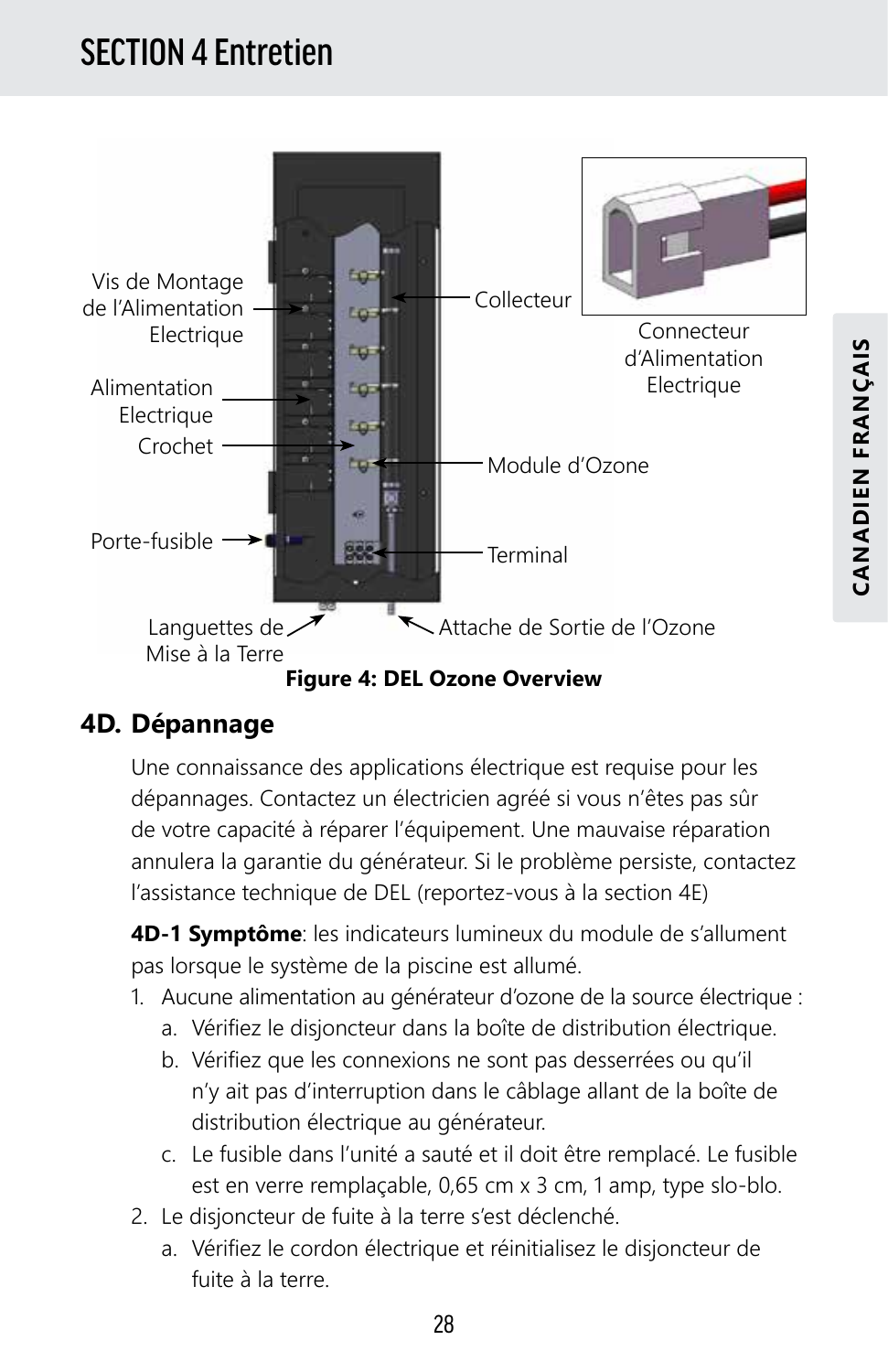**4D-2 Symptôme:** le débitmètre n'indique pas de débit.

- 1. L'injecteur n'effectue pas d'aspiration adéquate.
	- a. Vérifiez la pompe, les filtres, et les écumoires pour vous assurer que l'eau passe dans l'injecteur.
	- b. Assurez-vous qu'aucun débris ne bouche l'intérieur de l'injecteur.
- 2. La tuyauterie est détériorée.
	- a. Cherchez des problèmes ou des bouchons.
	- b. Cherchez des fissures ou des coupures.
	- c. Vérifiez les connexions.
	- d. Vérifiez que le clapet de non-retour est installé avec la flèche pointant vers l'injecteur.
	- e. Assurez-vous que le clapet de non-retour ne contient pas de débris. Débranchez le tube d'ozone de l'injecteur. Pendant que la pompe fonctionne, couvrez l'extrémité de l'injecteur avec votre pouce, et voyez si vous sentez l'aspiration. Si l'aspiration est suffisante sans le clapet de non-retour, remplacez ce dernier par un nouveau.

**4D-3 Symptôme:** le tube d'ozone devient jaune/marron et cassant.

1. La haute concentration d'ozone créée par la famille DEL Ozone de générateurs d'ozone, ainsi que les conditions environnementales comme les rayons UV auront tendance à détériorer le tube d'ozone fourni. Ceci est normal et acceptable, tant que la tuyauterie ne se fend pas, ni ne fuit. À cause de cela, le tube d'ozone et le clapet anti-retour doivent être remplacés chaque année.

**4D-4 Symptôme:** impossible de garder la balle au centre du débitmètre.

1. Le débitmètre fourni est un outil général pour configurer le débit vers le générateur d'ozone. Le débit varie selon la pression dans l'injecteur, et peut être affecté par des choses comme le chargement de la passoire ou du filtre. L'efficacité du générateur d'ozone est optimisée près du centre du débitmètre. Le générateur d'ozone DEL Ozone fonctionnera bien malgré tout à des débits supérieurs et inférieurs à la plage recommandée. Cependant, la balle doit bouger et ne pas coller au bas du débitmètre.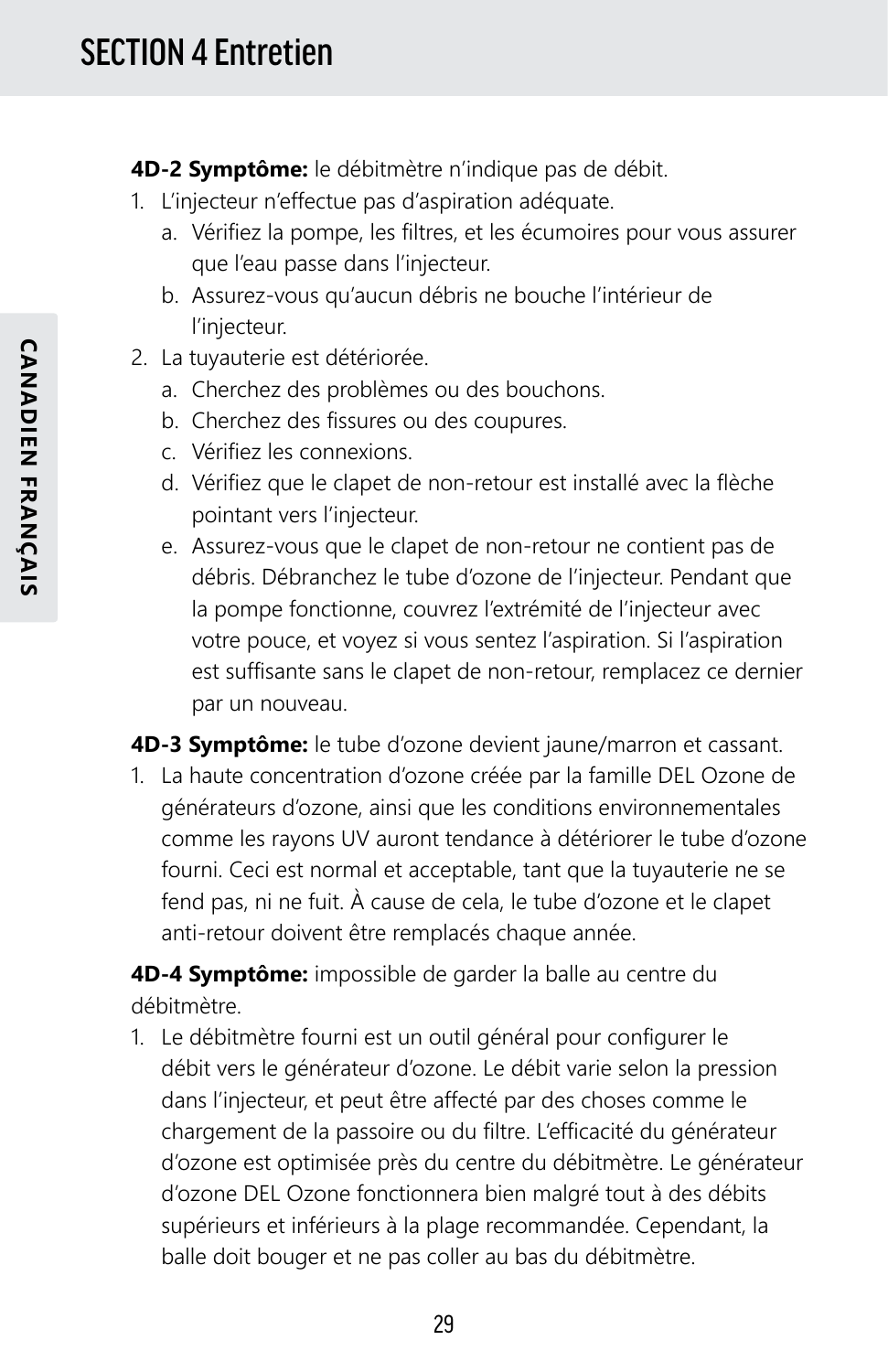### **4E. Coordonnées**

#### **Assistance technique:**

- Appelez le: +1(805) 541-1601 ou le +1(800) 676-1335
- Courrier électronique: warrantysupport@delozone.com
- ou consultez notre site Internet sur: www.delozone.com

## **5A. Informations sur les commandes**

Pour trouver le fournisseur le plus près de chez vous, appelez le +1(800) 676-1335 ou consultez www.delozone.com.

Ayez en main les informations suivantes :

- Nom
- Date d'achat
- Adresse
- Nom du revendeur
- Modèle

## **5B. Liste standard des pièces de rechange:**

- 1. Kit de module d'ozone................................................................... 9-1056-01 Chaque module d'ozone doit être remplacé après 15 000 heures d'utilisation.
- 2. Assemblage du tube d'ozone ......................................................9-0770-01 L'assemblage du tube d'ozone (comprend le tube d'ozone et le clapet de non-retour) doit être remplacé une fois par an.

**Remarque**: la garantie sera annulée si les pièces indiquées ci-dessus ne sont pas remplacées à des intervalles recommandés.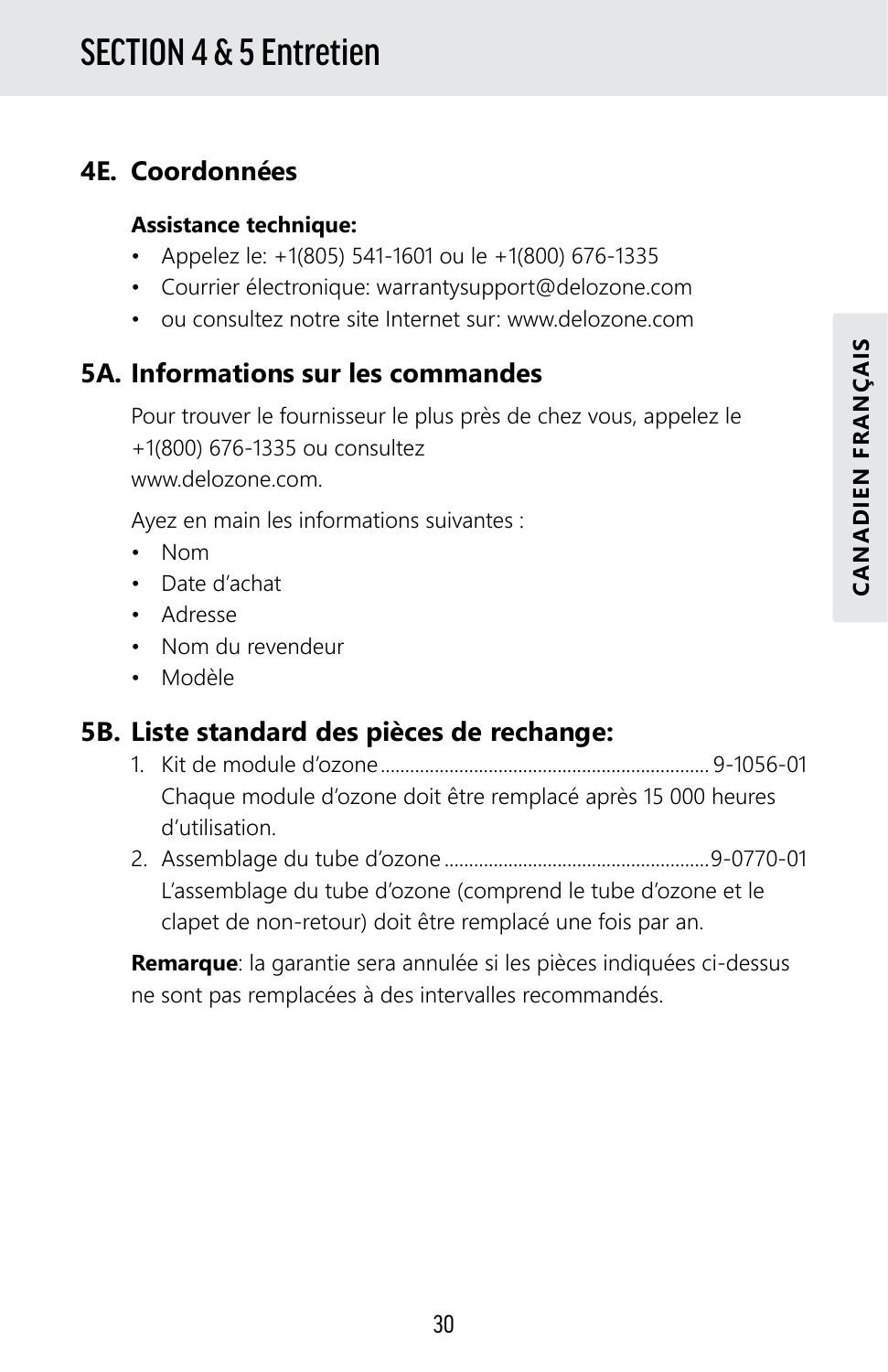## ANNEXE A

#### **Installation d'DEL Ozone – Plomberie**

DEL Ozone fonctionne sous vide. Le collecteur d'injection aspire le mélange air/ozone du générateur d'ozone, et le mélange à l'eau, rejetant ainsi des bulles de gaz non dissoutes. Ces bulles peuvent avoir un impact sur certains composants du système de piscine, l'installation du collecteur d'injection d'ozone doit donc être effectuée avec soin.

Les diagrammes ci-dessous couvrent les configurations habituelles de plomberie. Pour toute question concernant la configuration et l'installation, veuillez appeler l'assistance technique de DEL Residential Pool & Spa au +1 (800) 676-1335, ou envoyer un courrier électronique à : warrantysupport@delozone.com

- **Nettoyant de piscine** (Polaris 360) : toujours fixer la section en T avant l'injecteur DEL Ozone pour éviter que le gaz n'affecte le fonctionnement du nettoyant.
- **Chlorinateur au sel :** un chlorinateur au sel peut être fixé d'un côté ou de l'autre de l'injecteur DEL Ozone.
- **Pastille de chlore / Alimentateur d'érosion minéral :** toujours fixer l'injecteur DEL Ozone après l'alimentateur d'érosion pour éviter que le gaz ne s'accumule dans l'alimentateur.
- **Système de nettoyage au sol :** l'injecteur DEL Ozone doit se trouver sur une conduite de retour différente de toute autre système de nettoyage au sol afin d'éviter un excès de retour de pression sur l'injecteur. Ceci évitera également l'intrusion de gaz et des niveaux élevés d'oxydation dans les vannes et têtes du nettoyant.
- **Caractéristiques de l'eau :** évitez de fixer le collecteur de l'injecteur dans une conduite ayant une pression de retour excessive, comme celles reliées aux fontaines, raccords muraux restrictifs, etc.



**Diagramme 2 : Ensemble Piscine/Système de relaxation** 

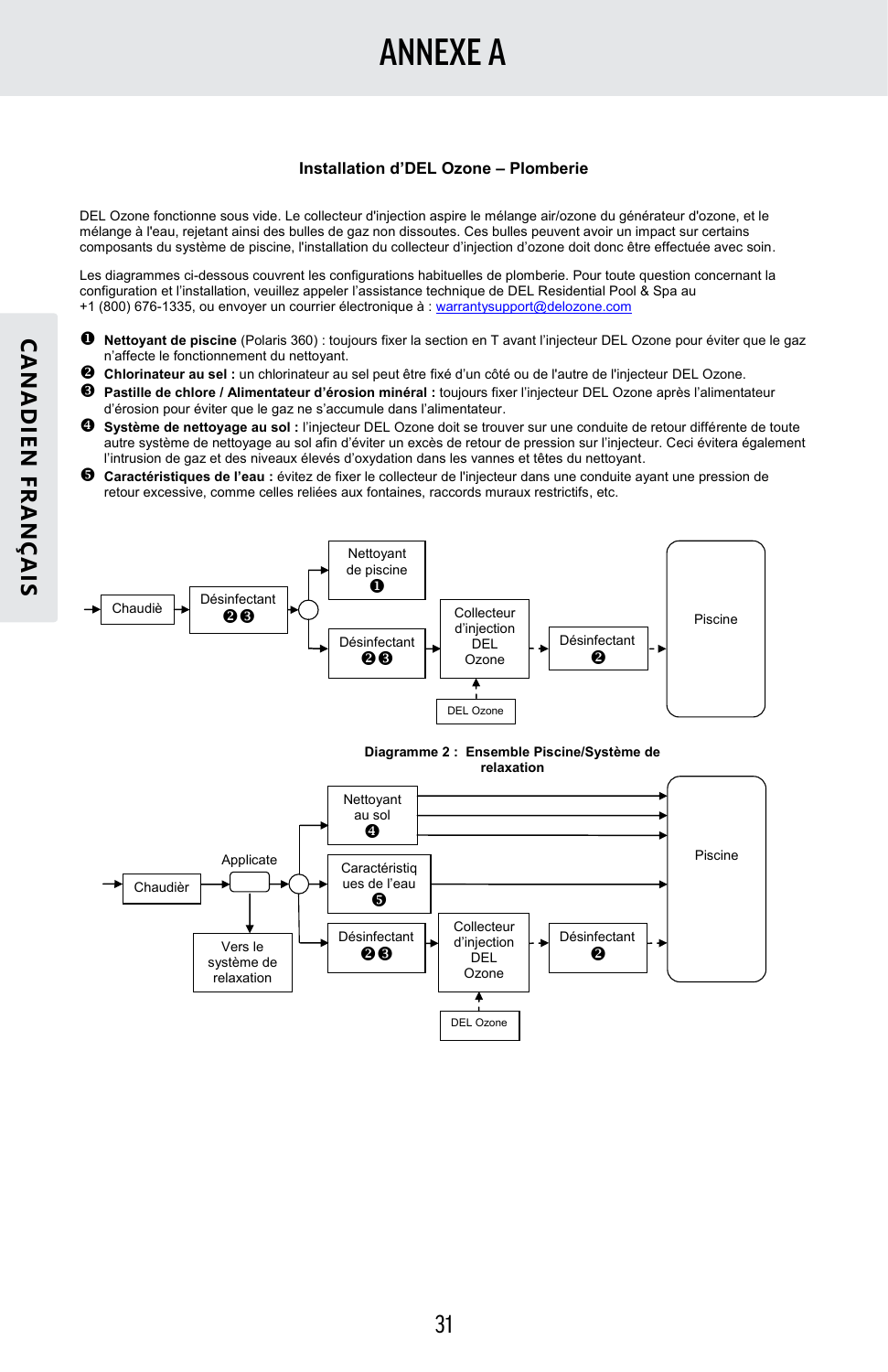**CANADIEN FRANÇAIS**

CANADIEN FRANÇAIS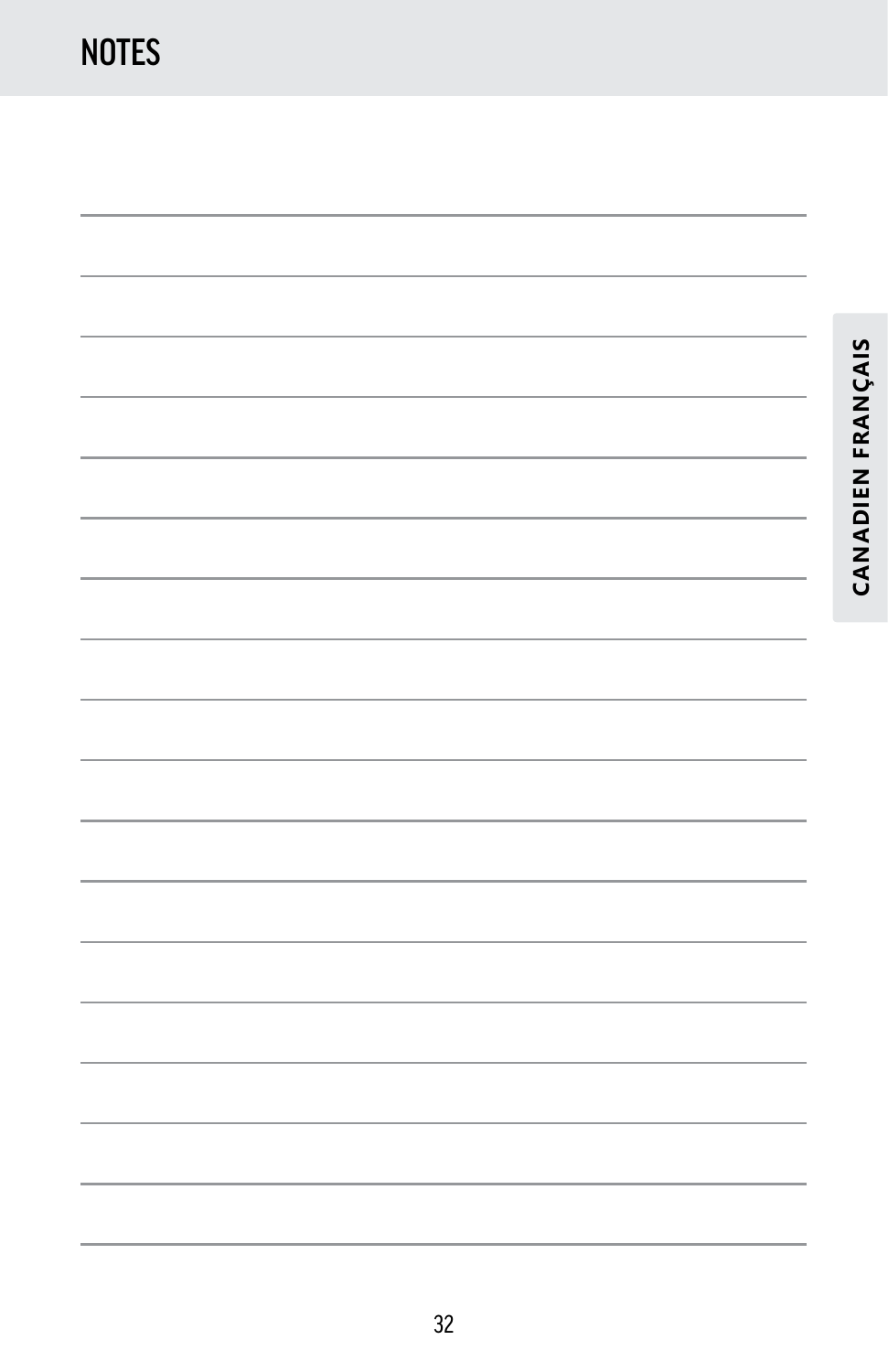## Lea y siga todas las instrucciones

- Lea todo este manual antes de intentar la instalación. No instalarlo de acuerdo con las instrucciones de instalación podría anular la garantía y resultar en lesiones o la muerte.
- La conexión eléctrica DEL Ozone es para fijarse a los controles de la piscina, asegúrese de que los controles de la piscina estén protegidos por un interruptor de circuito de falla conectado a tierra (G.F.C.I., Ground fault circuit interrupter). Si el DEL Ozone se conecta a un suministro eléctrico independiente, entonces debe instalar un G.F.C.I entre el DEL Ozone y el suministro eléctrico.
- **• ADVERTENCIA** Para reducir el riesgo de descarga eléctrica, este dispositivo debe estar montado de tal manera que no tenga acceso a las personas en la piscina.
- Se incluye un conector a presión en la parte externa de la unidad marcada como "lengüetas de empalme". Conectar un conductor vinculante sólido de No. 6 AWG (13.3 mm2) como mínimo, entre este punto y cualquier equipo de metal, gabinetes de metal para equipo eléctrico, tuberías de agua metálicas o conductos que estén al menos dentro de cinco (5) pies (1.5 m) de la unidad, o como se requiera para cumplir con los requisitos locales.
- Instálelo al menos 5 pies (1.5 metros) desde la pared de la piscina usando tubería no metálica. Instale el generador de ozono a no menos de un (1) pies sobre el nivel máximo del agua para evitar que el agua entre en contacto con el equipo eléctrico. Instálelo de acuerdo con las instrucciones de instalación.
- Siga todos los códigos eléctricos correspondientes.
- Peligro de descarga eléctrica. Asegúrese de apagar (OFF) el suministro de energía y desconectar la fuente de corriente eléctrica antes de realizar cualquier rutina de mantenimiento. No hacerlo puede resultar en lesiones graves o la muerte.
- El DEL Ozone debe instalarse en exteriores, o en interiores con un cuarto con ventilación forzada, y debe instalarse de tal forma para que la orientación quede exactamente como se muestra en la figura 1. Durante la instalación incluya un desagüe para el agua del generador para proteger los componentes eléctricos.
- Monte el DEL Ozone de tal forma que no esté accesible para cualquiera en la piscina. Nunca intente dar servicio a la unidad mientras está mojada.
- Su DEL Ozone viene provisto con la tubería de plástico para ozono. Nunca remplace dicha tubería con tubería de metal.
- **• ADVERTENCIA** La inhalación a corto plazo de altas concentraciones de ozono y la inhalación a largo plazo de bajas concentraciones de ozono pueden ocasionar nocivos efectos fisiológicos graves. NO inhale el gas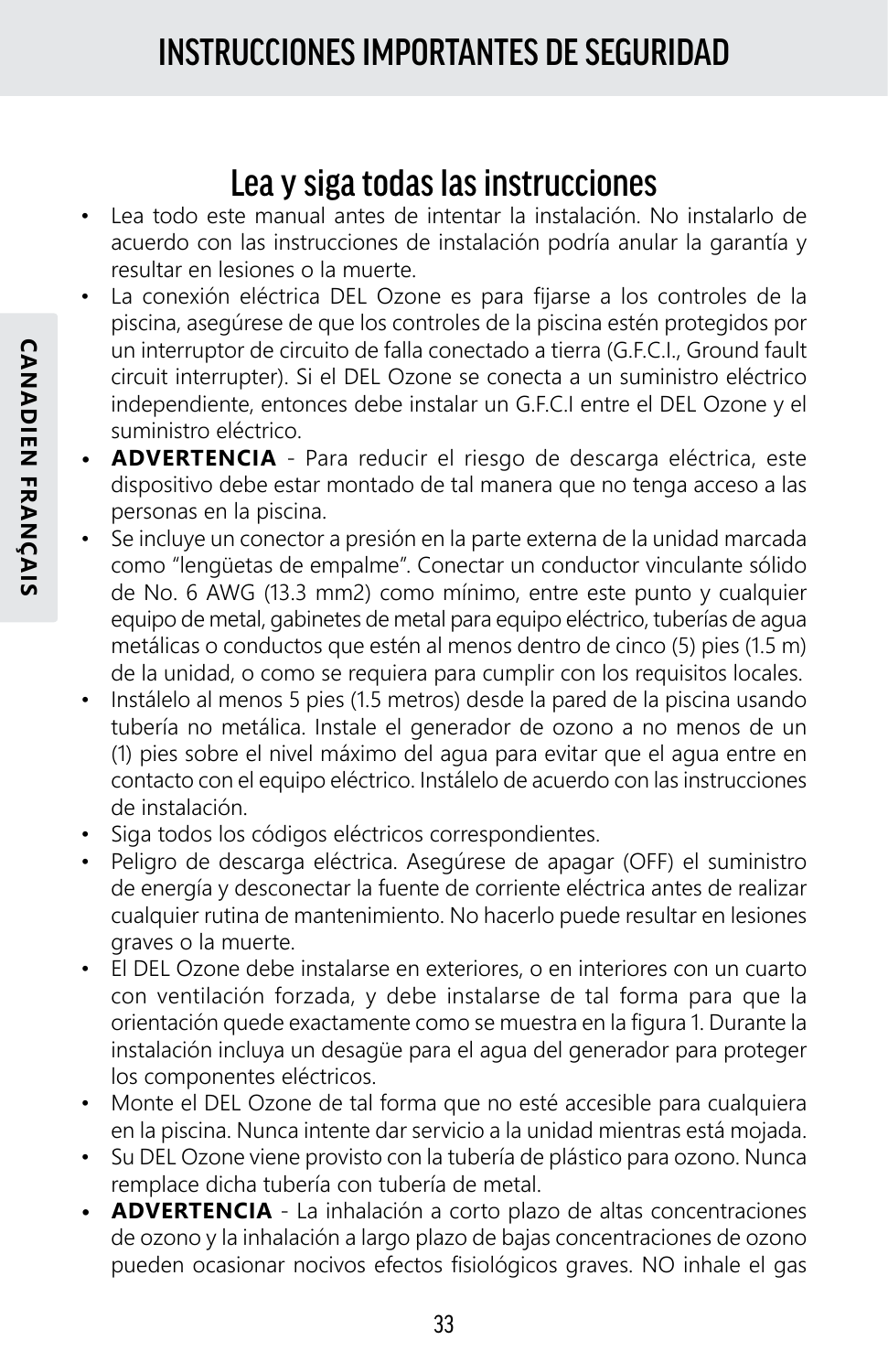ozono producido por este dispositivo.

- Por su seguridad, no almacene o use gasolina, sustancias químicas u otros líquidos o vapores inflamables al estar cerca de este o cualquier otro dispositivo.
- **• ADVERTENCIA** Para reducir el riesgo de lesiones, no permita que los niños usen este producto a menos que estén supervisados en todo momento.
- Encontrará una terminal marcada con la letra 'G' en la parte interna de la caja o compartimiento de la terminal de suministro. Para reducir el riesgo de descarga eléctrica, esta terminal debe estar conectada a la conexión a tierra que se proporciona en el panel del servicio de suministro eléctrico con alambre de cobre continuo de tamaño equivalente a los conductores de circuito de este equipo.
- Se proporcionan al menos dos asientos marcados como "BONDING LUGS (ASIENTOS DE EMPALME)" sobre la superficie externa o dentro de la caja o compartimento de la terminal de suministro. Para reducir el riesgo de descarga eléctrica, conecte la rejilla local de empalme común en el área del jacuzzi o spa hacia estas terminales con un conductor de cobre aislado o sin revestimiento que no sea más pequeño de No. 6 AWG

## ¡GUARDE ESTAS INSTRUCCIONES!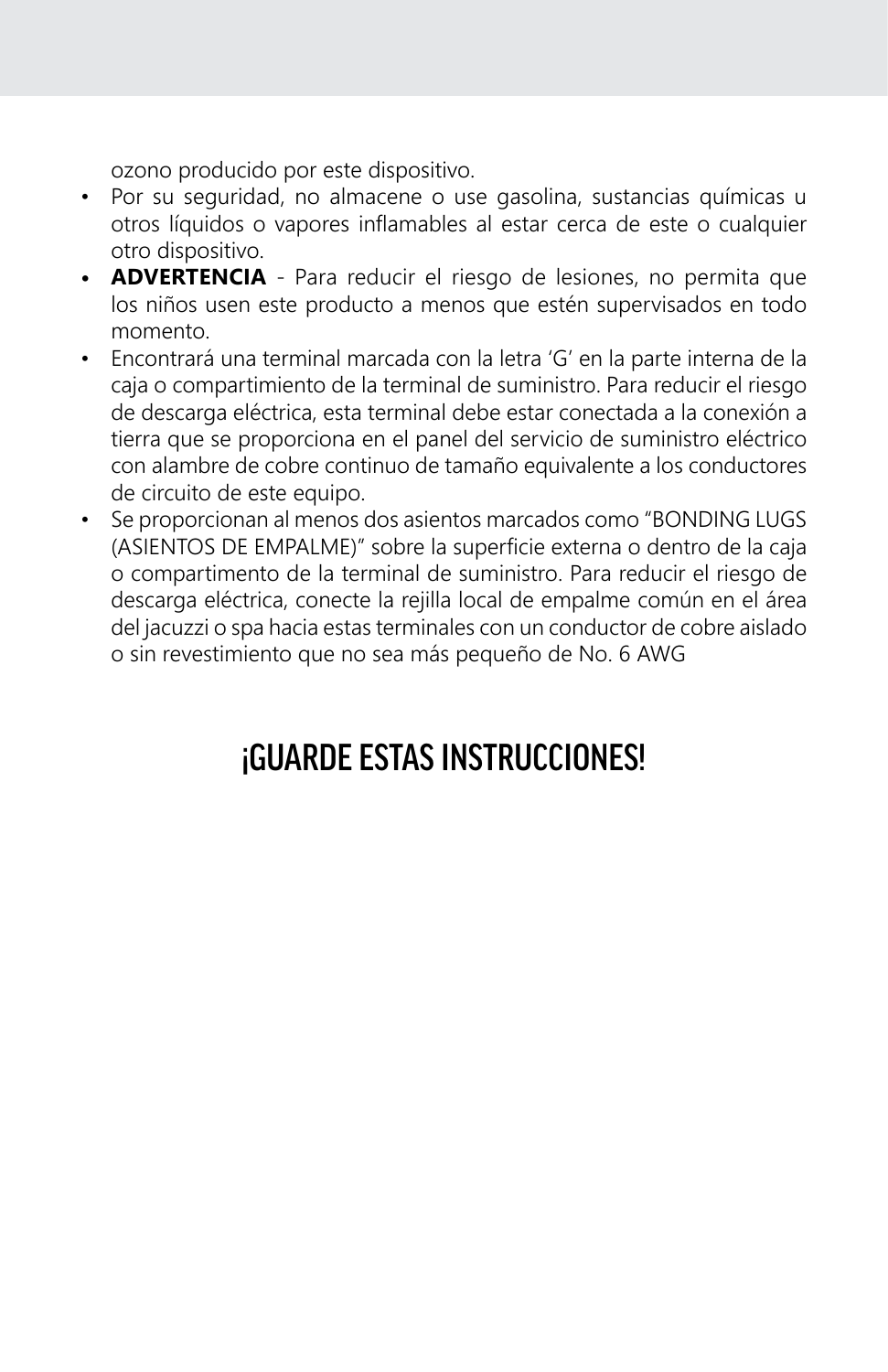## **TABLA DE CONTENIDOS**

## **SECCIÓN 1 Resumen**

## **SECCIÓN 2 Instalación**

## **SECCIÓN 3 Funcionamiento**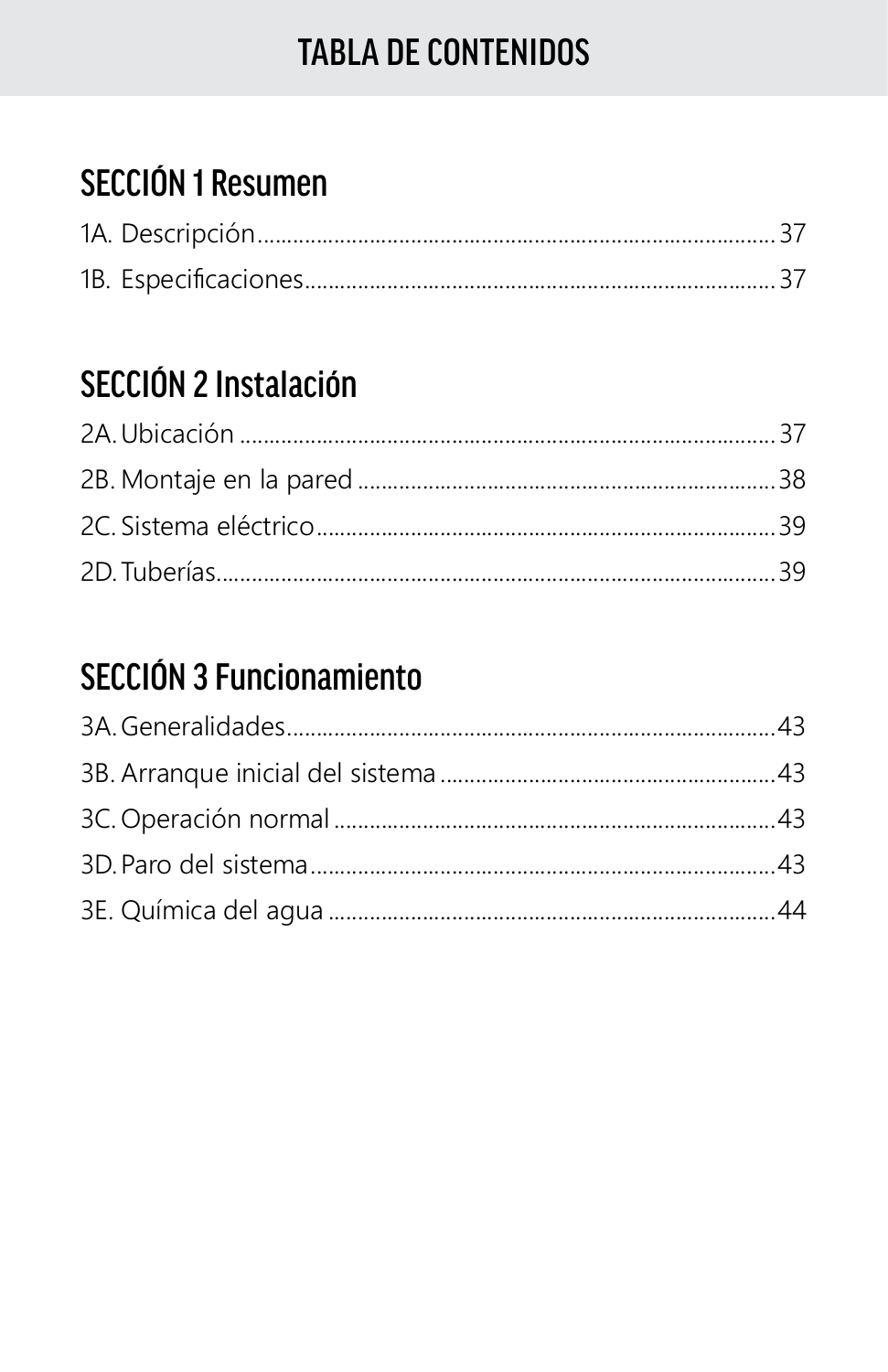## TABLA DE CONTENIDOS

## SECCIÓN 4 Mantenimiento

| 4A. Vista general del sistema electromecánico44       |  |
|-------------------------------------------------------|--|
|                                                       |  |
| 4C. Mantenimiento al generador Consulte la Figura 445 |  |
|                                                       |  |
|                                                       |  |

## SECCIÓN 5 Piezas de repuesto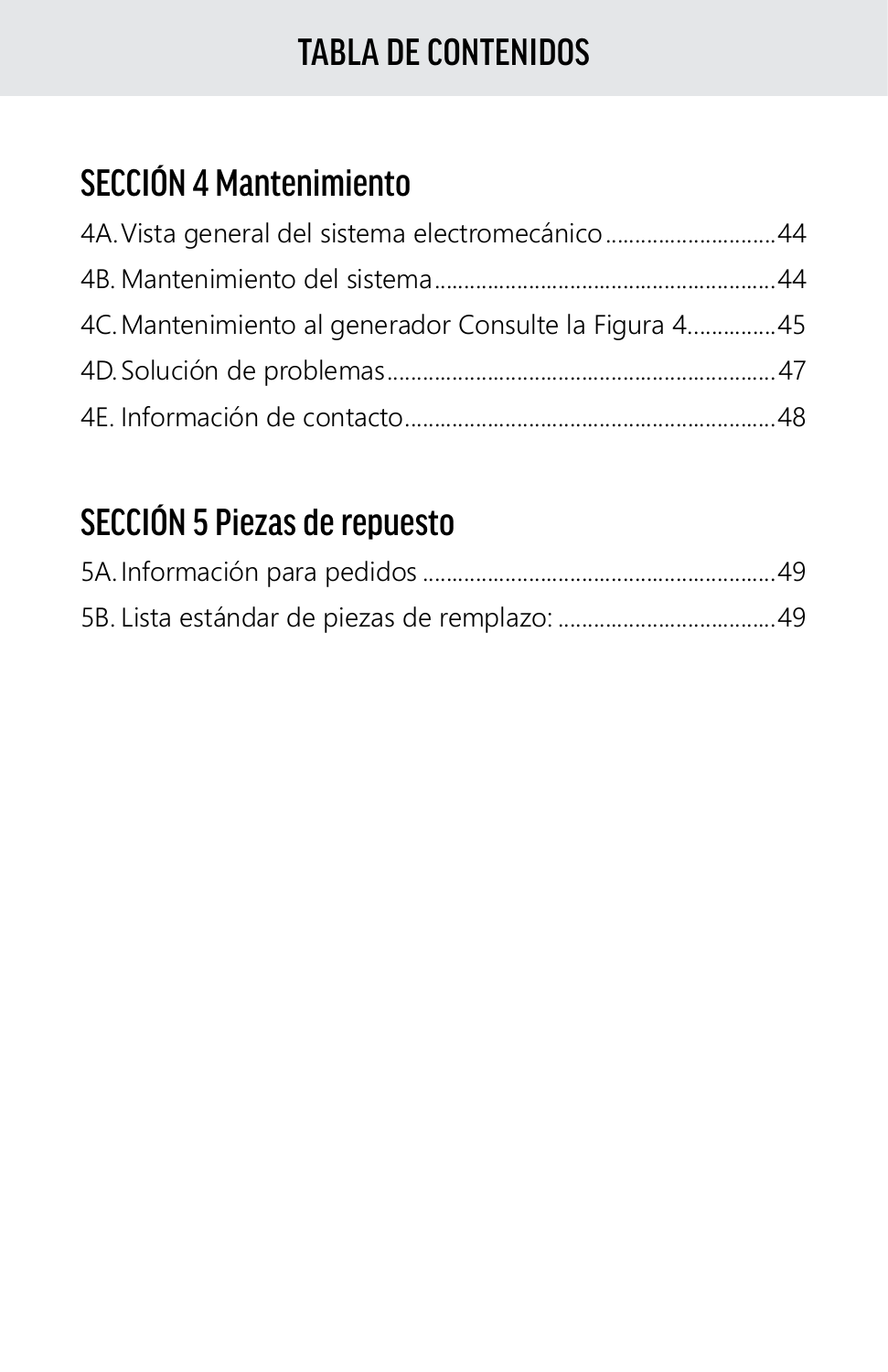### **1A. Descripción**

Los generadores de ozono de las Series DEL Ozone descritos en este manual están diseñados para proporcionar los beneficios del agua ozonizada en un medio ambiente seguro y de forma eficaz. Los componentes de alta calidad y diseño específico aseguran una salida eficiente de ozono y un rendimiento fiable.Como resultado del uso adecuado de los generadores de ozono DEL Ozone, se eliminan virtualmente los desagradables efectos del uso tradicional de sustancias químicas. Los generadores de ozono DEL Ozone son seguros e inofensivos a su equipo cuando se instalan adecuadamente.

### **1B. Especificaciones**

#### **Power Requirements:**

#### **Requisitos sobre la ubicación:**

Montaje: Montaje en la pared sobre un área limpia y protegida.

Temperatura ambiente: 30°F - 120°F (0°C - 50°C)

### **2A. Ubicación**

Las unidades DEL Ozone están diseñadas para montarse en la pared. Monte el generador en un área limpia y protegida, ya sea en exteriores o interiores (de preferencia fuera de la luz solar directa). Coloque el generador fuera del alcance de aspersores o desagües. Deje el espacio suficiente para dar mantenimiento, para toda la tubería y el tendido eléctrico. Los generadores de ozono deben instalarse como mínimo (no menos de) a un pie (0.3 metros) sobre el nivel máximo del agua.

**Nota**: Remover y desechar el embalaje de espuma del interior de la caja, antes de montar la unidad.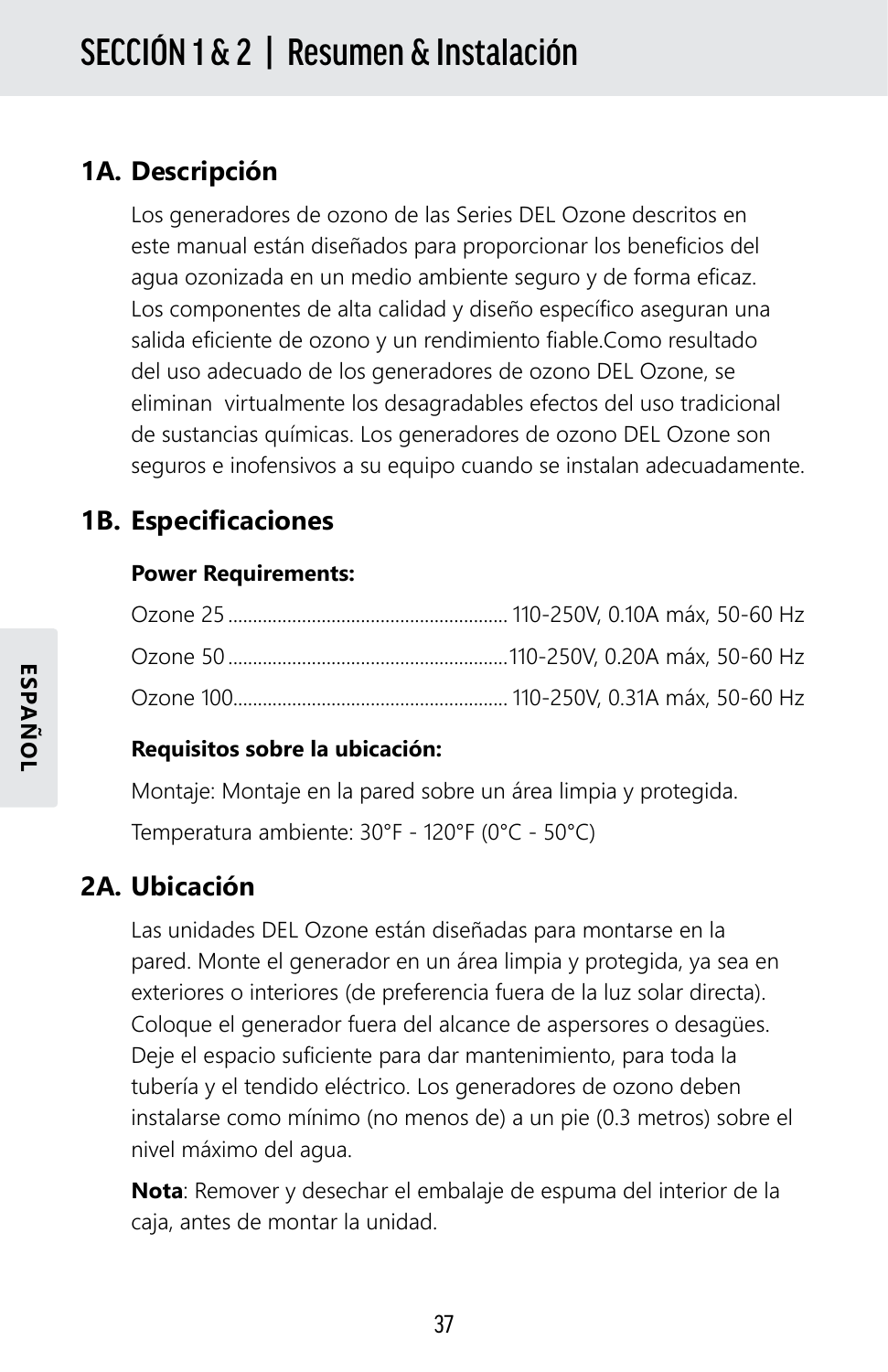### **2B. Montaje en la pared**

- 1. Abra la Puerta de la carcasa y busque los tres orificios de montaje en el dorso de la carcasa. Encontrará dos orificios ubicados cerca de la parte superior en el lado izquierdo y derecho y uno ubicado en el centro, cerca de la parte inferior. Consulte la Figura 1 para aclaraciones.
- 2. Instale los tornillos (u otra tornillería requerida para la superficie de montaje) a través de los dos orificios de montaje cerca de la parte superior de la carcasa. Instale el último tornillo a través del orificio de montaje cerca de la parte inferior de la carcasa. La tornillería de montaje debe atornillarse hasta que las cabezas tengan contacto directo con la pared de la carcasa. La cabeza de la tornillería de montaje no debe ser menor de 0.25 pulgadas (6.3 mm) de diámetro y las roscas de los tornillos deben ser menores de 0.25 pulgadas (6.3 mm) de diámetro.



**Figure 1: Dimensiones del Orificio de Montaje**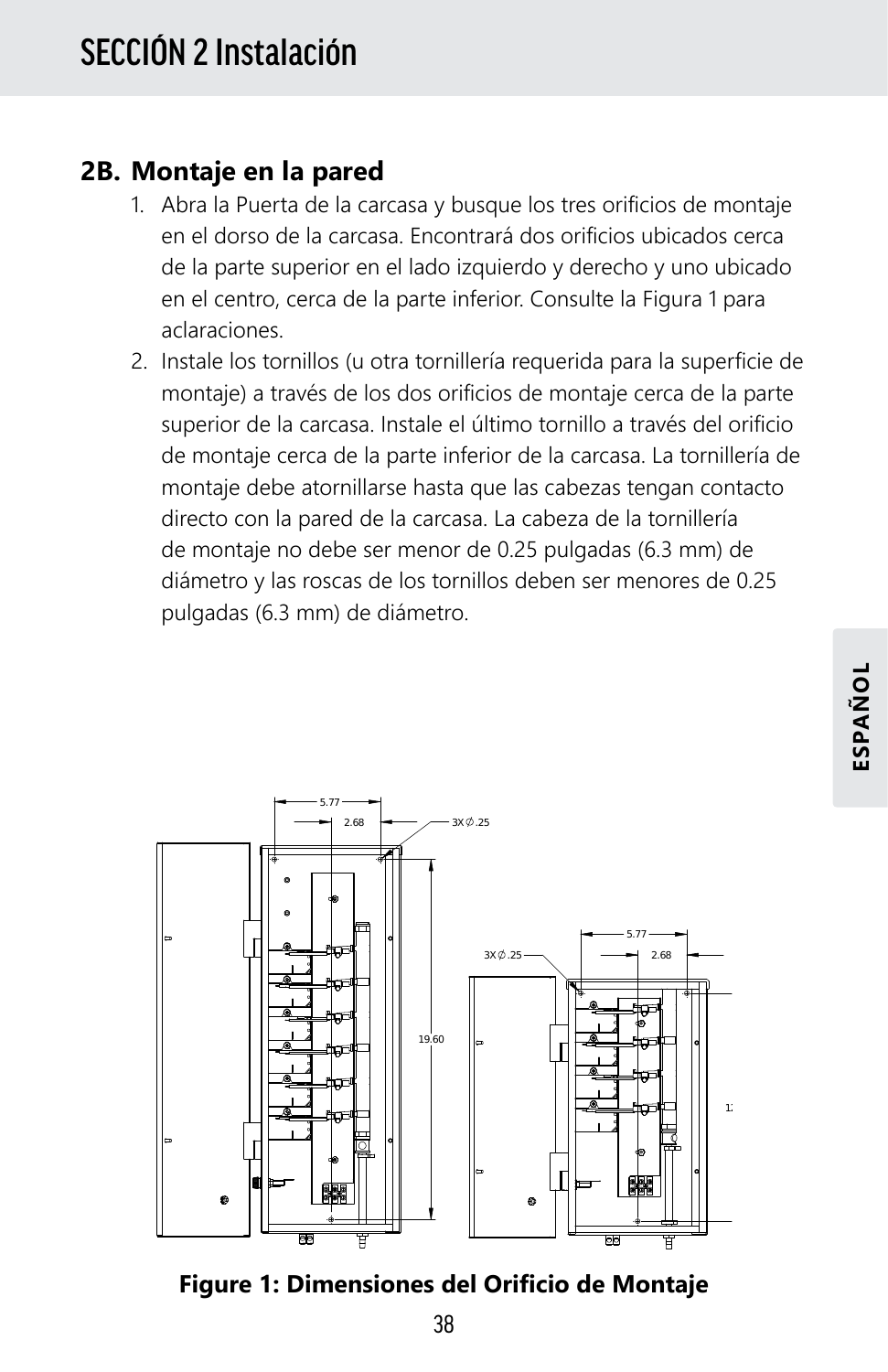### **2C. Sistema eléctrico**

#### **2C-1. Suministro principal**

Este dispositivo está provisto para instalarse por un electricista certificado, en cumplimiento con los códigos eléctricos locales. Conecte el DEL Ozone al reloj de la piscina para que el DEL Ozone funcione simultáneamente junto con la bomba de la piscina. El DEL Ozone cuenta con tres discos removibles para un accesorio de conducto de ½ pulgada, dos en cada lado y uno en la parte de atrás. Quite el disco removible ideal e instale el accesorio de conducto adecuado. Abra la carcasa y encuentre el bloque del terminal. Conecte la línea 1, línea 2 y la tierra al bloque del terminal como lo indica la etiqueta en la parte interna de la puerta de la carcasa. Consulte las INSTRUCCIONES IMPORTANTES DE SEGURIDAD que se incluyen al principio de este manual para ver información importante de tendido.

#### **2C-2. Asiento para la conexión a tierra**

Usando un conductor 6 AWG (13.3 mm2), conecte el asiento a tierra en el fondo del DEL Ozone, marcado al contacto a tierra adecuado.

#### **2D. Tuberías**

El gas de ozono se introduce a la circulación de la línea piscina usando un inyecto venturi. La succión desarrollado por el venturi permite que el generadores de ozono DEL Ozone funcione de manera segura bajo vacío.

**Nota**: el agua no debe viajar de regreso al generador de ozono. El montaje de la unidad sobre el nivel del agua y el remplazo programado de la válvula de retención evitarán que el agua entre al DEL Ozone.

#### **2D-1. Tubería del colector del inyector**

El colector del inyector debe instalarse en la línea de retorno principal de la piscina, después de todo el otro equipo de la piscina (bomba, filtro, calentador y limpiador). La Figura 2 muestra la instalación básica. Para la instalación de desinfectantes y limpiadores de piscina, consulte el Apéndice A.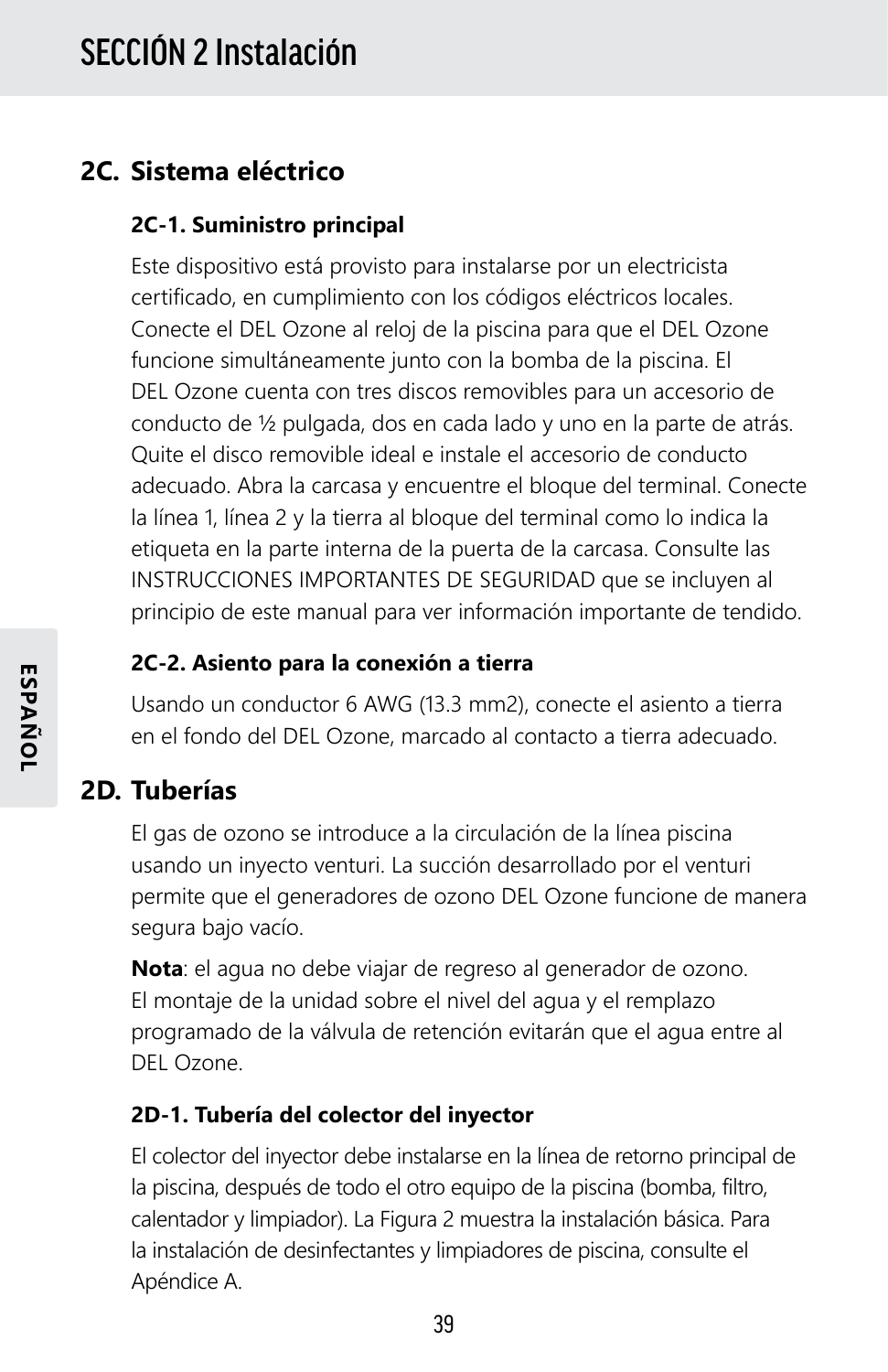## SECCIÓN 2 Instalación

**Nota:** El colector del inyector debe estar instalado sobre el nivel de agua cuando sea posible. Si está instalado debajo del nivel de agua, tome las medidas necesarias para evitar que el agua se filtre a través del inyector y dañe los alrededores. Por ejemplo, utilice abrazaderas en todas las conexiones de tuberías, coloque un tubo de ozono sobre el nivel del agua y prepare un drenaje adecuado alrededor de los equipos de la pileta.

Encuentre la sección adecuada de la línea de retorno e instale el colector del inyector con cemento PVC. Tenga mucho cuidado de observar y seguir la dirección correcta del flujo de agua (como lo indica la flecha sobre el colector del inyector).



**Figure 2: Ubicación de Montaje del Colector del Inyector**

#### **2D-2. Válvula de retención del agua**

Si el equipo de la piscina está montado sobre el nivel del agua, debe instalar una válvula de retención entre la salida de la bomba y el colector del inyector. Esto evitará que la bomba drene y pierda su purga (cuando no esté en uso).

**Nota**: si usa una 1/3# DELCheck™ no la instale inmediatamente después de los alimentadores de cloro.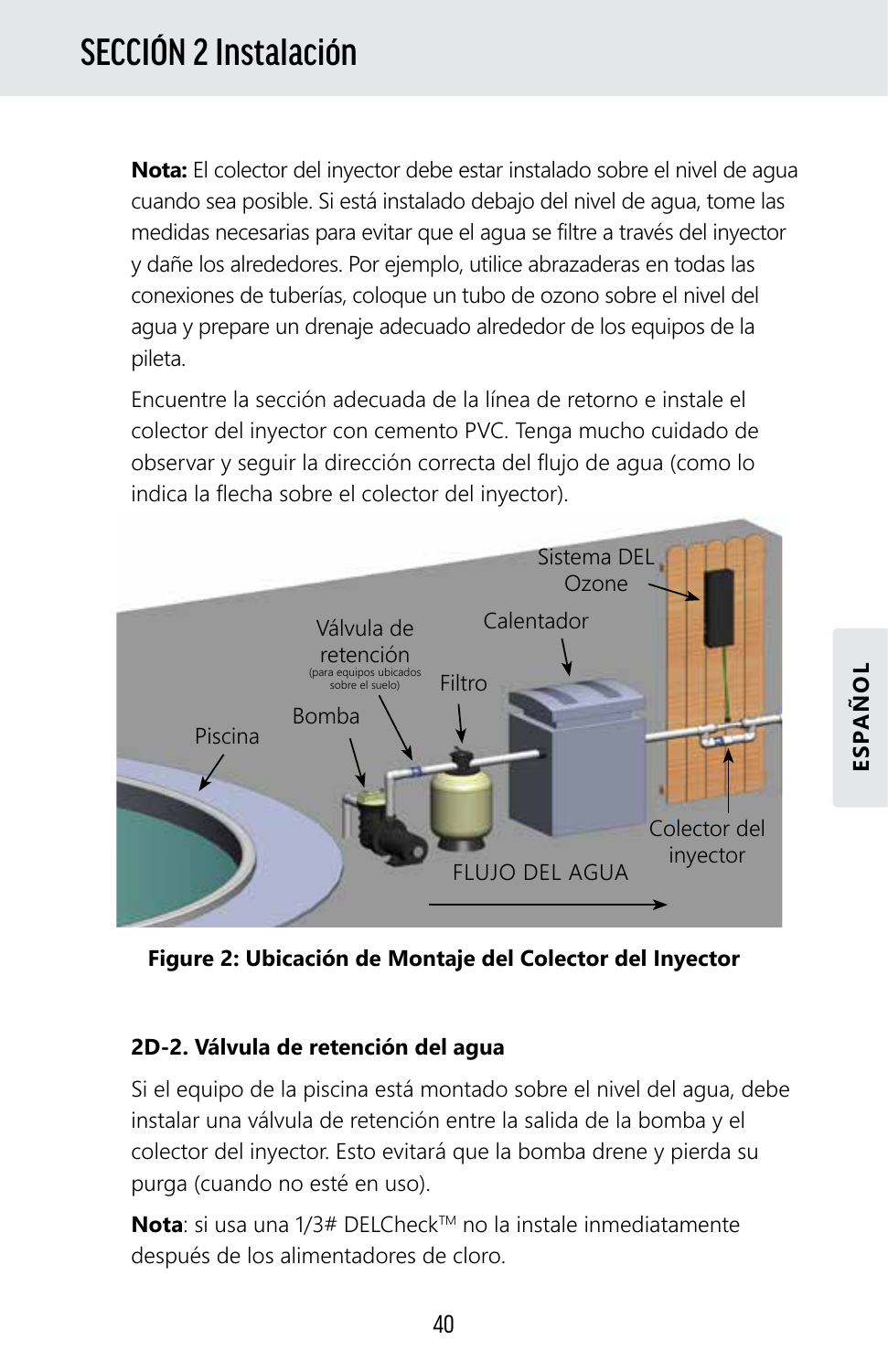#### **2D-3. Prueba de presión**

Si se requiere de una prueba de presión, deberá realizarse antes de conectar la línea de gas ozono. Instale la tapa de la tubería de 34 pulgada provista en el inyector para la prueba de presión.



**Figura 3a: Montaje del Medidor de Flujo**

#### **2D-4. Prueba de flujo - Consulte la figura 3a.**

- 1. Instale el adaptador de tubería sobre el inyector. Use cinta de teflón de ser necesario.
- 2. Conecte el Montaje del Medidor de Flujo al Adaptador de Tubo.
- 3. Sostenga el Montaje del Medidor de Flujo para que la cámara de plástico trasparente este vertical con la tubería en la parte superior.
- 4. Encienda el sistema de circulación de la piscina, esto permite que el conjunto del inyector genere un vacío. Bajo la operación normal, la bola en el conjunto del medidor de flujo estará flotando entre la línea de Máximo y Mínimo. Bajo las peores condiciones del sistema, la bola del medidor de flujo deberá indicar al menos una pequeña cantidad de flujo de aire. El flujo debe ajustarse como se describe a continuación.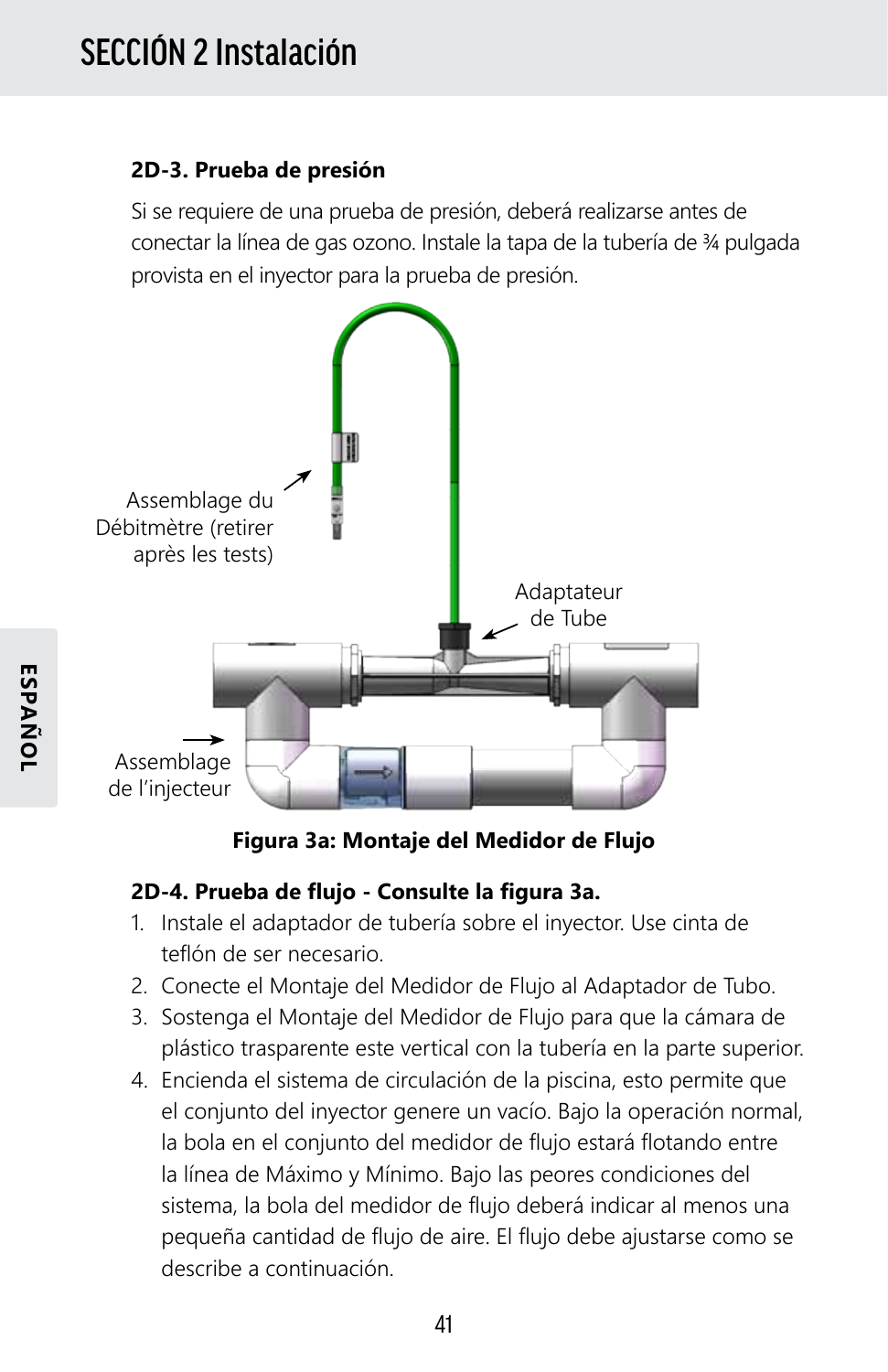**Colector del inyector ajustable:** El flujo de gas puede controlarse ajustando la válvula del colector. Cierre la válvula para aumentar el flujo de gas, abra la válvula para aumentar el flujo de gas.

**Colector del inyector rígido:** El colector está equipado con una válvula de resorte DELCheck™. Esta no puede ajustarse, pero tiene un rango amplio de abertura. Si se necesita un flujo mayor de gas, verifique que las otras válvulas del sistema no estén inhibiendo el flujo a través del colector. Si experimenta complicaciones, consulte la sección 4D de SOLUCIÓN DE PROBLEMAS.



**Figura 3b: Montaje de Tubería de Ozono**

#### **2D-5. Conexión de Tubería de Ozono: Consulte la Figura 3b.**

Después de ajustar el sistema para el caudal correcto, Retire el Ensamblaje del Medidor de Flujo y conecte el tubo de ozono entre la lengüeta de salida de ozono en el DEL Ozone y el adaptador de tubo en el montaje del inyector. Asegúrese de que la flecha de la válvula de retención apunte hacia el inyector. Si el equipo está por encima del nivel del agua, corte el exceso de tubería para que la línea que va del inyector al DEL Ozone esté tan recta y libre de interrupciones y bucles como sea posible. Si el equipo está por debajo del nivel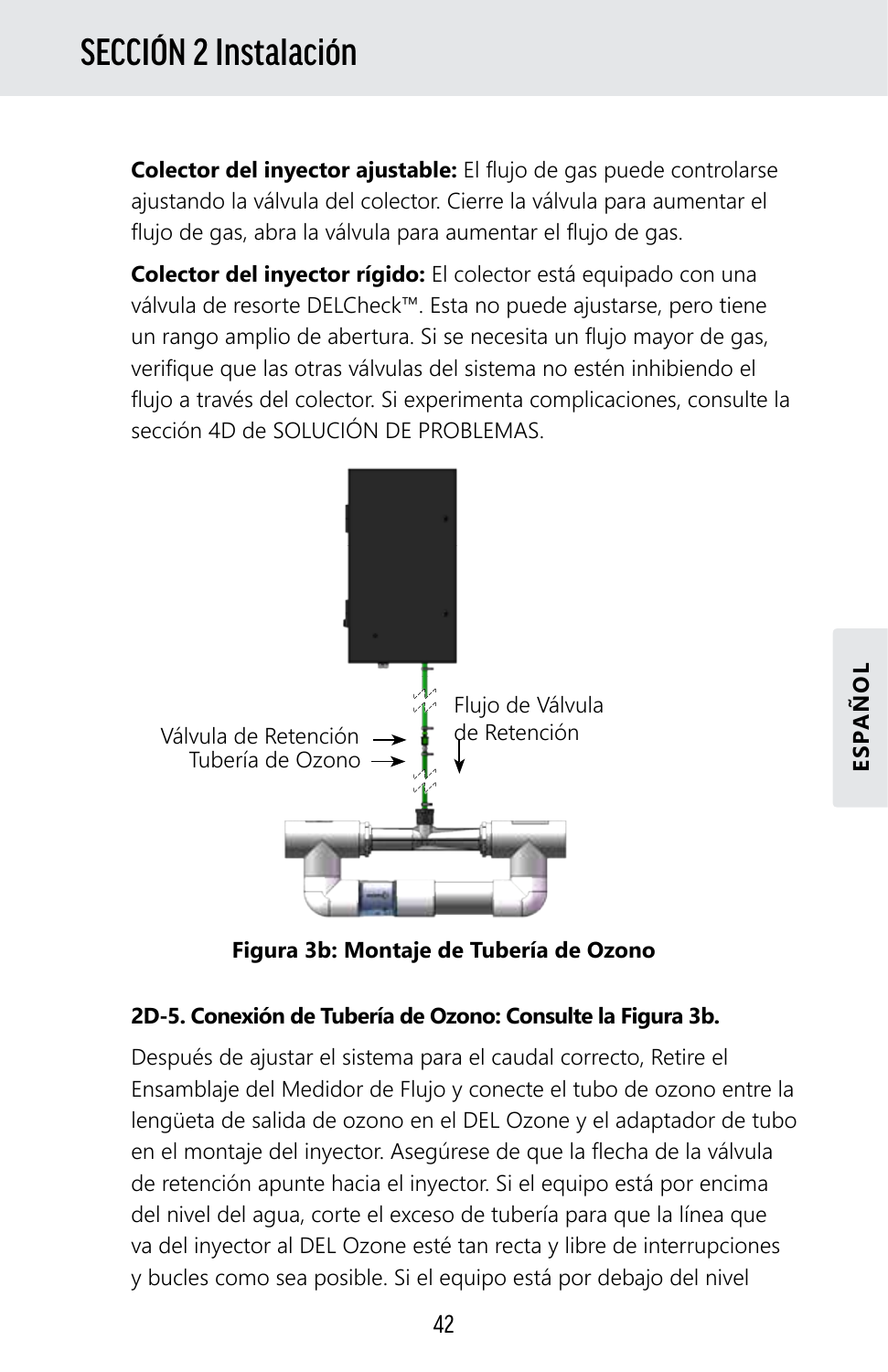del agua, ejecute la tubería hasta un punto por encima del nivel del agua. Asegúrese de que todas las conexiones de las tuberías estén aseguradas con abrazaderas.

### **3A. Generalidades**

Para lograr el óptimo rendimiento del sistema de ozono, para empezar la piscina debe estar lo más limpia posible.

- 1. Limpie los filtros o realice un retro lavado un día antes de arrancar el generador de ozono.
- 2. Clorine el agua usando un tratamiento de carga de cloro antes de arrancar el sistema de ozono.
- 3. Haga pruebas para ver las sustancias químicas en la piscina y ajuste el pH entre 7.4 y 7.6. Ajuste la alcalinidad total entre 80 y 120 ppm.
- 4. Active la filtración de la piscina continuamente por 24 horas antes de arrancar el sistema de ozono.

#### **3B. Arranque inicial del sistema**

Al terminar con todas las conexiones del sistema del generador y limpiar la piscina como se describió arriba, ya está listo para arrancar el generador de ozono.

- 1. Revise las conexiones eléctricas.
- 2. Revise que se cuente con el voltaje adecuado.
- 3. Encienda el sistema de circulación de la piscina.

#### **3C. Operación normal**

1. Luces indicadoras: Cuando arranca el sistema de circulación de la piscina, el DEL Ozone en encenderá y las luces indicadoras verdes sobre las celdas de ozono se encenderán. Abra la puerta de la carcasa para verificar que todas las luces estén en verde. El Ozone 25, Ozone 50 y Ozone 100 deberán mostrar respectivamente indicadores 2, 4 y 6.

### **3D. Paro del sistema**

Debe seguir la siguiente secuencia de pasos para dar servicio o para almacenaje.

- 1. Desconecte el suministro de energía del generador de ozono.
- 2. Después de haber apagado el generador, la bomba de circulación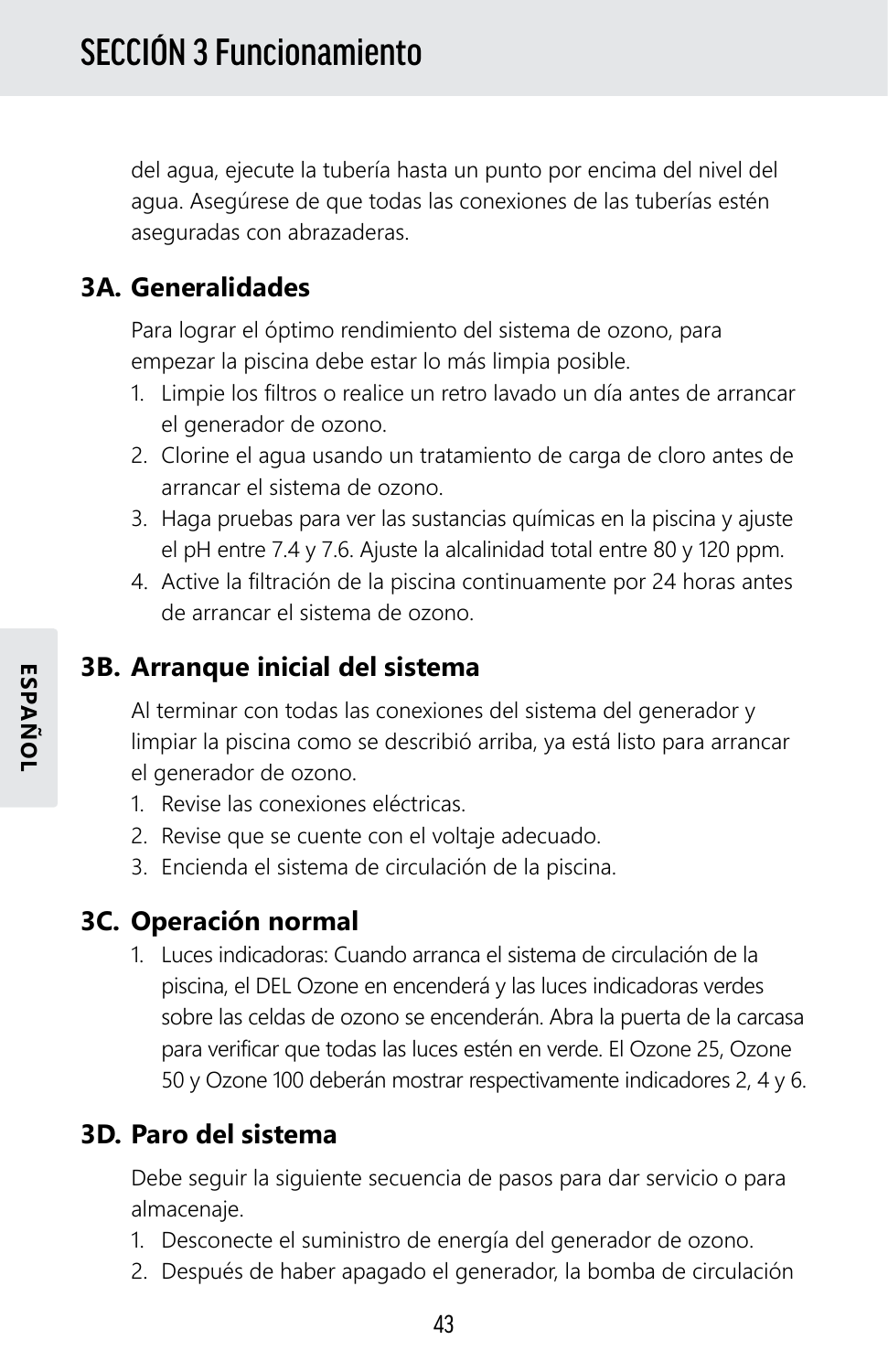de agua de la piscina puede apagarse.

3. Si el sistema se va a apagar por un amplio periodo de tiempo, desconecte el tubo de ozono de la unidad.

### **3E. Química del agua**

Las pruebas de cloro y bromo deben realizarse normalmente. El ozono va a estar eliminando la mayoría de los contaminantes. Por lo tanto, solamente deberá ajustar una pequeña cantidad de químicos, justo lo suficiente para mantener un nivel residual mínimo de 0.5 a 1.0 ppm de cloro o 1.0 a 2.0 ppm de bromo. El pH del ozono es neutral, esto minimiza los ajustes de pH.

### **4A. Vista general del sistema electromecánico**

#### **4A-1. Módulo de ozono**

Los generadores de ozono DEL Ozone están construidos con módulos de ozono con franjas de plasma de alto voltaje. El Ozone 25, Ozone 50 y Ozone 100 tienen 2, 4 y 6 módulos, respectivamente. Cada módulo cuenta con una luz indicadora que indica su funcionamiento adecuado. Si la luz se apaga, remplace el módulo.

#### **4B. Mantenimiento del sistema**

**4B-1.** Las luces indicadoras verdes sobre los módulos de ozono ubicadas dentro de la carcasa indican que el suministro eléctrico está funcionando adecuadamente. Cuando una luz indicadora se apaga, remplácela con el módulo de ozono correspondiente. Revise regularmente la parte interna de la unidad para verificar que todos los módulos de ozono estén funcionando.

**4B-2.** Cada módulo de ozono debe remplazarse después de 15,000 horas de operación. Aun cuando las luces indicadoras estén encendidas, puede que el módulo de ozono esté produciendo menos ozono después de este periodo de tiempo debido a la contaminación dentro de la cámara de ozono de la franja de plasma.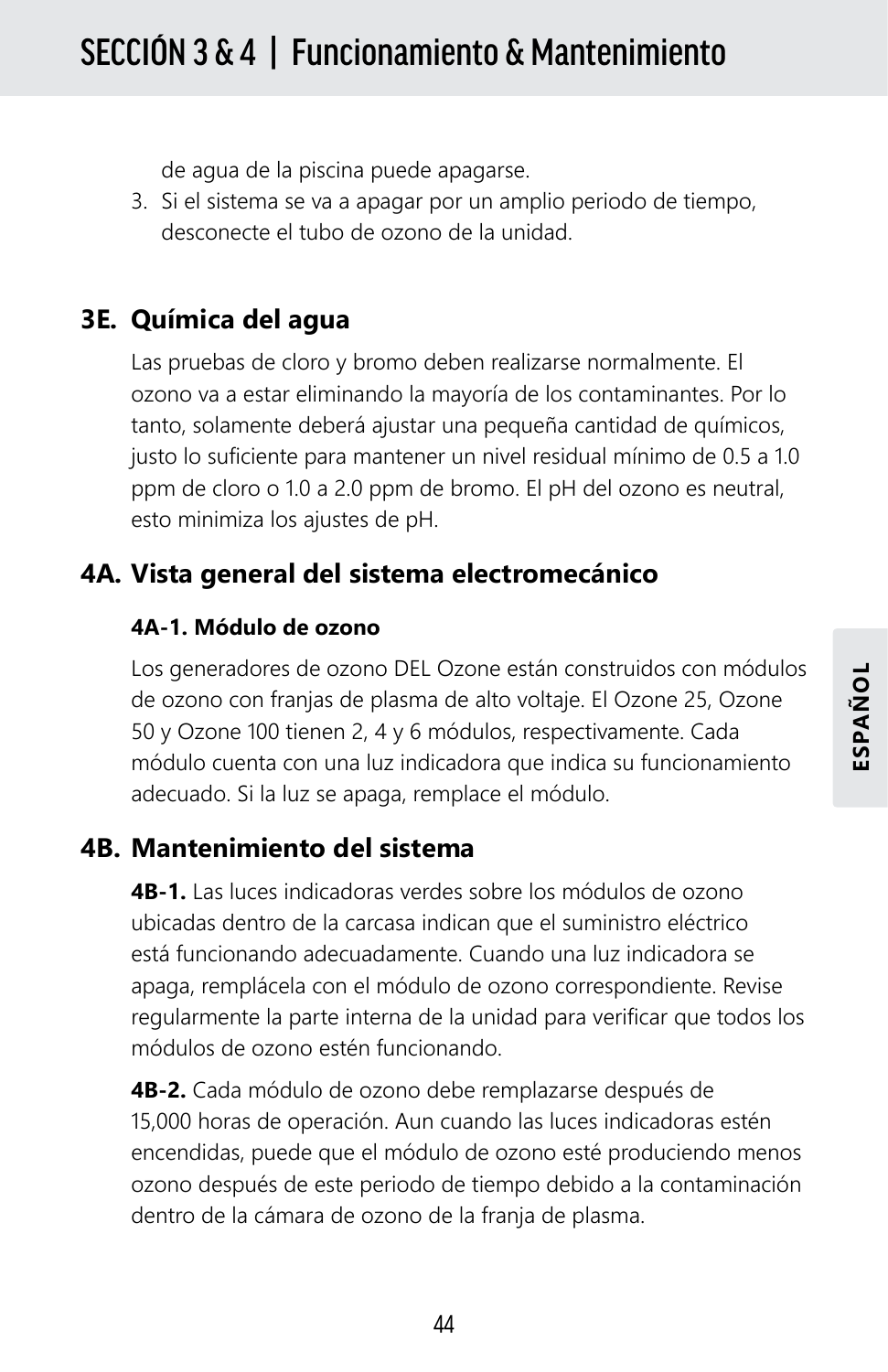**4B-3.** Vuelva a instalar y revise con regularidad el medidor de flujo para ver que tenga el flujo adecuado. Retire siempre el medidor de flujo después de confirmar el flujo adecuado. Inspeccione la tubería de ozono para ver si existen grietas o desgaste y remplácela de ser necesario.

**4B-4.** Remplace el tubo de ozono cada año o antes, según sea necesario. Si existe evidencia de fugas de agua pasadas, revise la válvula de retención hacia el DEL Ozone, apague la unidad inmediatamente y remplace el tubo de ozono y la válvula de retención. Si el agua entró al DEL Ozone, permita que la unidad se seque completamente antes de arrancarla. La evidencia de agua en el DEL Ozone puede anular la garantía.

**ADVERTENCIA**: NO toque los extremos del tubo de ozono al remplazarlo. Puede tener cantidades residuales de ácido nítrico y podría ser dañino al tocarlo o ingerirlo.

**4B-5.** Durante su funcionamiento, revise para ver si hay burbujas ingresando a la piscina. Si se instaló un MDV, revise si tiene burbujas.

### **4C. Mantenimiento al generador Consulte la Figura 4.**

#### **4C-1. Cómo abrir la unidad**

El generador de ozono DEL Ozone puede dársele servicio en la pared sin tener que desconectar la tubería o el tendido eléctrico. Simplemente quite los dos tornillos del lado derecho de la puerta de la carcasa para abrir la unidad.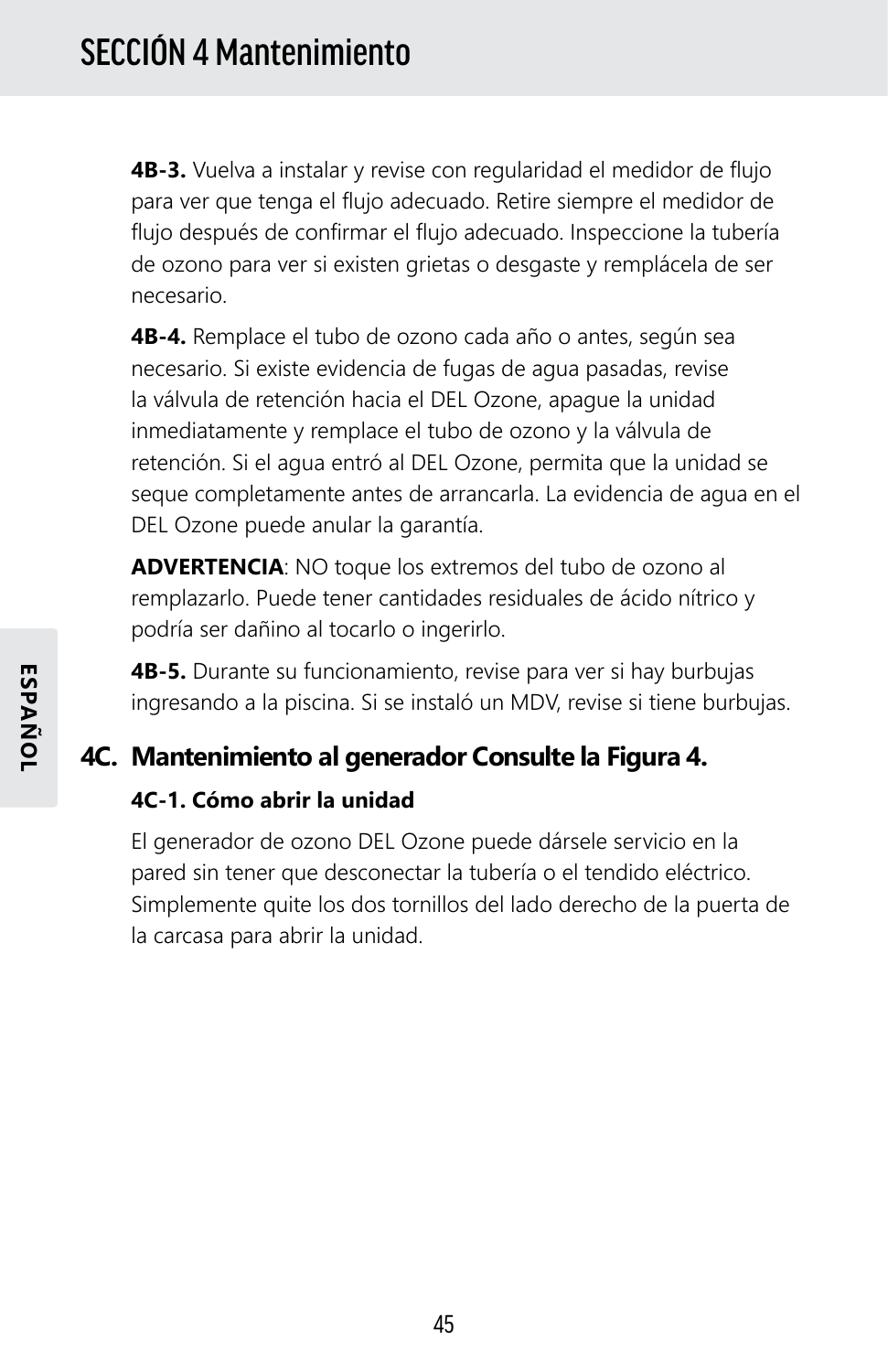## SECCIÓN 4 Mantenimiento



#### **Figure 4: Vista General DEL Ozone**

#### **4C-2. Remplazo del módulo de ozono**

El Ozone 25, Ozone 50 y Ozone 100 tienen 2, 4 y 6 módulos de ozono, respectivamente. Cuando se apaga la luz verde del indicador, entonces tendrá que remplazar el módulo de ozono correspondiente. Cómo remplazar el módulo de ozono:

- 1. desconecte el módulo de ozono desde el colector y jale el módulo de ozono fuera de la ménsula, para que cuelga de los alambres.
- 2. Busque el conector de suministro de electricidad y desconéctelo del arnés de cableado.
- 3. Quite el tornillo de montaje al suministro eléctrico, asegúrese de observar las posiciones del espaciador plástico y la estrella de la arandela para volverlo a armar adecuadamente. Ahora ya puede quitar el módulo de ozono y el suministro de energía de la unidad.
- 4. Instale el nuevo módulo de ozono siguiendo los pasos inversos de arriba.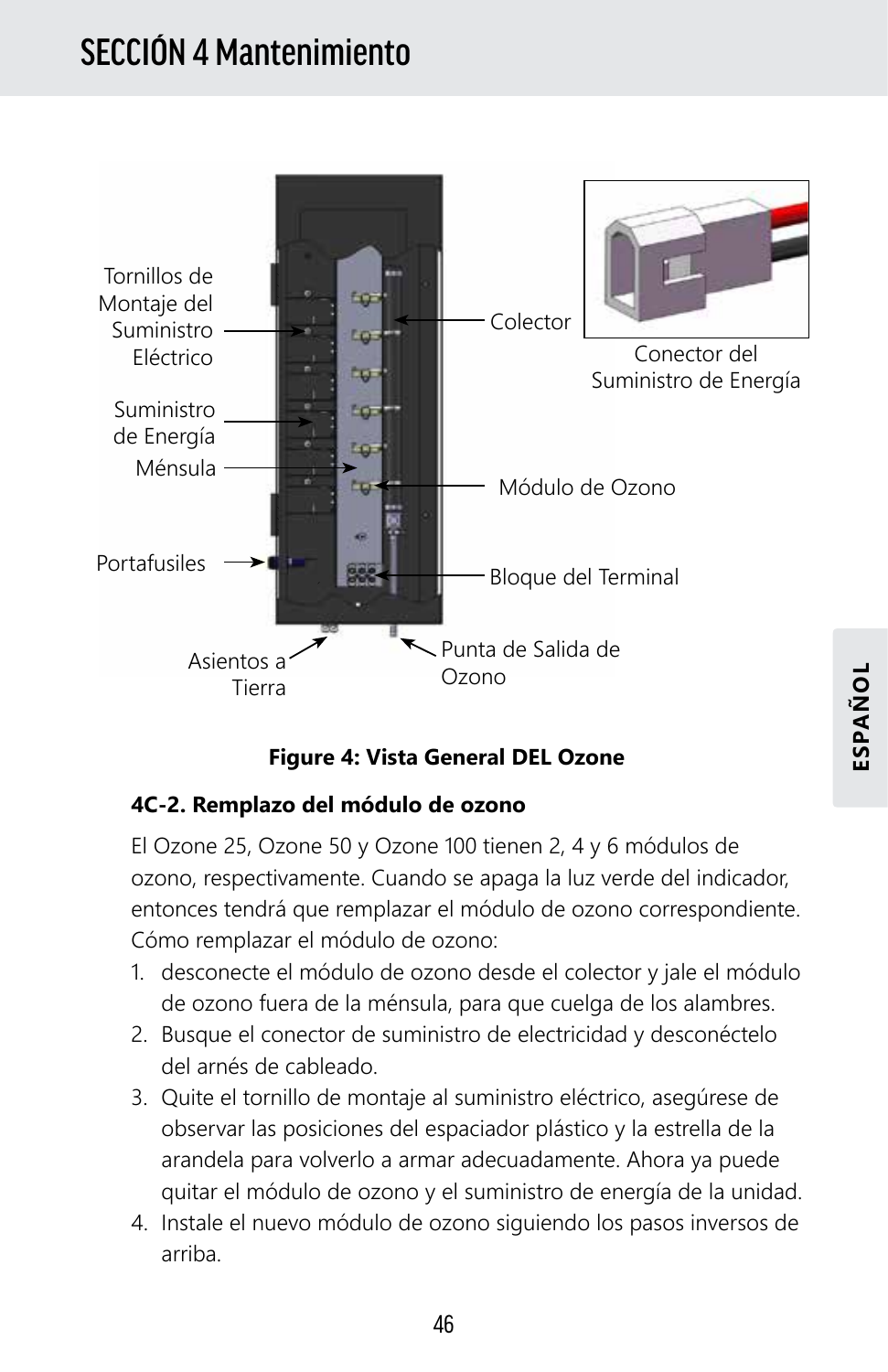### **4D. Solución de problemas**

Se requiere contar con conocimiento de aplicaciones eléctricas para la resolución de problemas. Contacte un electricista calificado si no está seguro de su habilidad para dar servicio al equipo. El servicio inadecuado anulará la garantía del generador. Si cualquier condición persiste, póngase en contacto con el soporte técnico DEL (consulte la sección 4E).

**4D-1 Síntoma:** Las luces indicadoras del módulo no se encienden cuando el sistema de la piscina está encendido.

- 1. El generador de ozono no está recibiendo energía de la fuente de corriente eléctrica.
	- a. Revise el interruptor automático en la caja de distribución de energía.
	- b. Revise si existen conexiones sueltas o cables rotos desde la caja de distribución de energía hacia el generador.
	- c. El fusible de la unidad se fundió y necesita remplazarse. El fusible es un vidrio remplazable, .25" x 1.25", 1 amp. tipo Slo-Blo.
- 2. G.E.C.I. se activó.
	- a. Revise el cable de suministro y restablezca el G.F.C.I.

#### **4D-2 Síntoma:** El medidor de flujo no está indicando flujo.

- 1. El inyector no está proporcionando suficiente succión.
	- a. Revise la bomba, filtros y espumador para asegurarse de que el agua fluya a través del inyector.
	- b. Asegúrese de que no existan residuos dentro del inyector.
- 2. La tubería está estropeada.
	- a. Revise si existen obstáculos o atascamientos.
	- b. Revise si existen grietas o cortadas.
	- c. Revise las conexiones.
	- d. Revise que la válvula de retención esté instalada con la flecha apuntando hacia el inyector.
	- e. Asegúrese de que la válvula de retención no se ha tapado con desechos. Desconecte el tubo de ozono del inyector. Con la bomba encendida, cubra el extremo del inyector con el pulgar y sienta la succión. Si existe suficiente succión sin la válvula de retención, remplace la válvula de retención con una nueva.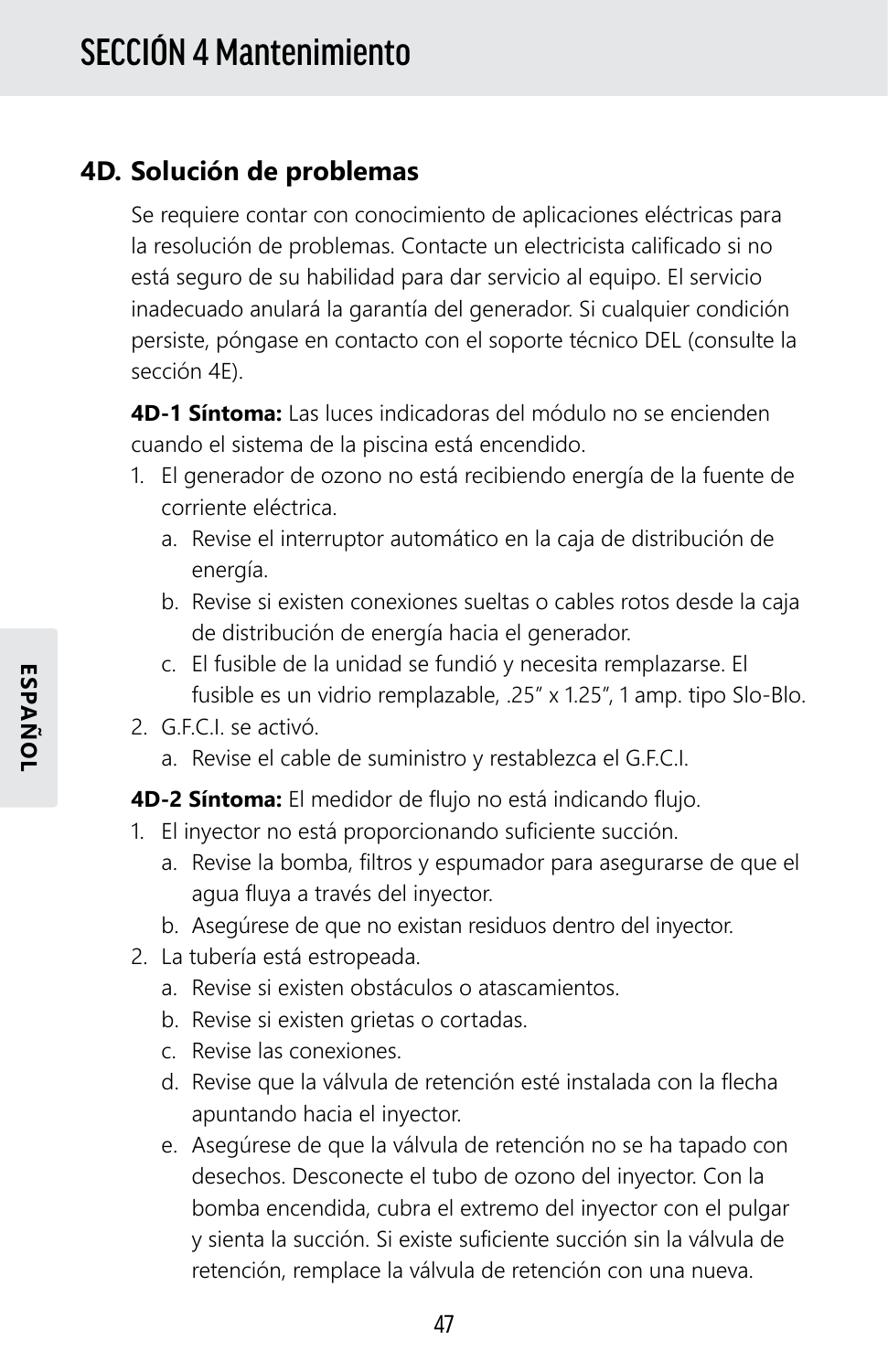**4D-3 Síntoma**: El tubo de ozono se pone amarillo/café y quebradizo.

1. La alta concentración de ozono generada por la familia de generadores de ozono DEL Ozone al igual que las condiciones ambientales como la luz ultravioleta tenderán a deteriorar el tubo de ozono provisto. Esto es normal y aceptable, siempre y cuando el tubo no se agriete y tenga fugas. Debido a esto, debería remplazar el tubo de ozono y la válvula de retención cada año.

**4D-4 Síntoma:** No puedo hacer que la bola se mantenga en el centro del medidor de flujo.

1. El medidor de flujo provisto es una herramienta general para configurar el flujo del generador de ozono. El flujo variará dependiendo de las presiones a lo largo del inyector, y por lo tanto puede verse afectada por cosas como el filtro o la carga del colador. La eficiencia del generador de ozono se optimiza cerca del centro del medidor de flujo. El generador ozone DEL Ozone seguirá desempeñándose bien a flujos arriba y debajo del rango recomendado. Sin embargo, la bola debe moverse y no quedarse en el fondo del medidor de flujo.

## **4E. Información de contacto**

#### **Para asistencia técnica:**

- Llame: (805) 541-1601 ext. 293 o (800) 676-1335 ext. 293
- Correo electrónico: warrantysupport@delozone.com
- O visite nuestro sitio web en: www.delozone.com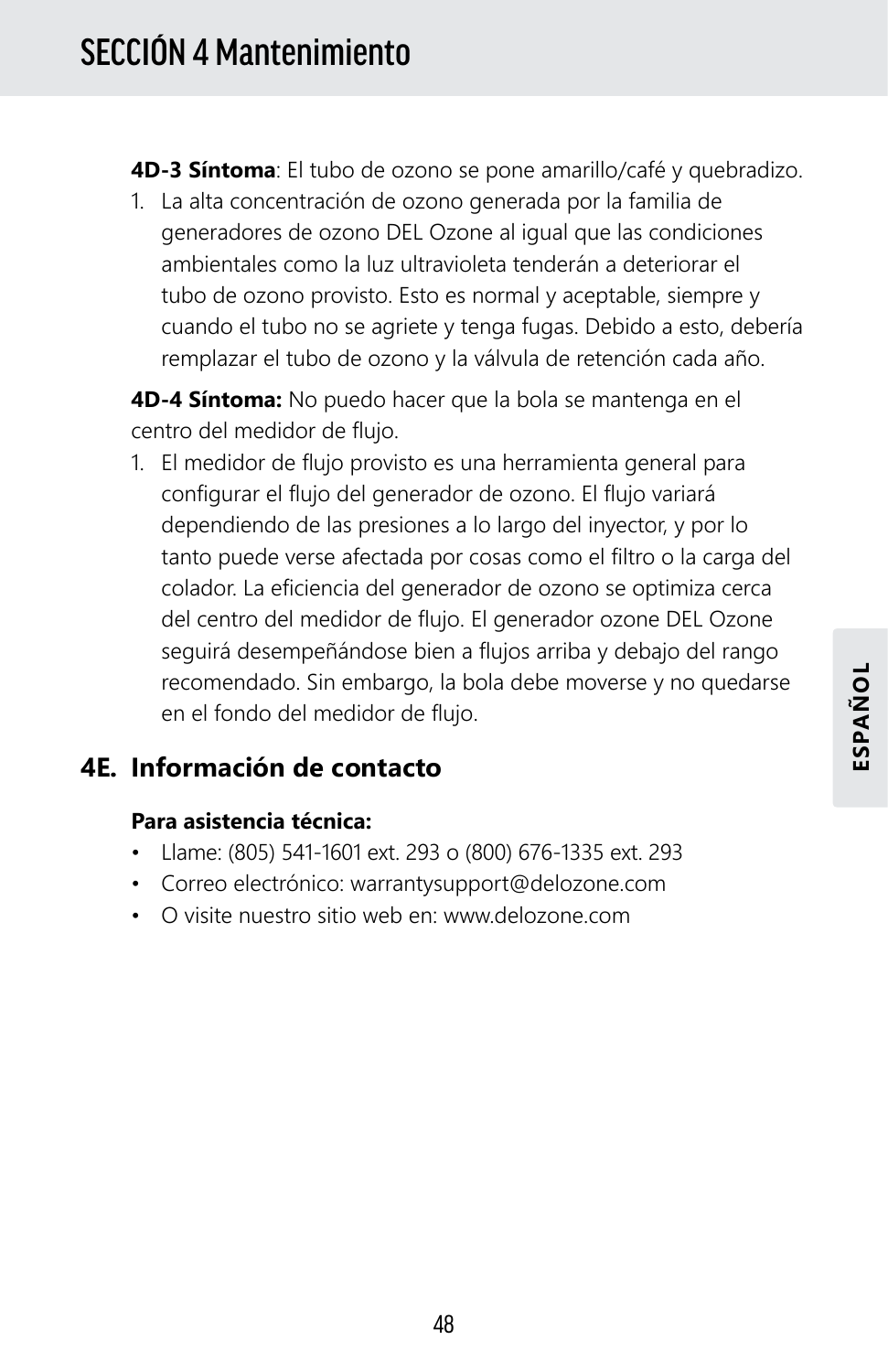## **5A. Información para pedidos**

Para encontrar un distribuidor cercano a usted, llame al 1.800.676.1335 o visite www.delozone.com.

Este preparado con la siguiente información:

- Nombre
- Fecha de compra
- Dirección
- Nombre del distribuidor
- No. de modelo

### **5B. Lista estándar de piezas de remplazo:**

- 1. Kit del módulo de ozono............................................................... 9-1056-01 Cada módulo de ozono deberá remplazarse después de 15,000 horas de uso.
- 2. Conjunto del tubo de ozono........................................................9-0770-01 El conjunto del tubo de ozono (incluye tubo de ozono y válvula de retención) debe remplazarse una vez por año.

**Nota:** La garantía se anula si las piezas enumeradas arriba no se remplazan a los intervalos recomendados.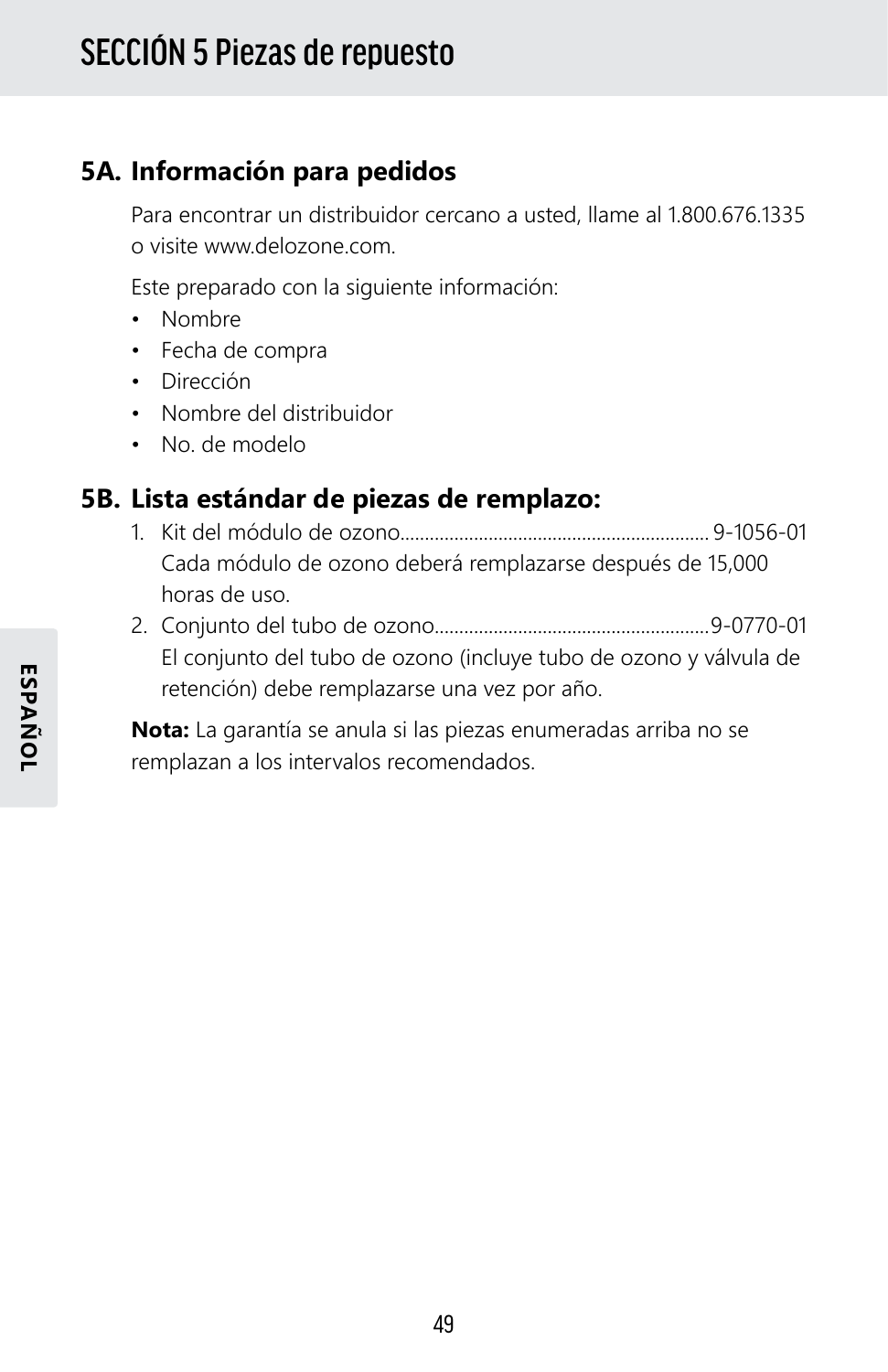## Apéndice A

#### **Instalación de DEL Ozone – Tuberías**

El DEL Ozone trabaja bajo vacío. El colector del inyector atrae la mezcla de gas de ozono/aire fuera del generador del ozono y la mezcla dentro del agua dejando atrás algo de burbujas de gas sin disolver. Estas burbujas pueden afectar ciertos componentes del sistema de la piscina, por lo tanto se debe tener cuidado al instalar el colector del inyector de ozono.

Los diagramas a continuación cubren las configuraciones de plomería más comunes. Para ver otras configuraciones o si tiene preguntas sobre instalación, llame al departamento de Soporte Técnico de DEL Residential Pool & Spa al 1 (800) 676-1335, ext. 293, o por correo electrónico a: warrantysupport@delozone.com

- **Limpiadores para piscina** (p.e. Polaris 360): instale siempre el accesorio en T del limpiador antes del inyector DEL Ozone para evitar que el gas afecte la operación del limpiador.
- **Clorinador de sal:** puede instalar un clorinador de sal en cualquier costado del inyector DEL Ozone.
- **Alimentador de tabletas de cloro / erosión mineral:** siempre instale el inyector DEL Ozone después del alimentador de erosión para evitar la acumulación de gas en el alimentador.
- **Sistema de limpieza en el piso:** el inyector DEL Ozone debe estar un tramo de regreso diferente de la piscina de cualquier sistema de limpieza en el piso para evitar la contrapresión excesiva sobre el inyector. Esto evitará además la intrusión del gas y altos niveles de oxidación en la zona de la válvula y las cabezas del limpiador.
- **Características del agua:** evite instalar el colector del inyector sobre cualquier tramo con contrapresión excesiva como aquellos dirigidos a fuentes, accesorios restringidos de pared, etc.